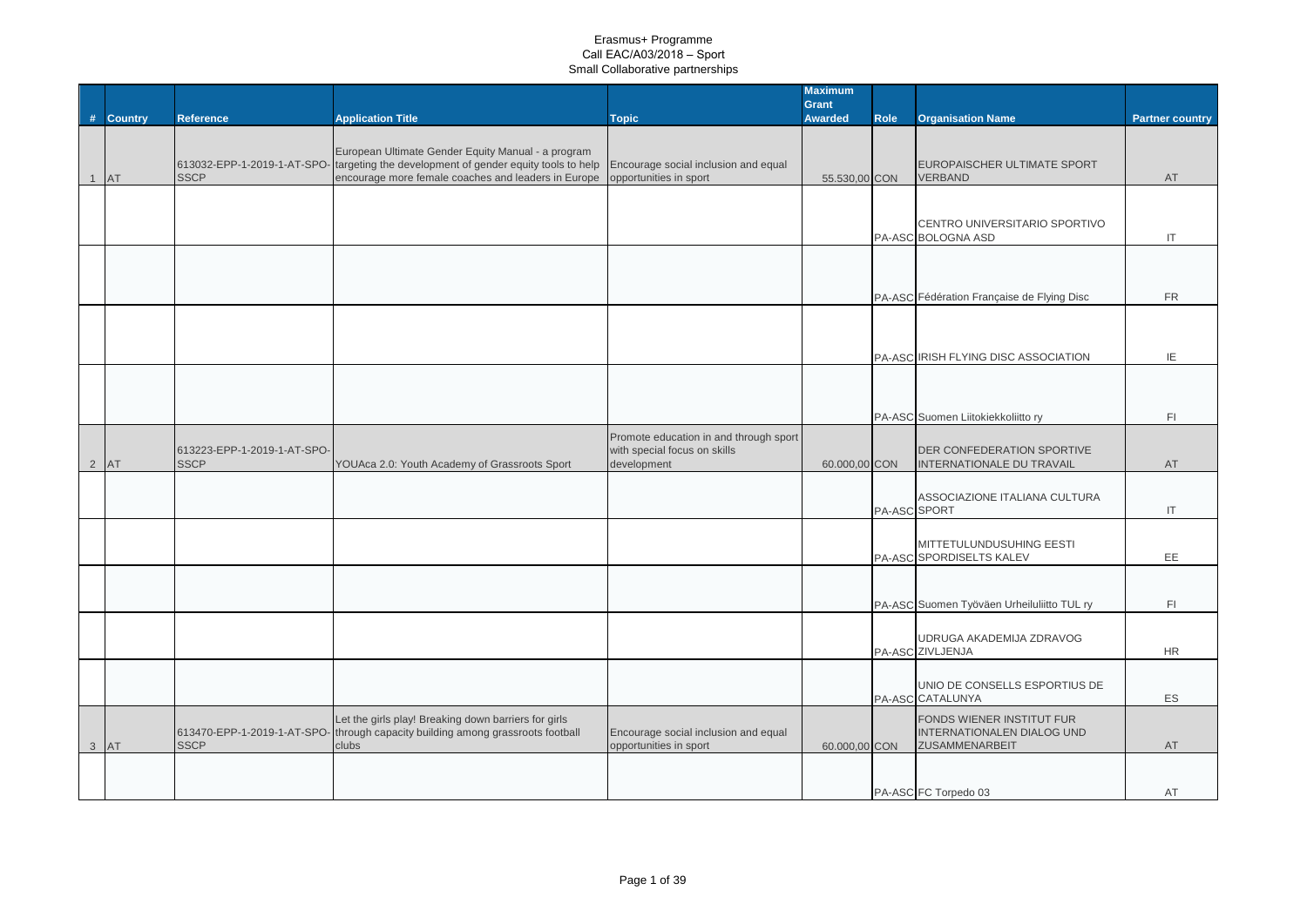|      |                                            |                                                                                                                    |                                                                                       |               | PA-ASC Prague Raptors Football Club, z. s.                                                   | CZ                     |
|------|--------------------------------------------|--------------------------------------------------------------------------------------------------------------------|---------------------------------------------------------------------------------------|---------------|----------------------------------------------------------------------------------------------|------------------------|
|      |                                            |                                                                                                                    |                                                                                       |               |                                                                                              |                        |
|      |                                            |                                                                                                                    |                                                                                       |               | PA-ASC Roter Stern Leipzig '99 e.V.                                                          | DE                     |
|      |                                            |                                                                                                                    |                                                                                       |               | STOWARZYSZENIE NA RZECZ                                                                      |                        |
|      |                                            |                                                                                                                    |                                                                                       |               | PA-ASC DEMOKRACII W SPORCIE                                                                  | PL                     |
| 4 AT | 613485-EPP-1-2019-1-AT-SPO-<br><b>SSCP</b> | Hike together                                                                                                      | Encourage social inclusion and equal<br>opportunities in sport                        | 59.840,00 CON | ZENTRUM FUR INNOVATIVE BILDUNG                                                               | AT                     |
|      |                                            |                                                                                                                    |                                                                                       |               | ASOCIACIA ZA RAZVITIE NA<br>PA-ASC BULGARSKIASPORT                                           | BG                     |
|      |                                            |                                                                                                                    |                                                                                       |               | PA-ASC INIZIATIVA DEMOCRATICA                                                                | IT                     |
|      |                                            |                                                                                                                    |                                                                                       |               | ZAJEDNICA SPORTSKIH UDRUGA<br><b>GRADA RIJEKE RIJECKI SPORTSKI</b><br>PA-ASC SAVEZ           | <b>HR</b>              |
|      |                                            | 613240-EPP-1-2019-1-BE-SPO-SIGN-IN! HEAR ME OUT HOW I PLAY! - Sport                                                | Encourage social inclusion and equal                                                  |               | EUROPEAN DEAF SPORT                                                                          |                        |
| 5 BE | <b>SSCP</b>                                | Interaction and Game as a New way of INclusion                                                                     | opportunities in sport                                                                | 59.500,00 CON | <b>ORGANIZATION</b>                                                                          | <b>BE</b>              |
|      |                                            |                                                                                                                    |                                                                                       |               | BELGIAN DEAF SPORT COMMITTEE -<br>FEDERATION ROYAL SPORTIVE DES<br>PA-ASC SOURDS DE BELGIQUE | BE                     |
|      |                                            |                                                                                                                    |                                                                                       |               |                                                                                              |                        |
|      |                                            |                                                                                                                    |                                                                                       |               | PA-ASC Castberggaard                                                                         | DK                     |
|      |                                            |                                                                                                                    |                                                                                       |               | PA-ASC Federazione Sport Sordi Italia                                                        | $\mathsf{I}\mathsf{T}$ |
| 6 BE | 613542-EPP-1-2019-1-BE-SPO-<br><b>SSCP</b> | OPEN AIR SPORT                                                                                                     | Promote education in and through sport<br>with special focus on skills<br>development | 59.500,00 CON | EUROPEAN PLATFORM FOR SPORTS<br>AND INNOVATION                                               | <b>BE</b>              |
|      |                                            |                                                                                                                    |                                                                                       |               | CENTRE DE RESSOURCES<br>D'EXPERTISE ETDE PERFORMANCE<br>PA-ASC SPORTIVES DE RHONE-ALPES      | <b>FR</b>              |
|      |                                            |                                                                                                                    |                                                                                       |               |                                                                                              |                        |
|      |                                            |                                                                                                                    |                                                                                       |               | EUROPEAN CULTURE AND SPORT<br>PA-ASC ORGANIZATION                                            | $\mathsf{I}$           |
|      |                                            |                                                                                                                    |                                                                                       |               | UNIVERSITATEA OVIDIUS DIN<br>PA-ASC CONSTANTA                                                | <b>RO</b>              |
| 7 BE | <b>SSCP</b>                                | 613564-EPP-1-2019-1-BE-SPO-STILL BALLIN': A European youth basketball network<br>using sport as a metaphor of life | Promote education in and through sport<br>with special focus on skills<br>development | 60.000,00 CON | <b>EVOLUTION ACADEMY</b>                                                                     | <b>BE</b>              |
|      |                                            |                                                                                                                    |                                                                                       |               | PA-ASC ASZ-USD JADRAN                                                                        | $\mathsf{I}$           |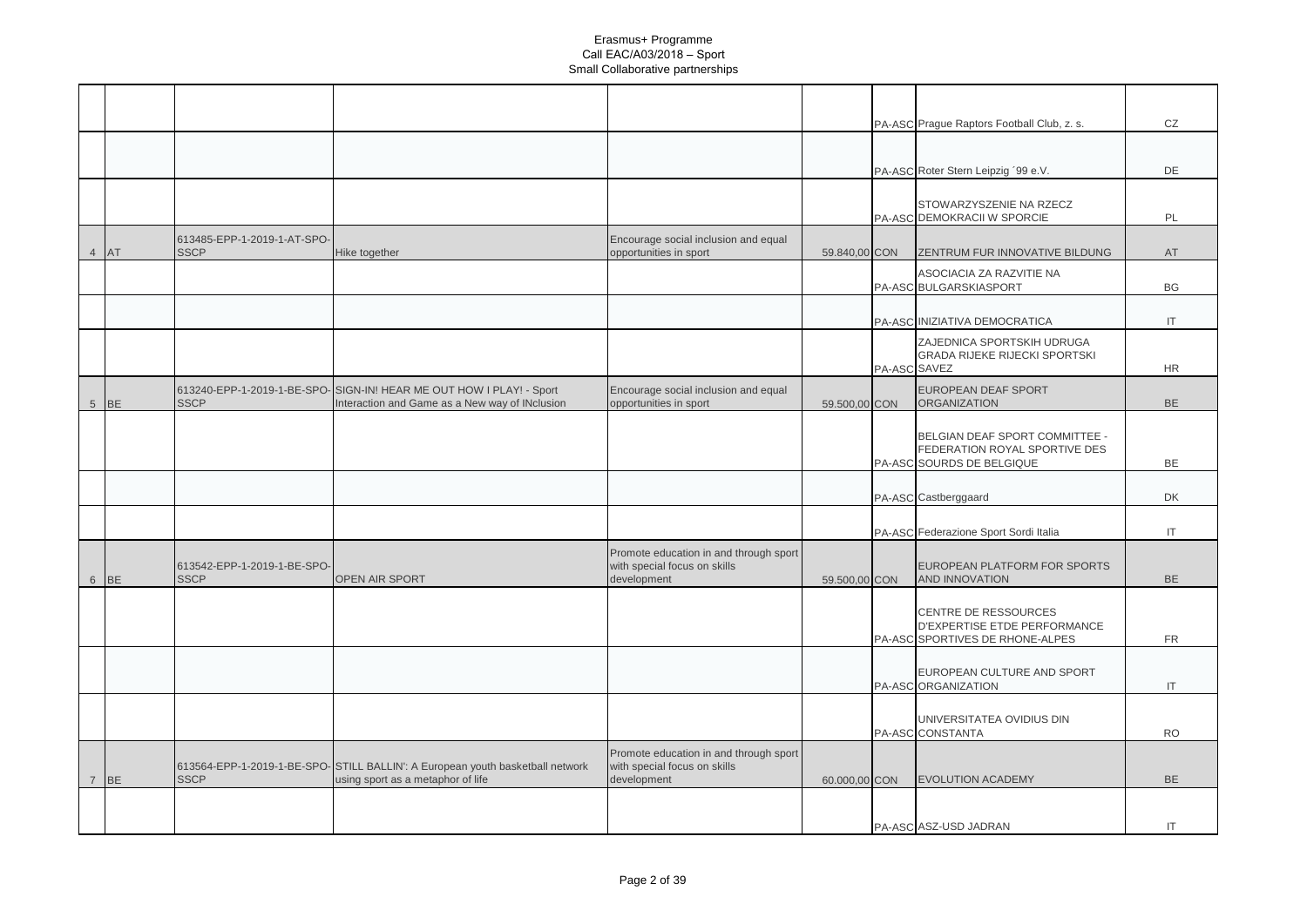|       |                                            |                                            |                                                                                                          |               | PA-ASC Federazione Italiana Pallacanestro FVG                                     | IT        |
|-------|--------------------------------------------|--------------------------------------------|----------------------------------------------------------------------------------------------------------|---------------|-----------------------------------------------------------------------------------|-----------|
|       |                                            |                                            |                                                                                                          |               | PA-ASC KK Sezana                                                                  | SI        |
|       |                                            |                                            |                                                                                                          |               |                                                                                   |           |
|       |                                            |                                            |                                                                                                          |               | PA-ASC Stichting He-RO.TD                                                         | <b>NL</b> |
| 8 BG  | 613022-EPP-1-2019-1-BG-SPO-<br><b>SSCP</b> | <b>BaskIn</b>                              | Encourage social inclusion and equal<br>opportunities in sport                                           | 57.190,00 CON | SPORTEN KLUB USMIVKA                                                              | <b>BG</b> |
|       |                                            |                                            |                                                                                                          |               | PA-ASC CHAMPIONS FACTORY LTD                                                      | UK        |
|       |                                            |                                            |                                                                                                          |               | HEPHAESTUS SPORTS CLUB FOR<br>PA-ASC PEOPLE WITH PHYSICAL DISABILITIES            | EL.       |
|       |                                            |                                            |                                                                                                          |               | ISTANBUL ATLETIK KULÜP SPOR<br>PA-ASC KULÜBU                                      | <b>TR</b> |
|       |                                            |                                            |                                                                                                          |               | PA-ASC NAB Academy Limited                                                        | IE        |
| 9 BG  | 613028-EPP-1-2019-1-BG-SPO-<br><b>SSCP</b> | Countering Exclusion In and Through Sports | Encourage social inclusion and equal<br>opportunities in sport                                           | 57.310,00 CON | SUSHAL HUB SDRUZHENIE                                                             | <b>BG</b> |
|       |                                            |                                            |                                                                                                          |               | PA-ASC ESCALES LATINES                                                            | <b>FR</b> |
|       |                                            |                                            |                                                                                                          |               | PA-ASC MINE VAGANTI NGO                                                           | IT        |
|       |                                            |                                            |                                                                                                          |               | UNIVERSITATEA NATIONALA DE<br>EDUCATIE FIZICA SI SPORT DIN<br>PA-ASC BUCURESTI    | <b>RO</b> |
|       |                                            |                                            |                                                                                                          |               | ZAJEDNICA SPORTSKIH UDRUGA<br>GRADA RIJEKE RIJECKI SPORTSKI<br>PA-ASC SAVEZ       | <b>HR</b> |
| 10 BG | 613067-EPP-1-2019-1-BG-SPO-<br><b>SSCP</b> | #SPORTolerance                             | Support the mobility of volunteers,<br>coaches, managers and staff of non-<br>profit sport organisations | 60.000,00 CON | ASOCIACIA ZA RAZVITIE NA<br><b>BULGARSKIASPORT</b>                                | <b>BG</b> |
|       |                                            |                                            |                                                                                                          |               | <b>BOSNIAN REPRESENTATIVE</b><br>ASSOCIATION FOR VALUABLE<br>PA-ASC OPPORTUNITIES | <b>BA</b> |
|       |                                            |                                            |                                                                                                          |               | PA-ASC Darko Athletics Team                                                       | <b>BG</b> |
|       |                                            |                                            |                                                                                                          |               | ORGANISMOS KOINONIKIS POLITIKIS<br>PA-ASC KAI DRASIS                              | <b>CY</b> |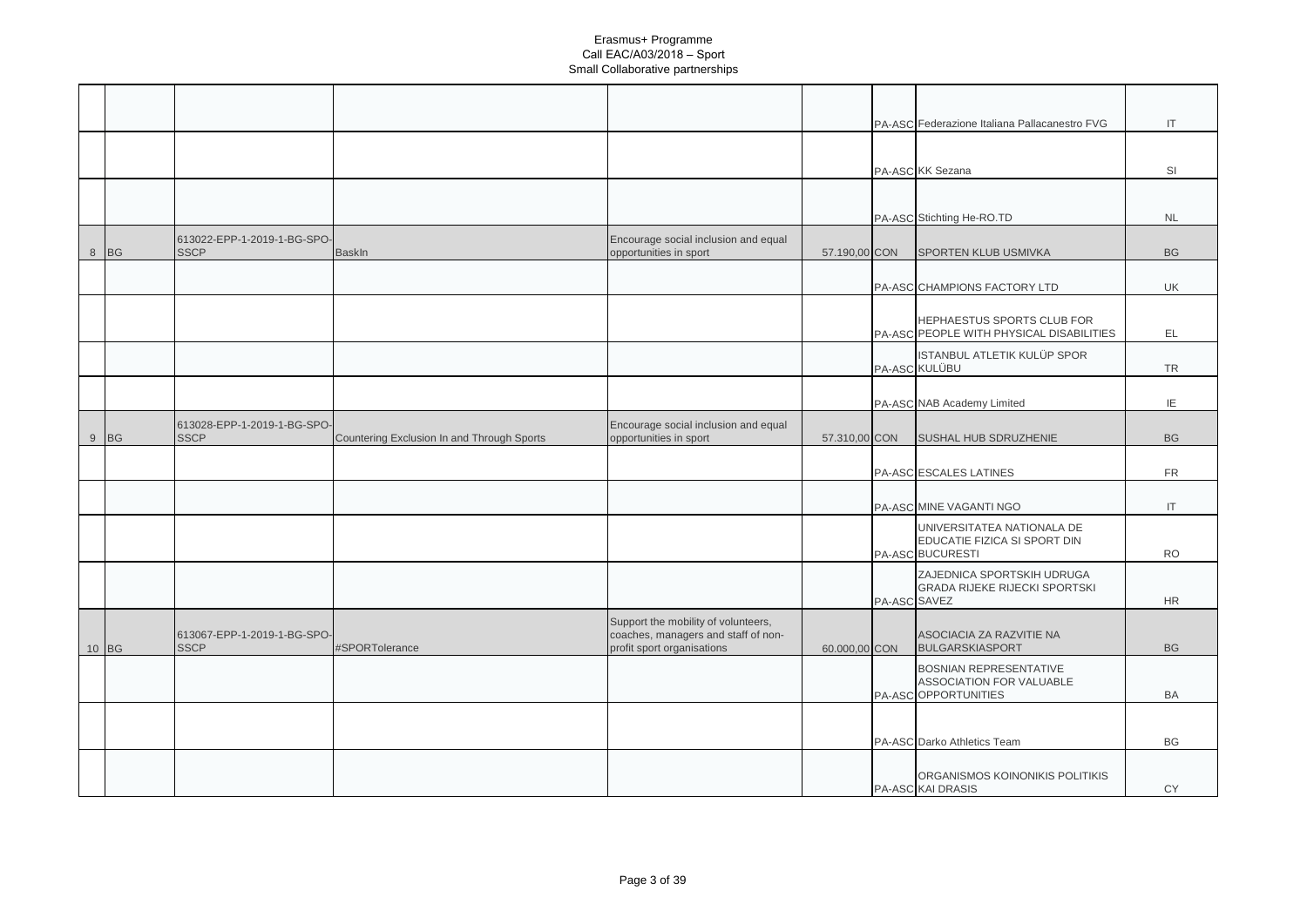|       |                                            |                                                                                                                                       |                                                                                                                                     |               | PA-ASC The Charity Game                                                                     | BE        |
|-------|--------------------------------------------|---------------------------------------------------------------------------------------------------------------------------------------|-------------------------------------------------------------------------------------------------------------------------------------|---------------|---------------------------------------------------------------------------------------------|-----------|
| 11 BG | <b>SSCP</b>                                | 613090-EPP-1-2019-1-BG-SPO-BeRURALactive - Multisport complex in rural reality to<br>empower physical activity motivation             | Promote education in and through sport<br>with special focus on skills<br>development                                               | 42.155,00 CON | ATLETICHESKI KLUB KLAS-KOSTENETS<br><b>SD RUZHENIE</b>                                      | <b>BG</b> |
|       |                                            |                                                                                                                                       |                                                                                                                                     |               | ASOCIACIA ZA RAZVITIE NA<br>PA-ASC BULGARSKIASPORT                                          | BG        |
|       |                                            |                                                                                                                                       |                                                                                                                                     |               | <b>BIRZU LENGVOSIOS ATLETIKOS</b><br>PA-ASC SPORTO KLUBAS                                   | LT        |
|       |                                            |                                                                                                                                       |                                                                                                                                     |               | PA-ASC ZAVOD ZA SPORT AJDOVSCINA                                                            | SI        |
| 12 BG | <b>SSCP</b>                                | 613121-EPP-1-2019-1-BG-SPO- Play Safe - protecting athletes especially the youngest<br>from health and safety hazards in minifootball | Protect athletes, especially the<br>youngest, from health and safety<br>hazards by improving training and<br>competition conditions | 54.778,00 CON | <b>BALGARSKA ASOTSIATSIYA MINI</b><br><b>FUTBOL</b>                                         | <b>BG</b> |
|       |                                            |                                                                                                                                       |                                                                                                                                     |               | FEDERATIA DE MINIFOTBAL DIN<br>PA-ASC ROMANIA                                               | <b>RO</b> |
|       |                                            |                                                                                                                                       |                                                                                                                                     |               | PA-ASC "Olimpia football club- Sofia"                                                       | BG        |
|       |                                            |                                                                                                                                       |                                                                                                                                     |               |                                                                                             |           |
|       |                                            |                                                                                                                                       |                                                                                                                                     |               | PA-ASC Srpska asocijacija malog fudbala                                                     | <b>RS</b> |
| 13 BG | 613178-EPP-1-2019-1-BG-SPO-<br><b>SSCP</b> | <b>Training Tennis Together</b>                                                                                                       | Promote education in and through sport<br>with special focus on skills<br>development                                               | 41.325,00 CON | SDRUZHENIE SPORT CLUB VECTOR<br><b>TENIS SPORT</b>                                          | <b>BG</b> |
|       |                                            |                                                                                                                                       |                                                                                                                                     |               | PA-ASC Milngavie Tennis Club                                                                | UK        |
|       |                                            |                                                                                                                                       |                                                                                                                                     |               | PA-ASC TC Grün Weiß Elz e.V.                                                                | DE        |
| 14 BG | 613187-EPP-1-2019-1-BG-SPO-<br><b>SSCP</b> | RAISING THE BAR                                                                                                                       | Encourage social inclusion and equal<br>opportunities in sport                                                                      | 56.436,00 CON | SDRUZHENIE SPORTEN KLUB PO<br><b>GIMNASTIKA I STREET FITNESS</b><br>STREET WORKOUT BULGARIA | <b>BG</b> |
|       |                                            |                                                                                                                                       |                                                                                                                                     |               | PA-ASC ASOCIATIA SE POATE                                                                   | <b>RO</b> |
|       |                                            |                                                                                                                                       |                                                                                                                                     |               | PA-ASC KGS Orce Nikolov Skopje                                                              | <b>MK</b> |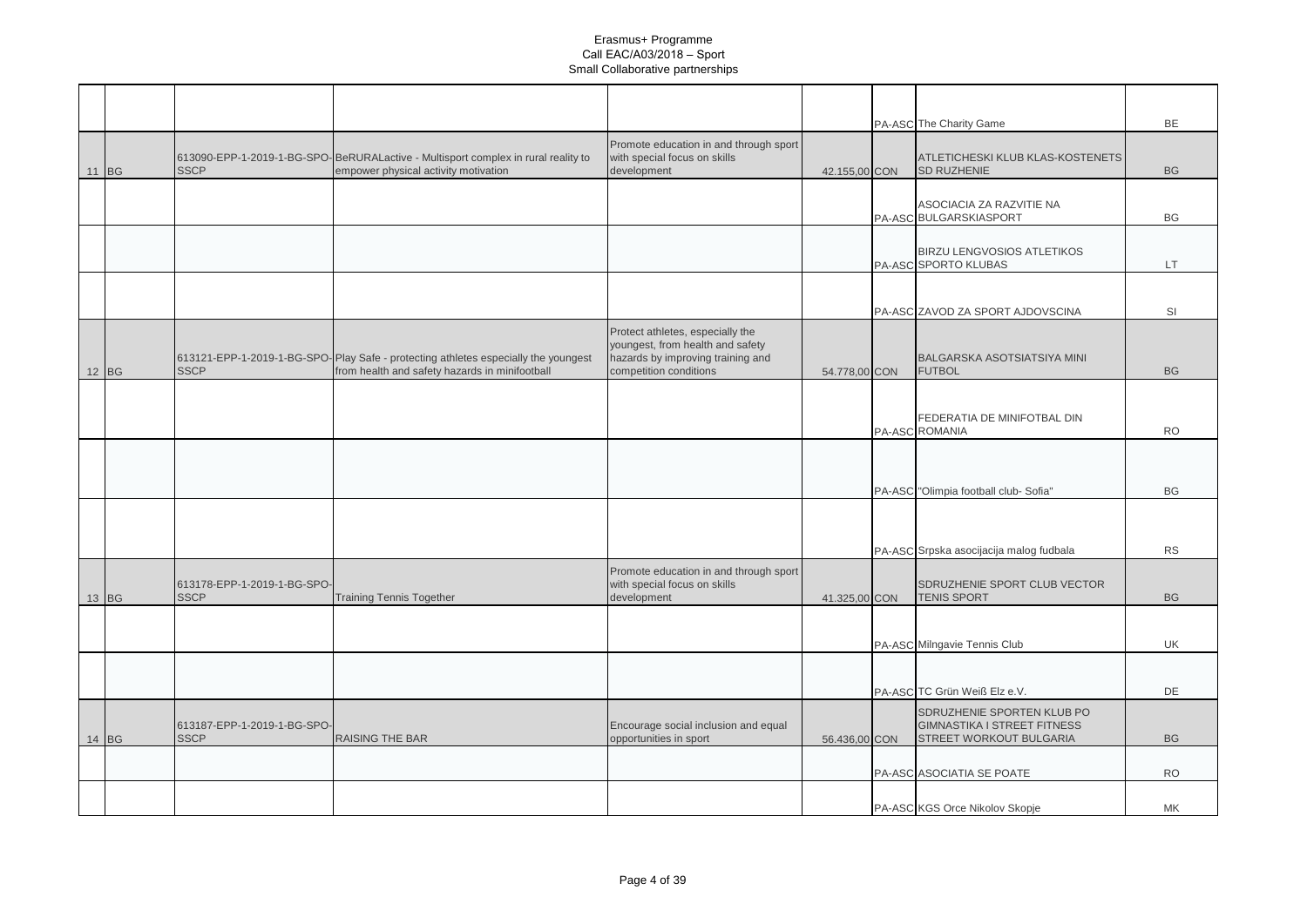| 15 BG | 613231-EPP-1-2019-1-BG-SPO-<br><b>SSCP</b> | Football for Active aging, Inclusion and Together Healthy opportunities in sport                         | Encourage social inclusion and equal                                                  | 42.125,00 CON |               | SDRUZHENIE LEVSKI SPORT ZA<br><b>VSICHKI</b>                            | <b>BG</b>              |
|-------|--------------------------------------------|----------------------------------------------------------------------------------------------------------|---------------------------------------------------------------------------------------|---------------|---------------|-------------------------------------------------------------------------|------------------------|
|       |                                            |                                                                                                          |                                                                                       |               |               | PA-ASC FERENCVAROSI TORNA CLUB                                          | HU                     |
|       |                                            |                                                                                                          |                                                                                       |               |               | PA-ASC Società Sportiva Lazio Calcio a 8                                | IT                     |
| 16 BG | 613291-EPP-1-2019-1-BG-SPO-<br><b>SSCP</b> | "SportFolio"                                                                                             | Promote education in and through sport<br>with special focus on skills<br>development | 52.522,00 CON |               | SDRUZHENIE SPORTEN KLUB STAR<br><b>TEAM</b>                             | <b>BG</b>              |
|       |                                            |                                                                                                          |                                                                                       |               |               | <b>ASSOCIAZIONE SPORTIVA</b><br>PA-ASC DILETTANTISTICA EURO KICKBOXING  | $\mathsf{I}\mathsf{T}$ |
|       |                                            |                                                                                                          |                                                                                       |               |               | PA-ASC PROFICIOGROUP HWARANG                                            | SI                     |
| 17 BG | 613329-EPP-1-2019-1-BG-SPO-<br><b>SSCP</b> | "Social cycling and cultural biking"                                                                     | Promote education in and through sport<br>with special focus on skills<br>development | 53.700,00 CON |               | OBSHTESTVEN KOMPAS SDRUZHENIE                                           | <b>BG</b>              |
|       |                                            |                                                                                                          |                                                                                       |               |               | PA-ASC MTB Klub Kranj                                                   | SI                     |
|       |                                            |                                                                                                          |                                                                                       |               |               | PA-ASC UDRUGA PANNONIAN                                                 | <b>HR</b>              |
| 18 BG | <b>SSCP</b>                                | 613355-EPP-1-2019-1-BG-SPO- European Dimension in Sport and Physical Activity with<br><b>Adolescents</b> | Promote European traditional sports<br>and games                                      | 55.900,00 CON |               | SDRUZHENIE SPORTEN KLUB KOMAK<br><b>SPORT</b>                           | <b>BG</b>              |
|       |                                            |                                                                                                          |                                                                                       |               |               | AGRUPAMENTO DE ESCOLAS DE<br>PA-ASC BARCELOS                            | PT                     |
|       |                                            |                                                                                                          |                                                                                       |               |               | PA-ASC Salas vidusskola                                                 | LV                     |
|       |                                            |                                                                                                          |                                                                                       |               |               | PA-ASC SPORTNO DRUSTVO MEDIA SPORT                                      | SI                     |
| 19 BG | 613537-EPP-1-2019-1-BG-SPO-<br><b>SSCP</b> | <b>FUN LEGACY</b>                                                                                        | Promote European traditional sports<br>and games                                      | 56.750,00 CON |               | <b>BULGARSKA SPORTNA FEDERATSIA ZA</b><br><b>DETSA I MLADEJI V RISK</b> | <b>BG</b>              |
|       |                                            |                                                                                                          |                                                                                       |               |               | ASOCIATIA CLUBUL SPORTIV<br>PA-ASC EXPERIENTAMULTISPORT                 | <b>RO</b>              |
|       |                                            |                                                                                                          |                                                                                       |               |               | KARASU GENCLIK, SANAT VE SPOR<br>PA-ASC KULUBU DERNEGI                  | TR                     |
| 20 BG | 613538-EPP-1-2019-1-BG-SPO-<br><b>SSCP</b> | <b>Inclusion for Healthy Generations</b>                                                                 | Encourage social inclusion and equal<br>opportunities in sport                        | 58.625,00 CON |               | SDRUZENIE AKTIVNO BALGARSKO<br><b>OBSHTESTVO</b>                        | <b>BG</b>              |
|       |                                            |                                                                                                          |                                                                                       |               |               | PA-ASC Asociacija "Aktyvus jaunimas"                                    | LT.                    |
|       |                                            |                                                                                                          |                                                                                       |               | PA-ASC CIVICA | ASOCIATIA TINERILOR CU INITIATIVA                                       | <b>RO</b>              |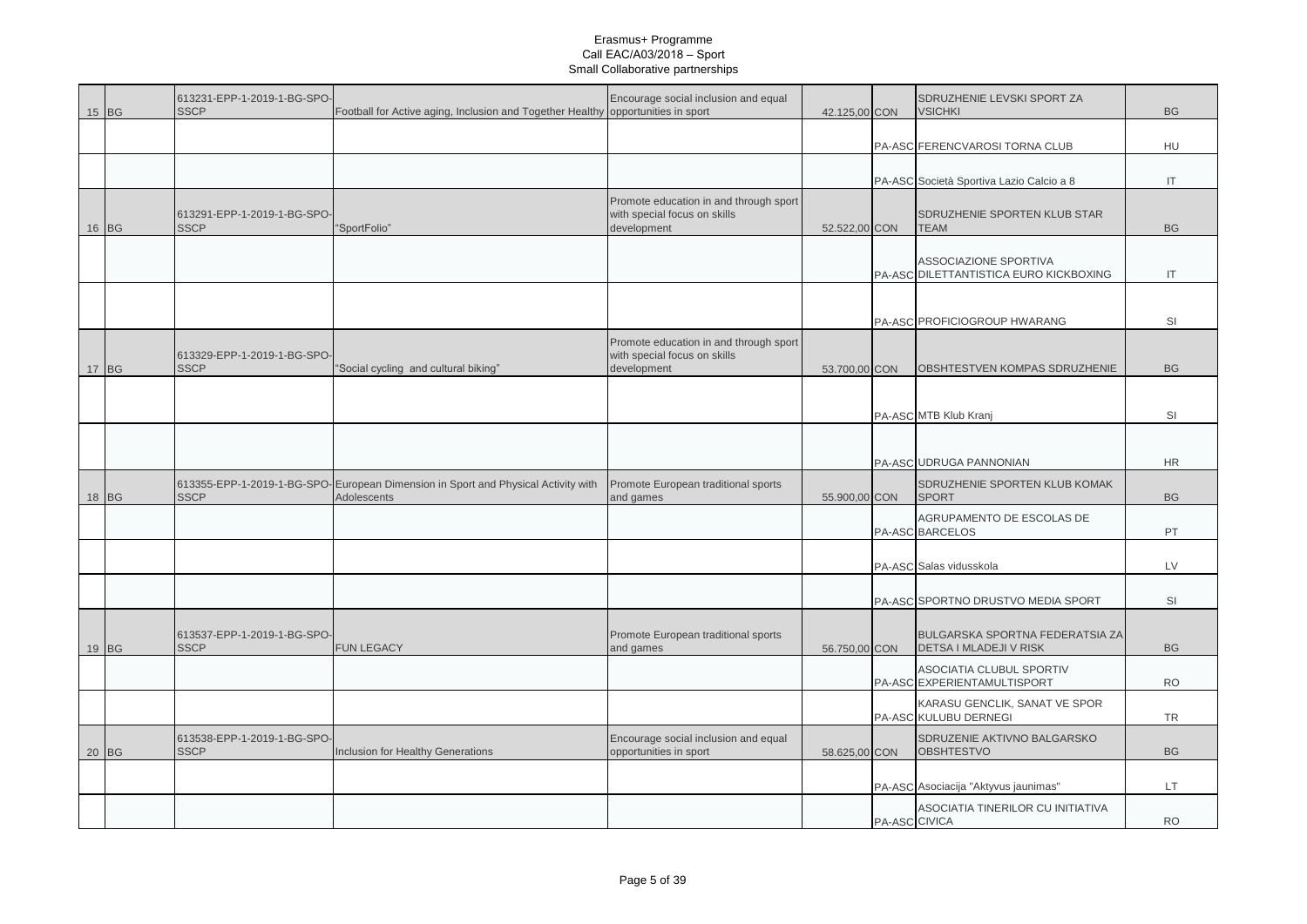|       |                                            |                                                                                                              |                                                                                       |               | CENTRO INTERNAZIONALE PER LA<br>PROMOZIONE DELL'EDUCAZIONE E LO<br>PA-ASC SVILUPPO ASSOCIAZIONE                    | IT        |
|-------|--------------------------------------------|--------------------------------------------------------------------------------------------------------------|---------------------------------------------------------------------------------------|---------------|--------------------------------------------------------------------------------------------------------------------|-----------|
|       |                                            |                                                                                                              |                                                                                       |               | PA-ASC SDRUZHENIE PLUVEN KLUB PIRIN                                                                                | BG        |
| 21 CY | 613078-EPP-1-2019-1-CY-SPO-<br><b>SSCP</b> | CoAches of Today Trainers of Tomorrow                                                                        | Promote education in and through sport<br>with special focus on skills<br>development | 45.690,00 CON | <b>CYPRUS FOOTBALL ASSOCIATION</b>                                                                                 | <b>CY</b> |
|       |                                            |                                                                                                              |                                                                                       |               | PA-ASC LATVIJAS FUTBOLA FEDERACIJA                                                                                 | LV        |
|       |                                            |                                                                                                              |                                                                                       |               | PA-ASC MALTA FOOTBALL ASSOCIATION                                                                                  | <b>MT</b> |
| 22 CY | 613483-EPP-1-2019-1-CY-SPO-<br><b>SSCP</b> | Streets To Raise European Education Through Sport                                                            | Promote education in and through sport<br>with special focus on skills<br>development | 60.000,00 CON | <b>BASILIKO ATHLITIKO MORFOTIKO</b><br>ORTHODOXO SOMATEIO BAMOS                                                    | <b>CY</b> |
|       |                                            |                                                                                                              |                                                                                       |               | ASOCIACION DE INNOVACION<br>EMPRENDIMIENTO Y TECNOLOGIAS DE<br>LA INFORMACION Y LA COMUNICACION<br>PA-ASC INNETICA | ES        |
|       |                                            |                                                                                                              |                                                                                       |               | PA-ASC Associação Sójovem das Saibreiras                                                                           | PT        |
|       |                                            |                                                                                                              |                                                                                       |               | PA-ASC I HARA TOU PAIDIOU                                                                                          | EL        |
|       |                                            |                                                                                                              |                                                                                       |               | PA-ASC OBCINA IVANCNA GORICA                                                                                       | SI        |
|       |                                            |                                                                                                              |                                                                                       |               | PA-ASC VISOKA POSLOVNA SKOLA PAR                                                                                   | <b>HR</b> |
| 23 CZ | 613618-EPP-1-2019-1-CZ-SPO-<br><b>SSCP</b> | Football for Good Visegrad Network                                                                           | Promote education in and through sport<br>with special focus on skills<br>development | 52.400,00 CON | <b>INEX - SDRUZENI DOBROVOLNYCH</b><br>AKTIVIT Z S                                                                 | CZ        |
|       |                                            |                                                                                                              |                                                                                       |               | MSIS MLODZIEZOWE<br>STOWARZYSZENIE INICJATYW<br>PA-ASC SPORTOWYCH                                                  | PL        |
|       |                                            |                                                                                                              |                                                                                       |               | PA-ASC OLTALOM SPORTEGYESULET                                                                                      | HU        |
| 24 CZ | <b>SSCP</b>                                | 613627-EPP-1-2019-1-CZ-SPO-Best Practice Sharing in and thru Sport - Modern<br>Pentathlon Skills Development | Promote education in and through sport<br>with special focus on skills<br>development | 29.825,00 CON | TELOVYCHOVNA JEDNOTA DUKLA<br><b>PRAHAZS</b>                                                                       | CZ        |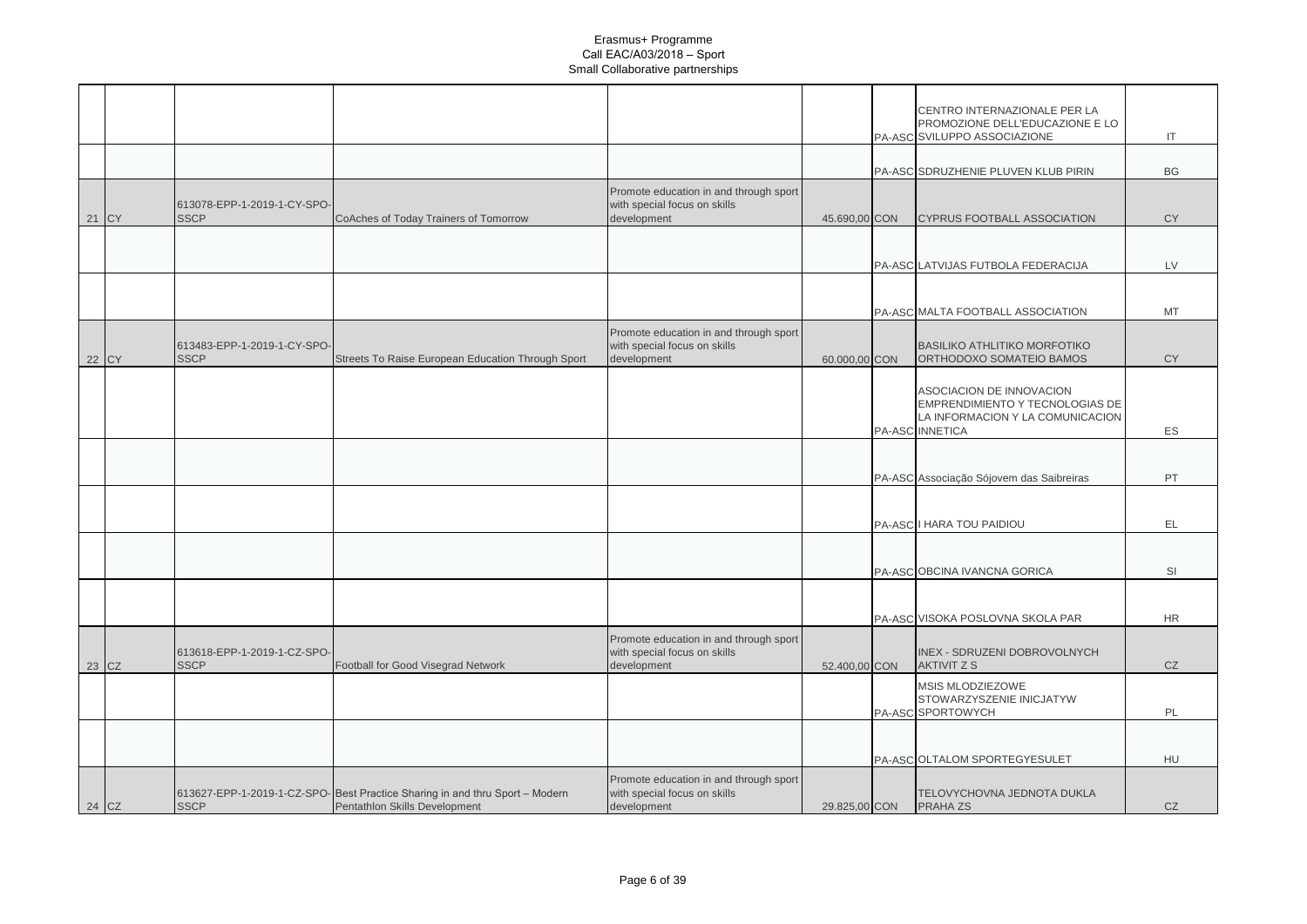|       |                                            |                                                                                                                  |                                                                                                                                     |               | PA-ASC Estonia Modern Pentathlon Association                  | EE        |
|-------|--------------------------------------------|------------------------------------------------------------------------------------------------------------------|-------------------------------------------------------------------------------------------------------------------------------------|---------------|---------------------------------------------------------------|-----------|
|       |                                            |                                                                                                                  |                                                                                                                                     |               |                                                               |           |
|       |                                            |                                                                                                                  |                                                                                                                                     |               | PA-ASC Sport club RAJA                                        | SK        |
|       | 613025-EPP-1-2019-1-DE-SPO-                |                                                                                                                  | Promote European traditional sports                                                                                                 |               | NOVUSS SPORT OHNE BARRIEREN                                   |           |
| 25 DE | <b>SSCP</b>                                | NOVUSS - sport for everyone!                                                                                     | and games                                                                                                                           | 57.800,00 CON | E.V.                                                          | DE        |
|       |                                            |                                                                                                                  |                                                                                                                                     |               | PA-ASC Latvijas Novusa Federacija                             | <b>LV</b> |
|       |                                            |                                                                                                                  |                                                                                                                                     |               | PA-ASC Peningi Koroonamaenguklubi                             | EE        |
|       |                                            |                                                                                                                  |                                                                                                                                     |               |                                                               |           |
|       |                                            |                                                                                                                  |                                                                                                                                     |               | PA-ASC STOWARZYSZENIE NOVUSS POLSKA                           | PL        |
| 26 DE | <b>SSCP</b>                                | 613246-EPP-1-2019-1-DE-SPO-ParaCoaching Xcellerator Series: Accelerating the<br>growth of ParaCoaching in Europe | Encourage social inclusion and equal<br>opportunities in sport                                                                      | 59.800,00 CON | SPIN SPORT INNOVATION                                         | <b>DE</b> |
|       |                                            |                                                                                                                  |                                                                                                                                     |               |                                                               |           |
|       |                                            |                                                                                                                  |                                                                                                                                     |               | PA-ASC Århus Kørestolsrugby                                   | DK        |
|       |                                            |                                                                                                                  |                                                                                                                                     |               | PA-ASC DANSK HANDICAP IDRAETS FORBUND                         | DK        |
|       |                                            |                                                                                                                  |                                                                                                                                     |               | INTERNATIONAL COUNCIL FOR<br>PA-ASC COACHING EXCELLENCE       | UK        |
|       |                                            |                                                                                                                  |                                                                                                                                     |               | INTERNATIONAL FEDERATION OF<br>PA-ASC CEREBRAL PALSY FOOTBALL | NL        |
|       |                                            |                                                                                                                  |                                                                                                                                     |               | PA-ASC LATVIJAS PARALIMPISKA KOMITEJA                         | LV        |
| 27 EL | 610635-EPP-1-2019-1-EL-SPO-<br><b>SSCP</b> | <b>Wrestling Athletes Training CHallenges</b>                                                                    | Protect athletes, especially the<br>youngest, from health and safety<br>hazards by improving training and<br>competition conditions | 59.945,00 CON | DIMOKRITIO PANEPISTIMIO THRAKIS                               | EL.       |
|       |                                            |                                                                                                                  |                                                                                                                                     |               | PA-ASC A. S. DIMOKRITEIO                                      | EL        |
|       |                                            |                                                                                                                  |                                                                                                                                     |               |                                                               |           |
|       |                                            |                                                                                                                  |                                                                                                                                     |               | PA-ASC EUROPEAN UNIVERSITY CYPRUS                             | <b>CY</b> |
|       |                                            |                                                                                                                  |                                                                                                                                     |               |                                                               |           |
|       |                                            |                                                                                                                  |                                                                                                                                     |               | PA-ASC LES MÊMPAPEURS                                         | <b>FR</b> |
|       |                                            |                                                                                                                  |                                                                                                                                     |               |                                                               |           |
|       |                                            |                                                                                                                  |                                                                                                                                     |               | PA-ASC UWW-Europe                                             | <b>BG</b> |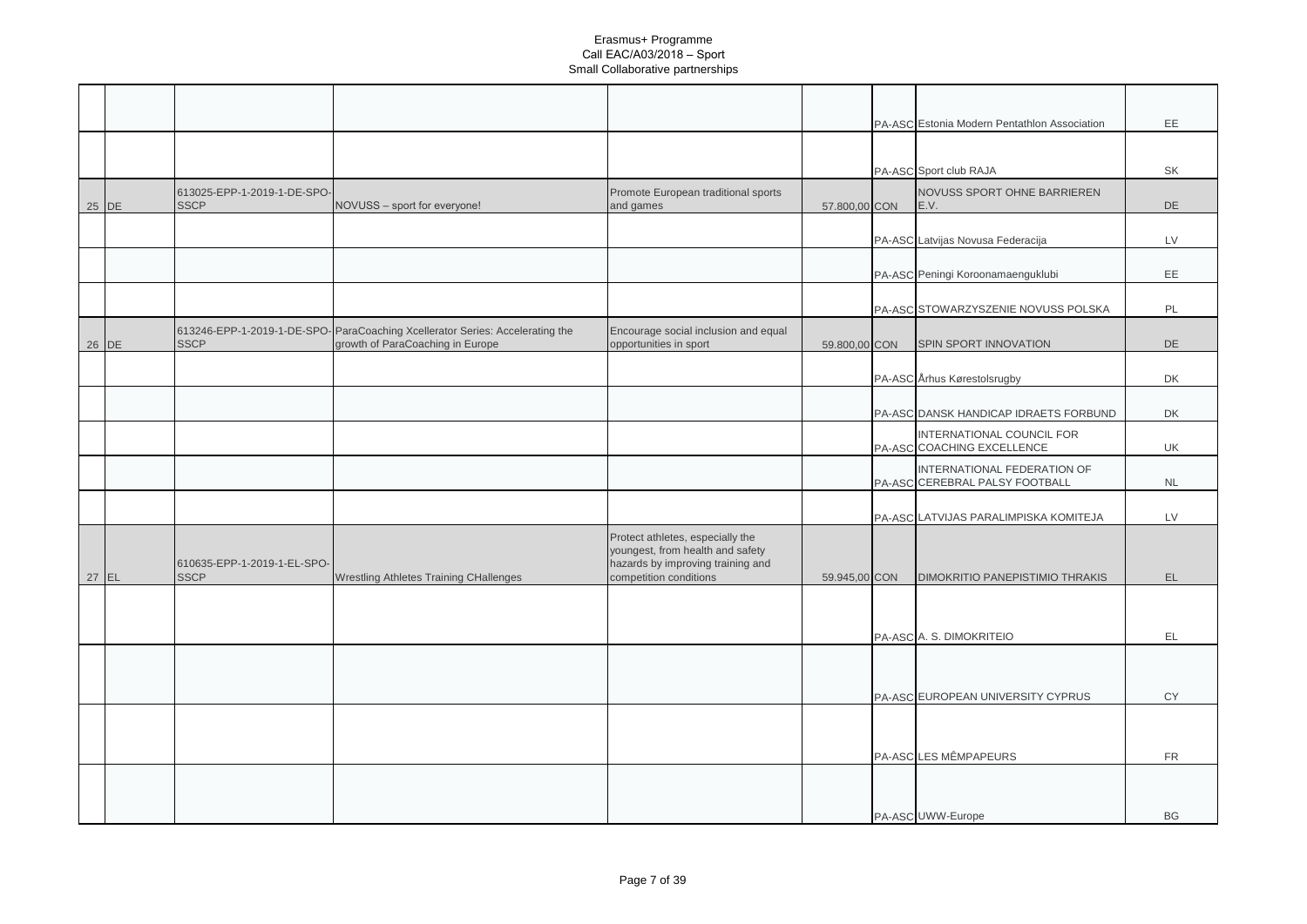| 28 EL | 612943-EPP-1-2019-1-EL-SPO-<br><b>SSCP</b> | Swim your Way                                                                                                   | Encourage social inclusion and equal<br>opportunities in sport                        | 59.000,00 CON |              | KOLYMVITIKOS ATHLITIKOS OMILOS<br><b>ASTERIAS</b>                                       | EL.       |
|-------|--------------------------------------------|-----------------------------------------------------------------------------------------------------------------|---------------------------------------------------------------------------------------|---------------|--------------|-----------------------------------------------------------------------------------------|-----------|
|       |                                            |                                                                                                                 |                                                                                       |               |              | PA-ASC Associazione Euphoria                                                            | IT        |
|       |                                            |                                                                                                                 |                                                                                       |               |              | ETHNIKO KAI KAPODISTRIAKO<br>PA-ASC PANEPISTIMIO ATHINON                                | EL        |
|       |                                            |                                                                                                                 |                                                                                       |               |              | PA-ASC SPORTNO DRUSTVO RIBA                                                             | SI        |
|       |                                            |                                                                                                                 |                                                                                       |               |              | UNIVERSITATEA NATIONALA DE<br>EDUCATIE FIZICA SI SPORT DIN<br>PA-ASC BUCURESTI          | <b>RO</b> |
| 29 EL | <b>SSCP</b>                                | 612969-EPP-1-2019-1-EL-SPO- Break the Wall: Bringing non formal sports activities to<br>the Youth Organisations | Promote education in and through sport<br>with special focus on skills<br>development | 42.690,00 CON |              | UNITED SOCIETIES OF BALKANS ASTIKI<br><b>ETAIREIA</b>                                   | EL.       |
|       |                                            |                                                                                                                 |                                                                                       |               | PA-ASC SPORT | ASSOCIAZIONE ITALIANA CULTURA                                                           | IT        |
|       |                                            |                                                                                                                 |                                                                                       |               |              | PA-ASC Centre du Sport et de la Jeunesse Corse                                          | <b>FR</b> |
|       |                                            |                                                                                                                 |                                                                                       |               |              | PA-ASC CHAMPIONS FACTORY                                                                | BG        |
|       |                                            |                                                                                                                 |                                                                                       |               |              | ORGANISMOS KOINONIKIS POLITIKIS<br>PA-ASC KAI DRASIS                                    | <b>CY</b> |
| 30 EL | 613092-EPP-1-2019-1-EL-SPO-<br><b>SSCP</b> | A goal for Inclusion                                                                                            | Encourage social inclusion and equal<br>opportunities in sport                        | 59.940,00 CON |              | ORAMA NEON - YOUTHORAMA                                                                 | EL.       |
|       |                                            |                                                                                                                 |                                                                                       |               |              | PA-ASC Dimos Latsion                                                                    | <b>CY</b> |
|       |                                            |                                                                                                                 |                                                                                       |               |              | PA-ASC ICSS INSIGHT                                                                     | UK        |
|       |                                            |                                                                                                                 |                                                                                       |               |              | TURKISH BLIND SPORTS FEDERATION-<br>TURKIYE GORME ENGELLILER SPOR<br>PA-ASC FEDERASYONU | <b>TR</b> |
|       |                                            |                                                                                                                 |                                                                                       |               |              | PA-ASC UNIVERSITAT DE LES ILLES BALEARS                                                 | ES        |
| 31 EL | 613176-EPP-1-2019-1-EL-SPO-<br><b>SSCP</b> | <b>DISABILITY WATERSPORTS</b>                                                                                   | Encourage social inclusion and equal<br>opportunities in sport                        | 28.450,00 CON |              | OLYMPIACOS SYNDESMOS FILATHLON<br><b>PIREOS</b>                                         | EL.       |
|       |                                            |                                                                                                                 |                                                                                       |               |              | PA-ASC CRVENA ZVEZDA SD                                                                 | <b>RS</b> |
|       |                                            |                                                                                                                 |                                                                                       |               |              | SOCIETA SPORTIVA DILETTANTISTICA<br>LAZIO NUOTO A RESPONSABILITA<br>PA-ASC LIMITATA     | IT        |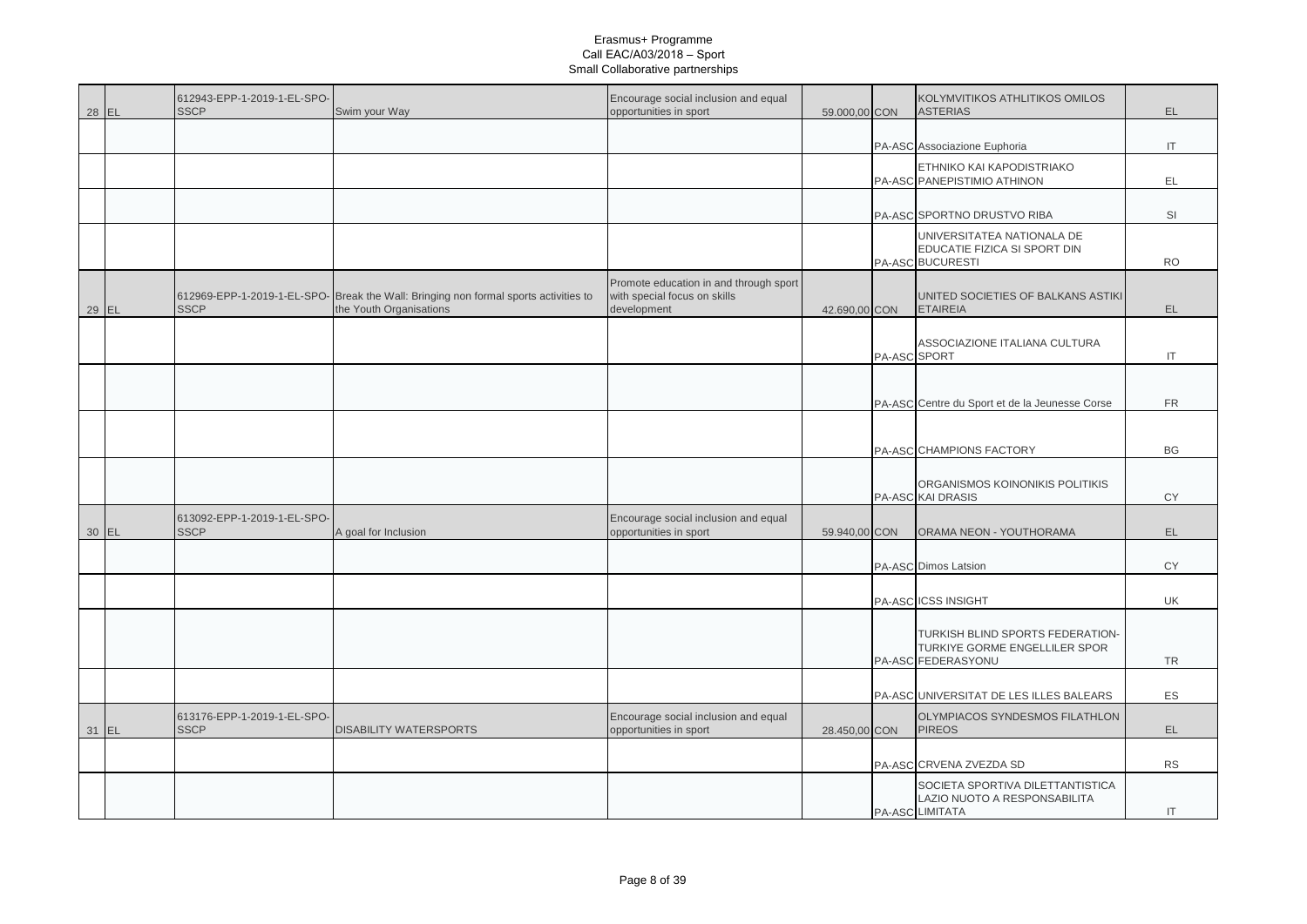|       |                                            |                                                                                               |                                                                                       |               |              | PA-ASC Sport Management SPA SDD                                   | IT                     |
|-------|--------------------------------------------|-----------------------------------------------------------------------------------------------|---------------------------------------------------------------------------------------|---------------|--------------|-------------------------------------------------------------------|------------------------|
| 32 ES | 612977-EPP-1-2019-1-ES-SPO-<br><b>SSCP</b> | ROLLER ROSA                                                                                   | Encourage social inclusion and equal<br>opportunities in sport                        | 60.000,00 CON |              | REAL FEDERACION ESPANOLA DE<br><b>PATINAJE</b>                    | ES                     |
|       |                                            |                                                                                               |                                                                                       |               |              |                                                                   |                        |
|       |                                            |                                                                                               |                                                                                       |               |              | PA-ASC Hockey Cameroun                                            | <b>CM</b>              |
|       |                                            |                                                                                               |                                                                                       |               |              | PA-ASC Hockey Valdagno 1938 S.r.l. S.S.D.                         | IT                     |
|       |                                            |                                                                                               |                                                                                       |               |              | PA-ASC LA VENDEENNE                                               | <b>FR</b>              |
|       |                                            |                                                                                               |                                                                                       |               |              | Pumas Ancora Viareggio A. P.<br>PA-ASC Dilettantistica            | $\mathsf{I}\mathsf{T}$ |
| 33 ES | <b>SSCP</b>                                | 613158-EPP-1-2019-1-ES-SPO- Active Twinning for Enhancing Physical Activity in Rural<br>Areas | Promote education in and through sport<br>with special focus on skills<br>development | 59.800,00 CON |              | FUNDACION UNIVERSIDAD SAN JORGE                                   | <b>ES</b>              |
|       |                                            |                                                                                               |                                                                                       |               |              | Asoc Deportiva Grupo de Montaña BOIRA<br>PA-ASC El Temple         | ES                     |
|       |                                            |                                                                                               |                                                                                       |               |              | PA-ASC Comune Trescore Balneario                                  | IT                     |
|       |                                            |                                                                                               |                                                                                       |               |              | PA-ASC Mairie Ramonville Saint Agne                               | <b>FR</b>              |
| 34 ES | 613194-EPP-1-2019-1-ES-SPO-<br><b>SSCP</b> | SAILING FOR PHYSICAL DISABLE PEOPLE                                                           | Encourage social inclusion and equal<br>opportunities in sport                        | 59.785,00 CON |              | FUNDACION UNIVERSITARIA SAN<br><b>ANTONIO</b>                     | <b>ES</b>              |
|       |                                            |                                                                                               |                                                                                       |               |              | PA-ASC Anadolu Hisari Rowing Club                                 | <b>TR</b>              |
|       |                                            |                                                                                               |                                                                                       |               |              | PA-ASC Federacion de vela de la Región de Murcia                  | ES                     |
|       |                                            |                                                                                               |                                                                                       |               |              | Limolo Activities Associazione Sportiva<br>PA-ASC Dilettantistica | IT                     |
|       |                                            |                                                                                               |                                                                                       |               |              | PA-ASC SYDDANSK UNIVERSITET                                       | DK                     |
|       |                                            |                                                                                               |                                                                                       |               |              |                                                                   |                        |
|       |                                            |                                                                                               |                                                                                       |               |              | PA-ASC UNIVERSITA DEGLI STUDI DI CAGLIARI                         | $\mathsf{I}$           |
|       |                                            |                                                                                               |                                                                                       |               | PA-ASC VARNA | YAHT-KLUB KAP G.GEORGIEV-PORT                                     | BG                     |
| 35 ES | <b>SSCP</b>                                | 613228-EPP-1-2019-1-ES-SPO- EUROPE IS MOVING - SPORT INCLUSION THROUGH<br><b>MEDIAS</b>       | Encourage social inclusion and equal<br>opportunities in sport                        | 32.270,00 CON |              | INSTITUTO ESPANA SE MUEVE                                         | <b>ES</b>              |
|       |                                            |                                                                                               |                                                                                       |               |              | ASOCIACIA ZA RAZVITIE NA<br>PA-ASC BULGARSKIASPORT                | <b>BG</b>              |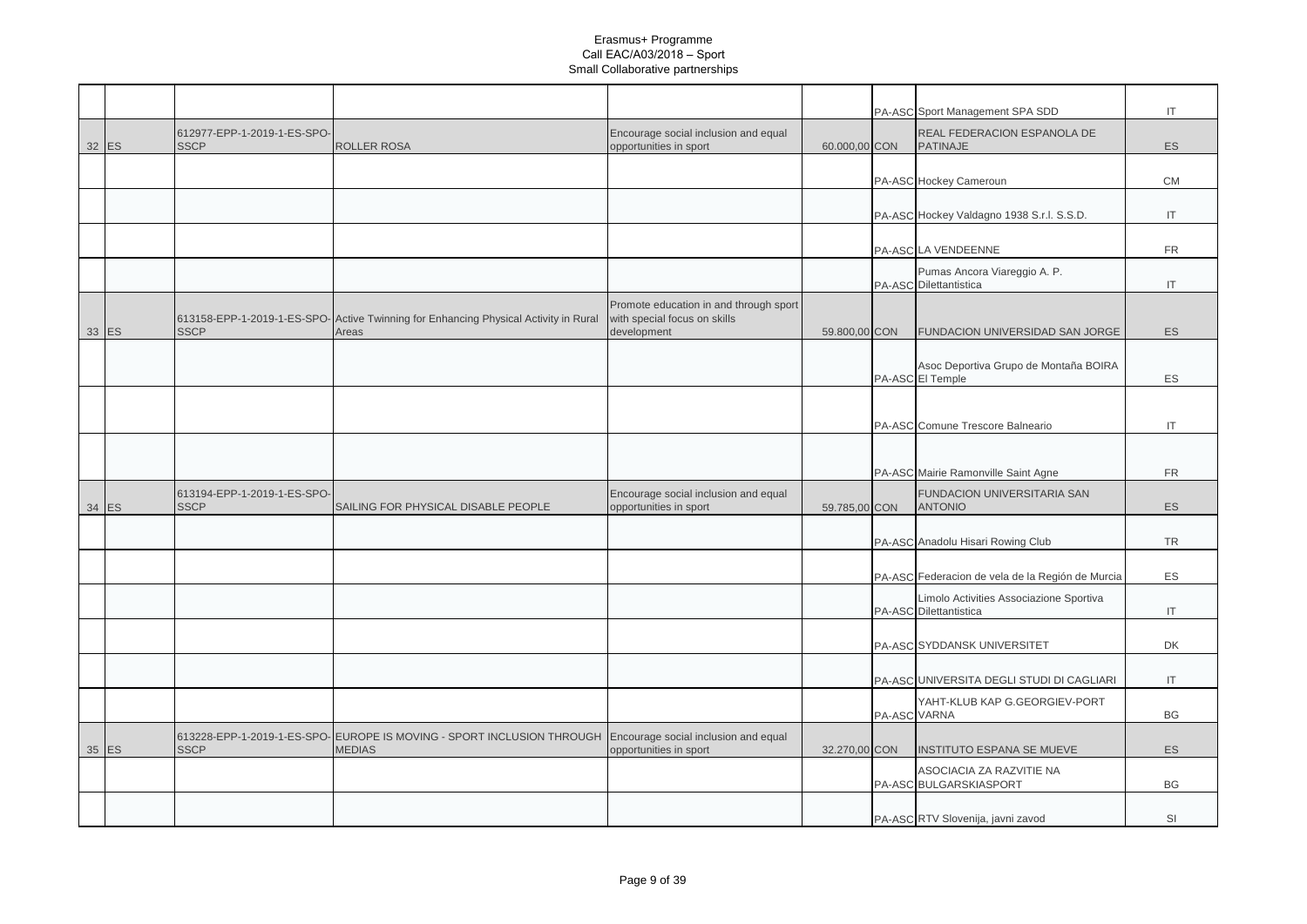| 36 ES | 613235-EPP-1-2019-1-ES-SPO-<br><b>SSCP</b> | Let's warm up the climate for sport                                                                | Promote education in and through sport<br>with special focus on skills<br>development                    | 56.735,00 CON |              | EQUIS - EQUIILIBRI SOSTENIBLE                          | ES                     |
|-------|--------------------------------------------|----------------------------------------------------------------------------------------------------|----------------------------------------------------------------------------------------------------------|---------------|--------------|--------------------------------------------------------|------------------------|
|       |                                            |                                                                                                    |                                                                                                          |               |              | PA-ASC Darko Athletics Team                            | <b>BG</b>              |
|       |                                            |                                                                                                    |                                                                                                          |               |              | DIETNES KENTRO OLYMPIAKIS<br>PA-ASC EKEXEIRIA          | EL                     |
|       |                                            |                                                                                                    |                                                                                                          |               |              | UNIVERSITATEA DUNAREA DE JOS DIN<br>PA-ASC GALATI      | <b>RO</b>              |
| 37 ES | 613572-EPP-1-2019-1-ES-SPO-<br><b>SSCP</b> | Skills Development for Sports Volunteering Trainers                                                | Promote education in and through sport<br>with special focus on skills<br>development                    | 43.560,00 CON |              | ASOCIACION INICIATIVA<br><b>INTERNACIONAL JOVEN</b>    | <b>ES</b>              |
|       |                                            |                                                                                                    |                                                                                                          |               |              | PA-ASC ASD SAN VENANZO                                 | $\mathsf{I}\mathsf{T}$ |
|       |                                            |                                                                                                    |                                                                                                          |               |              | PA-ASC ASOCIACIJA AKTYVISTAI                           | LT                     |
|       |                                            |                                                                                                    |                                                                                                          |               | PA-ASC IASIS |                                                        | EL.                    |
|       |                                            |                                                                                                    |                                                                                                          |               |              | Miejski Osrodek Sportu i Rekreacji w<br>PA-ASC Rybniku | PL                     |
| 38 ES | <b>SSCP</b>                                | 613652-EPP-1-2019-1-ES-SPO- INnovative and Dynamic Organizations Open to the<br><b>Right Sport</b> | Support the mobility of volunteers,<br>coaches, managers and staff of non-<br>profit sport organisations | 60.000,00 CON |              | AYUNTAMIENTO HERRERA DEL DUQUE                         | ES                     |
|       |                                            |                                                                                                    |                                                                                                          |               |              | PA-ASC Filipstads Kommun                               | <b>SE</b>              |
|       |                                            |                                                                                                    |                                                                                                          |               |              | PA-ASC HERCEG NOVI                                     | ME                     |
|       |                                            |                                                                                                    |                                                                                                          |               |              | PA-ASC HOKEJOVÝ CLUB BBSS, z.s.                        | CZ                     |
|       |                                            |                                                                                                    |                                                                                                          |               |              | Panevezio miesto savivaldybes<br>PA-ASC administracija | LT                     |
|       |                                            |                                                                                                    |                                                                                                          |               |              | PA-ASC TIBER FITNESS S.S.D.                            | $\mathsf{I}\mathsf{T}$ |
| 39 ES | 613704-EPP-1-2019-1-ES-SPO-<br><b>SSCP</b> | Sport for Gender Equity                                                                            | Encourage social inclusion and equal<br>opportunities in sport                                           | 44.770,00 CON |              | ASOCIACION INICIATIVA<br>INTERNACIONAL JOVEN           | ES                     |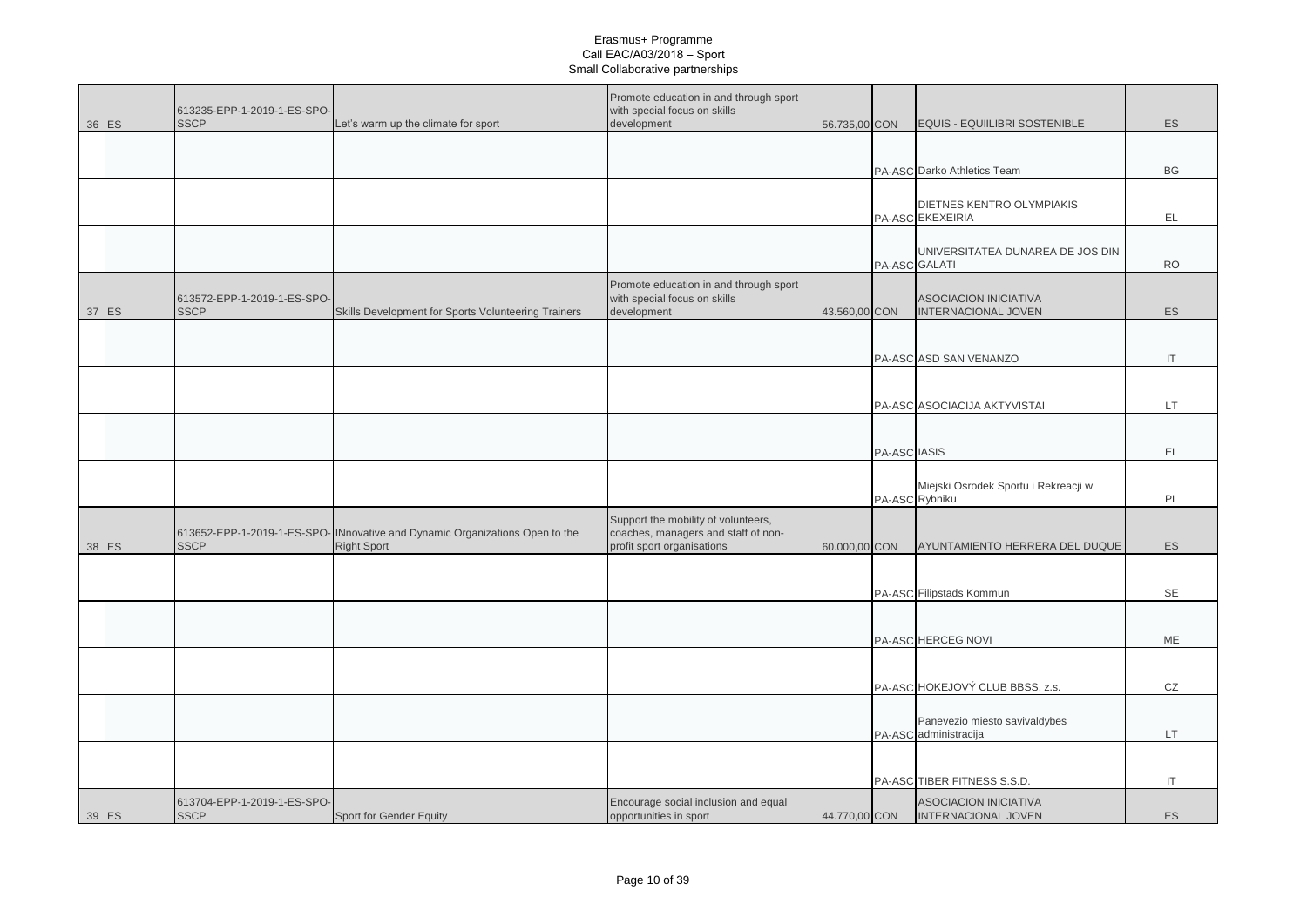|       |       |                                            |                                                                             |                                                                                                          |               |             | PA-ASC ASSOCIAZIONE TRAVELOGUE                                 | IT         |
|-------|-------|--------------------------------------------|-----------------------------------------------------------------------------|----------------------------------------------------------------------------------------------------------|---------------|-------------|----------------------------------------------------------------|------------|
|       |       |                                            |                                                                             |                                                                                                          |               |             |                                                                |            |
|       |       |                                            |                                                                             |                                                                                                          |               |             | PA-ASC Beyond 96 Youth Club                                    | IE         |
|       |       |                                            |                                                                             |                                                                                                          |               |             | PA-ASC Cyprus Girls Can                                        | CY         |
|       |       |                                            |                                                                             |                                                                                                          |               |             | FUNDACJA EUROPEJSKI INSTYTUT<br>PA-ASC OUTSOURCINGU            | PL         |
| 40 FI |       | 613442-EPP-1-2019-1-FI-SPO-<br><b>SSCP</b> | Identification of barriers and best practices for inclusive<br>cheerleading | Encourage social inclusion and equal<br>opportunities in sport                                           | 60.000,00 CON |             | SUOMEN CHEERLEADINGLIITTO RY                                   | F1         |
|       |       |                                            |                                                                             |                                                                                                          |               |             | PA-ASC Cheer Sport Ireland                                     | IE         |
|       |       |                                            |                                                                             |                                                                                                          |               |             | PA-ASC Funky Team ry                                           | FI         |
|       |       |                                            |                                                                             |                                                                                                          |               |             | PA-ASC ParaCheer International CIO                             | UK         |
|       |       |                                            |                                                                             |                                                                                                          |               |             | PA-ASC Slovenian cheerleading association                      | SI         |
|       | 41 FR | 613017-EPP-1-2019-1-FR-SPO-<br><b>SSCP</b> | ESCRIME DEFICIENT VISUEL-BLIND FENCING                                      | Encourage social inclusion and equal<br>opportunities in sport                                           | 60.000,00 CON |             | <b>ASSOCIATION SPORTIVE</b><br><b>BOUILLARGUES ESCRIME</b>     | ${\sf FR}$ |
|       |       |                                            |                                                                             |                                                                                                          |               |             | ASSOCIAZIONE SPORTIVA<br>PA-ASC DILETTANTISTICA SCHERMA MODICA | IT         |
|       |       |                                            |                                                                             |                                                                                                          |               |             | CLUB ESCOLA HUNGARESA DE<br>PA-ASC ESGRIMA PONTEVEDRA          | ES         |
|       |       |                                            |                                                                             |                                                                                                          |               |             | PA-ASC FAKTKLUBBEN PRET                                        | <b>SE</b>  |
|       | 42 FR | 613221-EPP-1-2019-1-FR-SPO-<br><b>SSCP</b> | Youth Sports Camp for Health and Volunteering                               | Support the mobility of volunteers,<br>coaches, managers and staff of non-<br>profit sport organisations | 60.000,00 CON |             | <b>FEDERATION SPORTIVE ET</b><br><b>CULTURELLE DE FRANCE</b>   | <b>FR</b>  |
|       |       |                                            |                                                                             |                                                                                                          |               |             | PA-ASC ASOCIATIA CLUBUL SPORTIV ROMAN                          | <b>RO</b>  |
|       |       |                                            |                                                                             |                                                                                                          |               |             |                                                                |            |
|       |       |                                            |                                                                             |                                                                                                          |               |             | PA-ASC DJK-SPORTVERBAND EV                                     | <b>DE</b>  |
|       |       |                                            |                                                                             |                                                                                                          |               | PA-ASC OREL |                                                                | CZ         |
|       |       |                                            |                                                                             |                                                                                                          |               |             | PA-ASC SPORTUNION OSTERREICH VEREIN                            | AT         |
|       | 43 FR | 613295-EPP-1-2019-1-FR-SPO-<br><b>SSCP</b> | MiSport - Migrants Inclusion Through Sports                                 | Support the mobility of volunteers,<br>coaches, managers and staff of non-<br>profit sport organisations | 55.600,00 CON |             | ASSOCIATION AU CARREFOUR DE<br>L'EUROPE                        | <b>FR</b>  |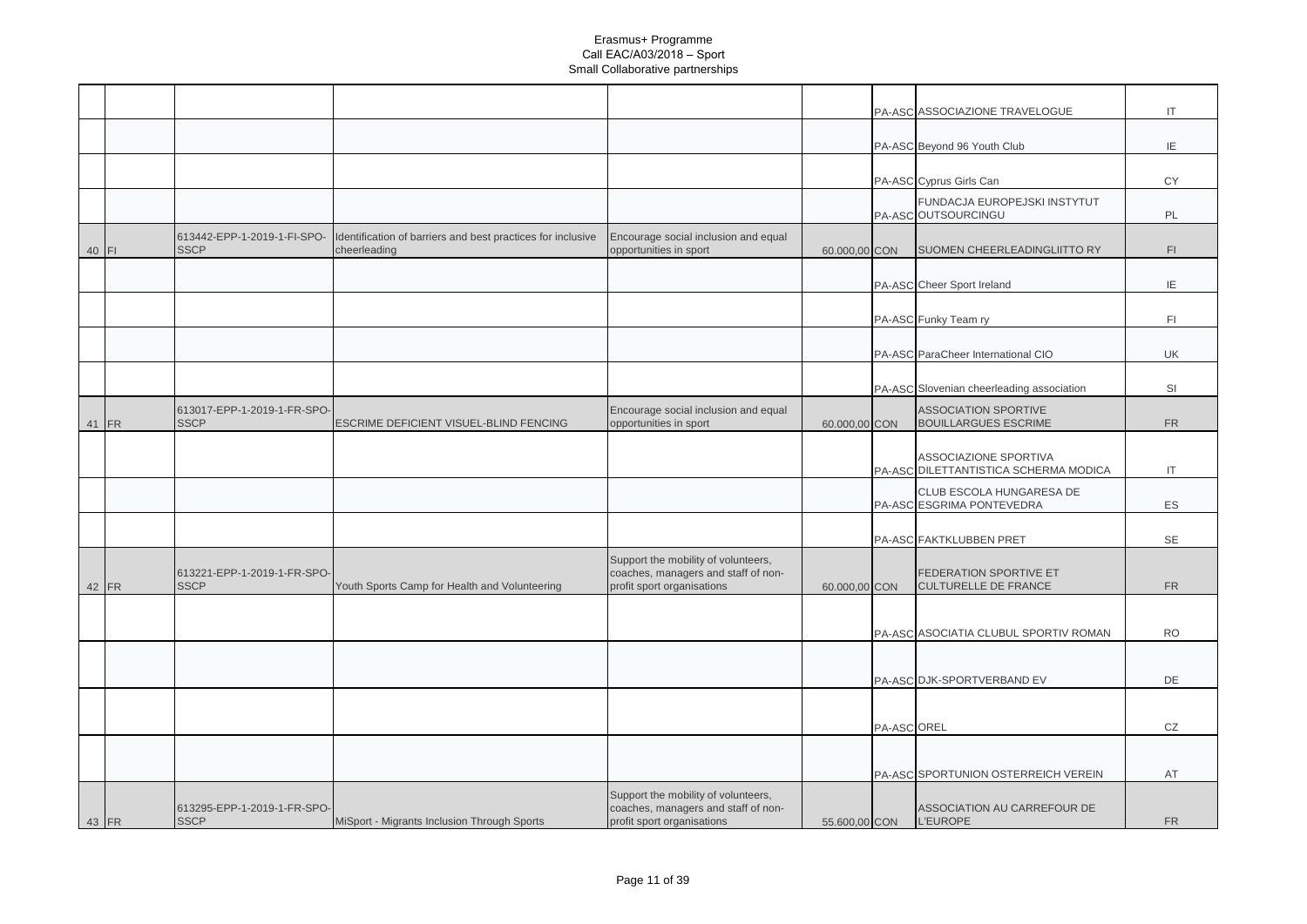|       |                                            |                                                                                    |                                                                                                                                     |               |               | PA-ASC AFRO-NAPOLI UNITED                                | IT        |
|-------|--------------------------------------------|------------------------------------------------------------------------------------|-------------------------------------------------------------------------------------------------------------------------------------|---------------|---------------|----------------------------------------------------------|-----------|
|       |                                            |                                                                                    |                                                                                                                                     |               |               | ASOCIACIA ZA RAZVITIE NA<br>PA-ASC BULGARSKIASPORT       | BG        |
|       |                                            |                                                                                    |                                                                                                                                     |               |               | PA-ASC ASOCIATIA UMANISTA ROMANA                         | <b>RO</b> |
|       |                                            |                                                                                    |                                                                                                                                     |               |               | PA-ASC ORAMA NEON - YOUTHORAMA                           | EL        |
| 44 FR | 613499-EPP-1-2019-1-FR-SPO-<br><b>SSCP</b> | <b>EU'Bike</b>                                                                     | Protect athletes, especially the<br>youngest, from health and safety<br>hazards by improving training and<br>competition conditions | 37.100,00 CON |               | ECOLE DE VTT DU LIE                                      | <b>FR</b> |
|       |                                            |                                                                                    |                                                                                                                                     |               | PA-ASC 123VTT |                                                          | BE        |
|       |                                            |                                                                                    |                                                                                                                                     |               |               | Uczniowski Klub Sportowy "Przyjazn"<br>PA-ASC Bartoszyce | PL        |
| 45 FR |                                            | 613565-EPP-1-2019-1-FR-SPO- Continuing the journey towards a skilled workforce for | Promote education in and through sport<br>with special focus on skills                                                              |               |               | EUROPEAN OBSERVATOIRE OF SPORT<br>AND EMPLOYMENT         |           |
|       | <b>SSCP</b>                                | the sport and physical activity sector in Europe                                   | development                                                                                                                         | 59.370,00 CON |               |                                                          | <b>FR</b> |
|       |                                            |                                                                                    |                                                                                                                                     |               |               | PA-ASC Académico Futebol Clube                           | PT        |
|       |                                            |                                                                                    |                                                                                                                                     |               |               | HRVATSKA ASOCIJACIJA ZA SPORTSKI<br>PA-ASC MENADZMENT    | HR        |
|       |                                            |                                                                                    |                                                                                                                                     |               |               | NATSIONALNA SPORTNA AKADEMIYA<br>PA-ASC VASSIL LEVSKI    | <b>BG</b> |
|       |                                            |                                                                                    |                                                                                                                                     |               |               | PA-ASC SPORT MALTA                                       | MT        |
|       |                                            |                                                                                    |                                                                                                                                     |               |               | PA-ASC UNIVERSITE CATHOLIQUE DE LOUVAIN                  | BE        |
| 46 HR | 613088-EPP-1-2019-1-HR-SPO-<br><b>SSCP</b> | Recruiting in Open Water Swimming                                                  | Support the mobility of volunteers,<br>coaches, managers and staff of non-<br>profit sport organisations                            | 48.925,00 CON |               | HRVATSKI SAVEZ DALJINSKOG<br>PLIVANJA                    | <b>HR</b> |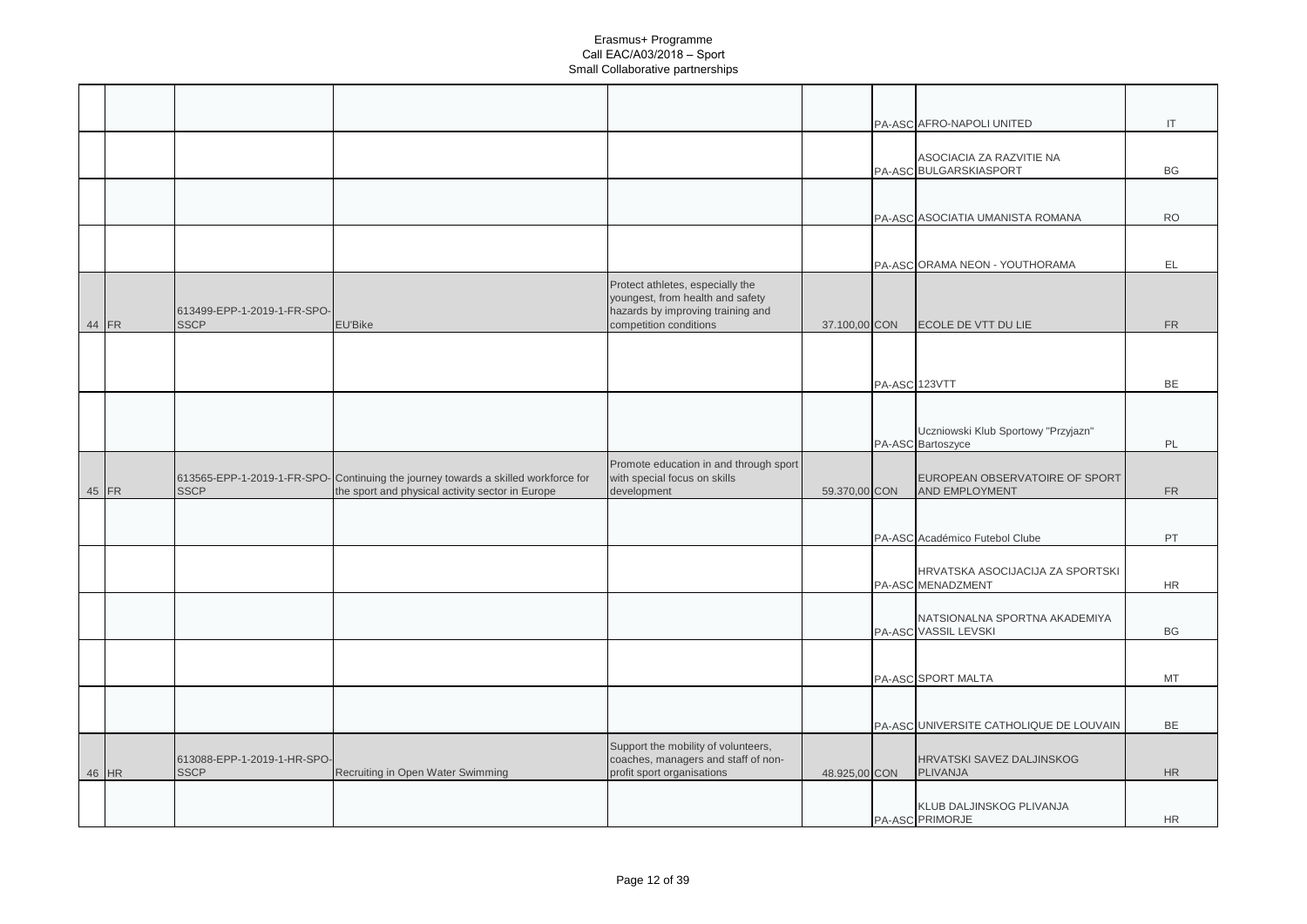|       |                                            |                                      |                                                                                                                                     |               | PA-ASC Kerin | Sportno drustvo plavalna akademija Rok                                                  | SI        |
|-------|--------------------------------------------|--------------------------------------|-------------------------------------------------------------------------------------------------------------------------------------|---------------|--------------|-----------------------------------------------------------------------------------------|-----------|
|       |                                            |                                      |                                                                                                                                     |               |              | SWIMMING FEDERATION of NORTH<br>PA-ASC MACEDONIA                                        | MK        |
| 47 HR | 613126-EPP-1-2019-1-HR-SPO-<br><b>SSCP</b> | <b>Tennis for Seniors</b>            | Encourage social inclusion and equal<br>opportunities in sport                                                                      | 60.000,00 CON |              | TENISKI KLUB CHROMOS                                                                    | <b>HR</b> |
|       |                                            |                                      |                                                                                                                                     |               |              | PA-ASC Dejan Malic Tennis Academy                                                       | DE        |
|       |                                            |                                      |                                                                                                                                     |               |              | PA-ASC KLC Tennisschule Skugor                                                          | AT        |
|       |                                            |                                      |                                                                                                                                     |               |              | PA-ASC teniski klub domzale                                                             | SI        |
|       |                                            |                                      |                                                                                                                                     |               |              | PA-ASC Udruga gradjana Tenis klub Medjugorje                                            | <b>BA</b> |
| 48 HR | 613225-EPP-1-2019-1-HR-SPO-<br><b>SSCP</b> | Safety in Open Water Swimming Events | Protect athletes, especially the<br>youngest, from health and safety<br>hazards by improving training and<br>competition conditions | 49.680,00 CON |              | KLUB DALJINSKOG PLIVANJA<br><b>PRIMORJE</b>                                             | <b>HR</b> |
|       |                                            |                                      |                                                                                                                                     |               |              | Akdeniz Yukselis Spor Club<br>Association/Akdeniz Yukselis Spor klubu<br>PA-ASC Dernegi | <b>TR</b> |
|       |                                            |                                      |                                                                                                                                     |               |              | HRVATSKI SAVEZ DALJINSKOG<br>PA-ASC PLIVANJA                                            | HR        |
|       |                                            |                                      |                                                                                                                                     |               |              | Österreichische Wasserrettung<br>PA-ASC Landesverband Kärnten                           | AT        |
|       |                                            |                                      |                                                                                                                                     |               | PA-ASC Kerin | Sportno drustvo plavalna akademija Rok                                                  | SI        |
| 49 HR | 613239-EPP-1-2019-1-HR-SPO-<br><b>SSCP</b> | Wrestling in safe mode               | Protect athletes, especially the<br>youngest, from health and safety<br>hazards by improving training and<br>competition conditions | 46.400,00 CON |              | HRVACKI KLUB SESVETSKI KRALJEVEC                                                        | <b>HR</b> |
|       |                                            |                                      |                                                                                                                                     |               |              |                                                                                         |           |
|       |                                            |                                      |                                                                                                                                     |               |              | PA-ASC Huddinge Brottarklubb                                                            | <b>SE</b> |
|       |                                            |                                      |                                                                                                                                     |               |              | PA-ASC SPORT CLUB HERACLE TIMISOARA                                                     | <b>RO</b> |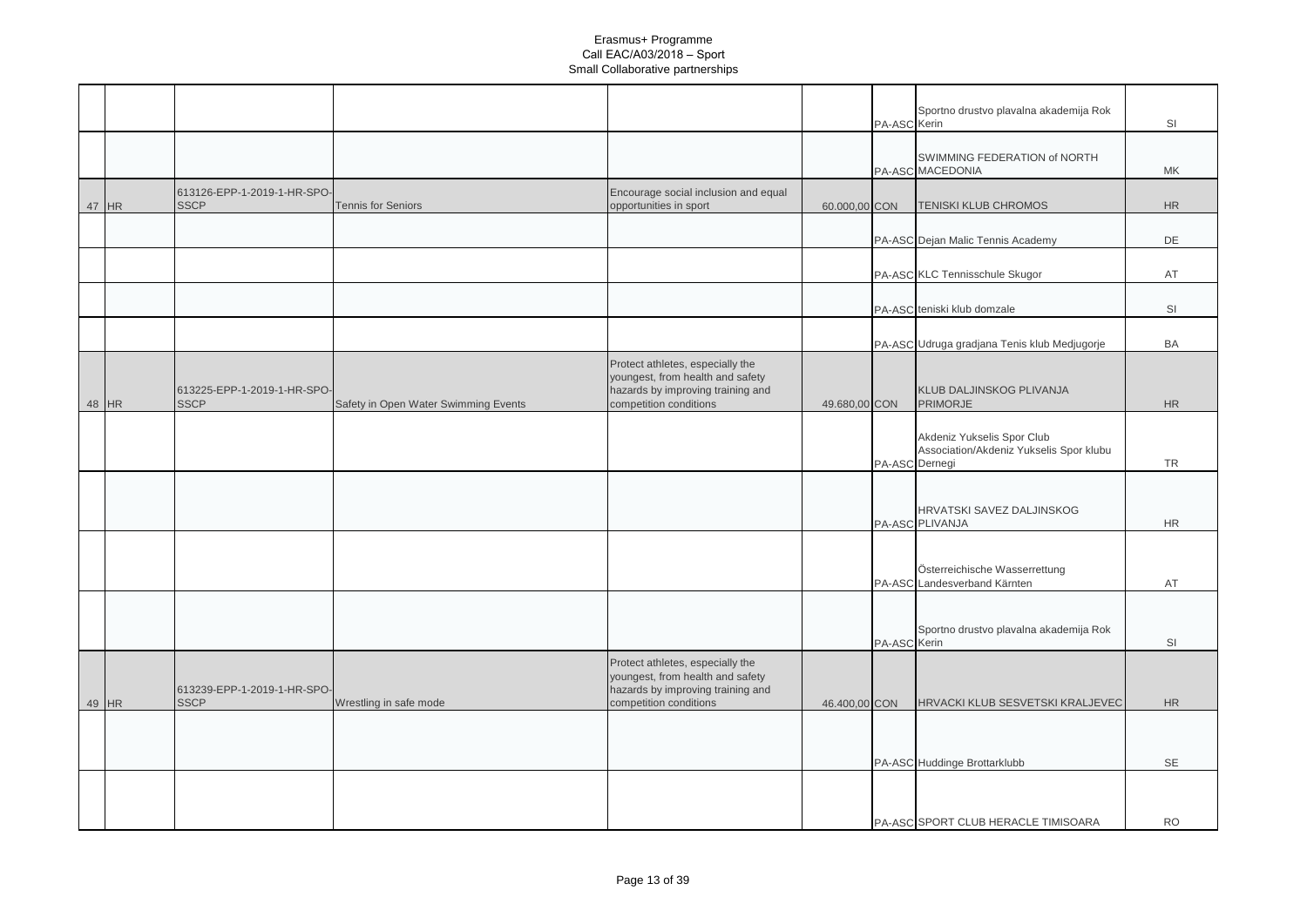| 50 HR | 613263-EPP-1-2019-1-HR-SPO-<br><b>SSCP</b> | Staying safe in Taekwondo | Protect athletes, especially the<br>youngest, from health and safety<br>hazards by improving training and<br>competition conditions | 46.475,00 CON | <b>TAEKWONDO KLUB ZAPRESIC</b>                              | HR        |
|-------|--------------------------------------------|---------------------------|-------------------------------------------------------------------------------------------------------------------------------------|---------------|-------------------------------------------------------------|-----------|
|       |                                            |                           |                                                                                                                                     |               |                                                             |           |
|       |                                            |                           |                                                                                                                                     |               |                                                             |           |
|       |                                            |                           |                                                                                                                                     |               | PA-ASC Sportno drustvo Red Power                            | SI        |
|       |                                            |                           |                                                                                                                                     |               |                                                             |           |
|       |                                            |                           |                                                                                                                                     |               | The Romanian Taekwondo WTF<br>PA-ASC Federation             | <b>RO</b> |
|       |                                            |                           |                                                                                                                                     |               |                                                             |           |
|       |                                            |                           |                                                                                                                                     |               | UDRUGA ZA PROMICANJE AKTIVNOG<br>PA-ASC GRADANSTVA - ECHO   | <b>HR</b> |
| 51 HR | 613379-EPP-1-2019-1-HR-SPO-<br><b>SSCP</b> | Active in Sport Again!    | Encourage social inclusion and equal<br>opportunities in sport                                                                      | 53.250,00 CON | <b>DRUSTVO SPORTASA VETERANA I</b><br><b>REKREATIVACA</b>   | HR        |
|       |                                            |                           |                                                                                                                                     |               | ASOCIACIA ZA RAZVITIE NA<br>PA-ASC BULGARSKIASPORT          | BG        |
|       |                                            |                           |                                                                                                                                     |               |                                                             |           |
|       |                                            |                           |                                                                                                                                     |               | PA-ASC SPORTNA ZVEZA AJDOVSCINA                             | SI        |
| 52 HR | 613476-EPP-1-2019-1-HR-SPO-<br><b>SSCP</b> | HEPAKid2                  | Support the mobility of volunteers,<br>coaches, managers and staff of non-<br>profit sport organisations                            | 60.000,00 CON | <b>DRUSTVO SPORTSKE REKREACIJE</b><br><b>SUPERKID</b>       | HR        |
|       |                                            |                           |                                                                                                                                     |               |                                                             |           |
|       |                                            |                           |                                                                                                                                     |               | PA-ASC Center za zdravje in razvoj Murska Sobota            | SI        |
|       |                                            |                           |                                                                                                                                     |               |                                                             |           |
|       |                                            |                           |                                                                                                                                     |               | PA-ASC Gymnastické centrum                                  | <b>SK</b> |
|       |                                            |                           |                                                                                                                                     |               |                                                             |           |
|       |                                            |                           |                                                                                                                                     |               | PA-ASC MEDJIMURJE COUNTY                                    | <b>HR</b> |
|       |                                            |                           |                                                                                                                                     |               |                                                             |           |
|       |                                            |                           |                                                                                                                                     |               |                                                             | PT        |
|       |                                            |                           |                                                                                                                                     |               | PA-ASC MUNICIPIO DE LOUSADA                                 |           |
| 53 HR | 613506-EPP-1-2019-1-HR-SPO-<br><b>SSCP</b> | Aqua Primorje             | Support the mobility of volunteers,<br>coaches, managers and staff of non-<br>profit sport organisations                            | 58.250,00 CON | KLUB SINKRONIZIRANOG PLIVANJA<br>PRIMORJE-AQUA MARIS RIJEKA | HR        |
|       |                                            |                           |                                                                                                                                     |               |                                                             |           |
|       |                                            |                           |                                                                                                                                     |               | ASOCIACIA ZA RAZVITIE NA<br>PA-ASC BULGARSKIASPORT          | BG        |
|       |                                            |                           |                                                                                                                                     |               |                                                             |           |
|       |                                            |                           |                                                                                                                                     |               | PA-ASC SERBIAN DIVING ASSOCIATION                           | <b>RS</b> |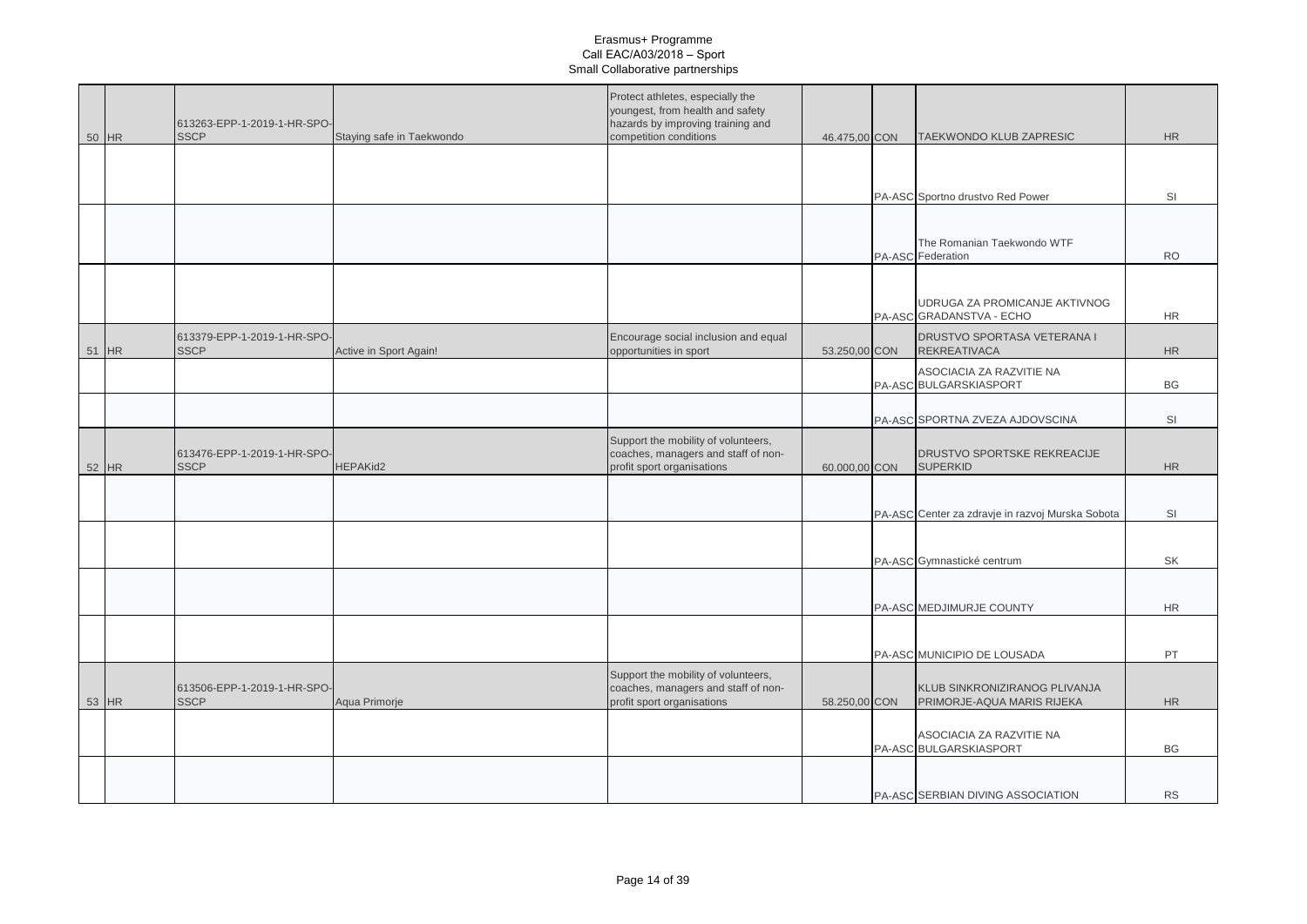|       |                                            |                                          |                                                                                                          |               | PA-ASC SPORT VIV                                                                      | <b>HR</b> |
|-------|--------------------------------------------|------------------------------------------|----------------------------------------------------------------------------------------------------------|---------------|---------------------------------------------------------------------------------------|-----------|
| 54 HR | 613547-EPP-1-2019-1-HR-SPO-<br><b>SSCP</b> | Day in Mountain                          | Support the mobility of volunteers,<br>coaches, managers and staff of non-<br>profit sport organisations | 41.150,00 CON | PLANINARSKO DRUSTVO TUHOBIC                                                           | <b>HR</b> |
|       |                                            |                                          |                                                                                                          |               | KARASU GENCLIK, SANAT VE SPOR<br>PA-ASC KULUBU DERNEGI                                | TR        |
|       |                                            |                                          |                                                                                                          |               | L ORMA SOCIETA SPORTIVA<br><b>DILETTANTISTICA A RESPONSABILITA</b><br>PA-ASC LIMITATA | IT        |
|       |                                            |                                          |                                                                                                          |               | PA-ASC SPORT VIV                                                                      | <b>HR</b> |
| 55 HR | 613647-EPP-1-2019-1-HR-SPO-<br><b>SSCP</b> | Equal oportunities for women in handball | Encourage social inclusion and equal<br>opportunities in sport                                           | 49.800,00 CON | RUKOMETNI SAVEZ ZAGREBACKE<br>ZUPANIJE                                                | <b>HR</b> |
|       |                                            |                                          |                                                                                                          |               | PA-ASC Kozármisleny Sportegyesület                                                    | HU        |
|       |                                            |                                          |                                                                                                          |               | PA-ASC UNIVERZITET U BEOGRADU                                                         | <b>RS</b> |
| 56 HR | 613682-EPP-1-2019-1-HR-SPO-<br><b>SSCP</b> | 4BallGames Teenage Sport Games           | Encourage social inclusion and equal<br>opportunities in sport                                           | 54.380,00 CON | UDRUGA ZA UNAPREDENJE KVALITET<br>ZIVLJENJA ANIMI                                     | <b>HR</b> |
|       |                                            |                                          |                                                                                                          |               | ASOCIATIA SPORTIVA CORPORATE<br><b>PA-ASC GAMES</b>                                   | <b>RO</b> |
|       |                                            |                                          |                                                                                                          |               | PA-ASC ST ANGELA PARTICIPATION CENTRE                                                 | UK        |
|       |                                            |                                          |                                                                                                          |               | PA-ASC Stichting Sport For Life                                                       | <b>NL</b> |
| 57 HU | 613124-EPP-1-2019-1-HU-SPO-<br><b>SSCP</b> | Roma Inclusion through Sport in Europe   | Encourage social inclusion and equal<br>opportunities in sport                                           | 54.600,00 CON | <b>BUDAPESTI EGYESULET A</b><br>NEMZETKOZI SPORTERT                                   | <b>HU</b> |
|       |                                            |                                          |                                                                                                          |               | A.D.E.L. - ASSOCIATION FOR<br>DEVELOPMENT, EDUCATION AND<br>PA-ASC LABOUR             | <b>SK</b> |
|       |                                            |                                          |                                                                                                          |               | ASOCIATIA LIBER LA EDUCATIE,<br>PA-ASC CULTURA SI SPORT                               | <b>RO</b> |
|       |                                            |                                          |                                                                                                          |               | PA-ASC CHAMPIONS FACTORY                                                              | <b>BG</b> |
|       |                                            |                                          |                                                                                                          |               | ZDRUZENIE ZA UNAPREDUVANJE<br>PA-ASC MEGUSEBNA DOVERBA TAKT SKOPJE                    | МK        |
| 58 HU | 613315-EPP-1-2019-1-HU-SPO-<br><b>SSCP</b> | Sport Ambassadors in Rural Areas         | Promote education in and through sport<br>with special focus on skills<br>development                    | 59.810,00 CON | <b>CROSSKOVACSI SPORT ES</b><br>KOMYEZETVEDO EGYESULET                                | <b>HU</b> |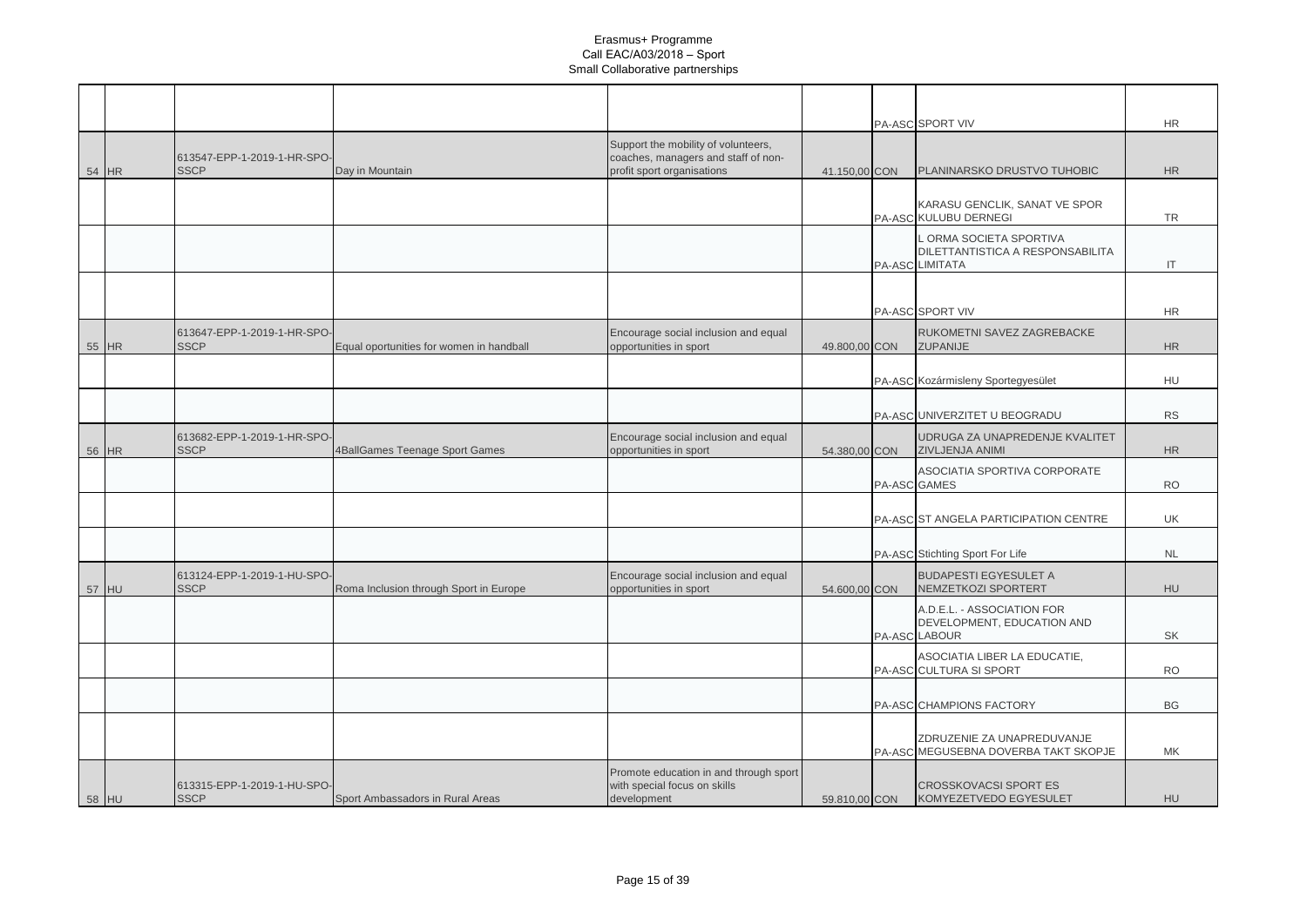|       |       |                                            |                                                                                                                                                                                    |                                                                                       |               | PA-ASC CDE Ecodeporte                                      | ES        |
|-------|-------|--------------------------------------------|------------------------------------------------------------------------------------------------------------------------------------------------------------------------------------|---------------------------------------------------------------------------------------|---------------|------------------------------------------------------------|-----------|
|       |       |                                            |                                                                                                                                                                                    |                                                                                       |               |                                                            |           |
|       |       |                                            |                                                                                                                                                                                    |                                                                                       |               | PA-ASC EAS SEGAS CYCLADES                                  | EL.       |
|       |       |                                            |                                                                                                                                                                                    |                                                                                       |               |                                                            |           |
|       |       |                                            |                                                                                                                                                                                    |                                                                                       |               | PA-ASC OBCIANSKE ZDRUZENIE MARATON                         | SK        |
|       | 59 HU | <b>SSCP</b>                                | Enabling Paraclimbing "Increasing the awareness and<br>613435-EPP-1-2019-1-HU-SPO-use of climbing as a rehabilitation tool and free-time<br>activity for people with disabilities" | Promote education in and through sport<br>with special focus on skills<br>development | 53.900,00 CON | <b>GERECSE SZIKLAMASZO</b><br>SPORTEGYESULET               | HU        |
|       |       |                                            |                                                                                                                                                                                    |                                                                                       |               | PA-ASC Nederlandse Klim- en Bergsportvereniging            | <b>NL</b> |
|       |       |                                            |                                                                                                                                                                                    |                                                                                       |               |                                                            |           |
|       |       |                                            |                                                                                                                                                                                    |                                                                                       |               | Sektion Augsburg des Deutschen<br>PA-ASC Alpenvereins e.V. | <b>DE</b> |
|       | 60 HU | <b>SSCP</b>                                | 613492-EPP-1-2019-1-HU-SPO-Medieval Activities Grow International Cooperation in<br>Sport                                                                                          | Promote European traditional sports<br>and games                                      | 60.000,00 CON | VARKAPITANY LOVAGI TORNA<br><b>EGYESULET</b>               | HU        |
|       |       |                                            |                                                                                                                                                                                    |                                                                                       |               | PA-ASC AYUNTAMIENTO DE PEDREGUER                           | ES        |
|       |       |                                            |                                                                                                                                                                                    |                                                                                       |               | PA-ASC DERYNEIA MUNICIPALITY                               | CY        |
|       |       |                                            |                                                                                                                                                                                    |                                                                                       |               | <b>GRUPPO SBANDIERATORI 7</b><br>PA-ASC CONTRADE DIORTE    | IT.       |
|       |       |                                            |                                                                                                                                                                                    |                                                                                       |               | INSTYTUT ROZWOJU SPORTU I<br>PA-ASC EDUKACJI               | PL        |
|       |       |                                            |                                                                                                                                                                                    |                                                                                       |               | KELMES MIESTO VIETOS VEIKLOS<br>PA-ASC GRUPE               | LT.       |
|       | 61 HU | 613555-EPP-1-2019-1-HU-SPO-<br><b>SSCP</b> | <b>Inclusive Tandems</b>                                                                                                                                                           | Encourage social inclusion and equal<br>opportunities in sport                        | 57.600,00 CON | LEGARAMLAT NONPROFIT KFT                                   | <b>HU</b> |
|       |       |                                            |                                                                                                                                                                                    |                                                                                       |               | ASOCIATIA CLUBUL SPORTIV<br>PA-ASC AEROCLUBULTURBULENCIA   | <b>RO</b> |
|       |       |                                            |                                                                                                                                                                                    |                                                                                       |               | PA-ASC ASOCIATIA YOUNG EUROPE SOCIETY                      | <b>RO</b> |
|       |       |                                            |                                                                                                                                                                                    |                                                                                       |               | PA-ASC ENSEMBLE PARTOUT                                    | <b>FR</b> |
| 62 IT |       | 612935-EPP-1-2019-1-IT-SPO-<br><b>SSCP</b> | <b>Basket for Change</b>                                                                                                                                                           | Encourage social inclusion and equal<br>opportunities in sport                        | 57.710,00 CON | ASD BASKET VENAFRO                                         | IT        |
|       |       |                                            |                                                                                                                                                                                    |                                                                                       |               | PA-ASC EVNIKOS SPORTS CLUB                                 | <b>EL</b> |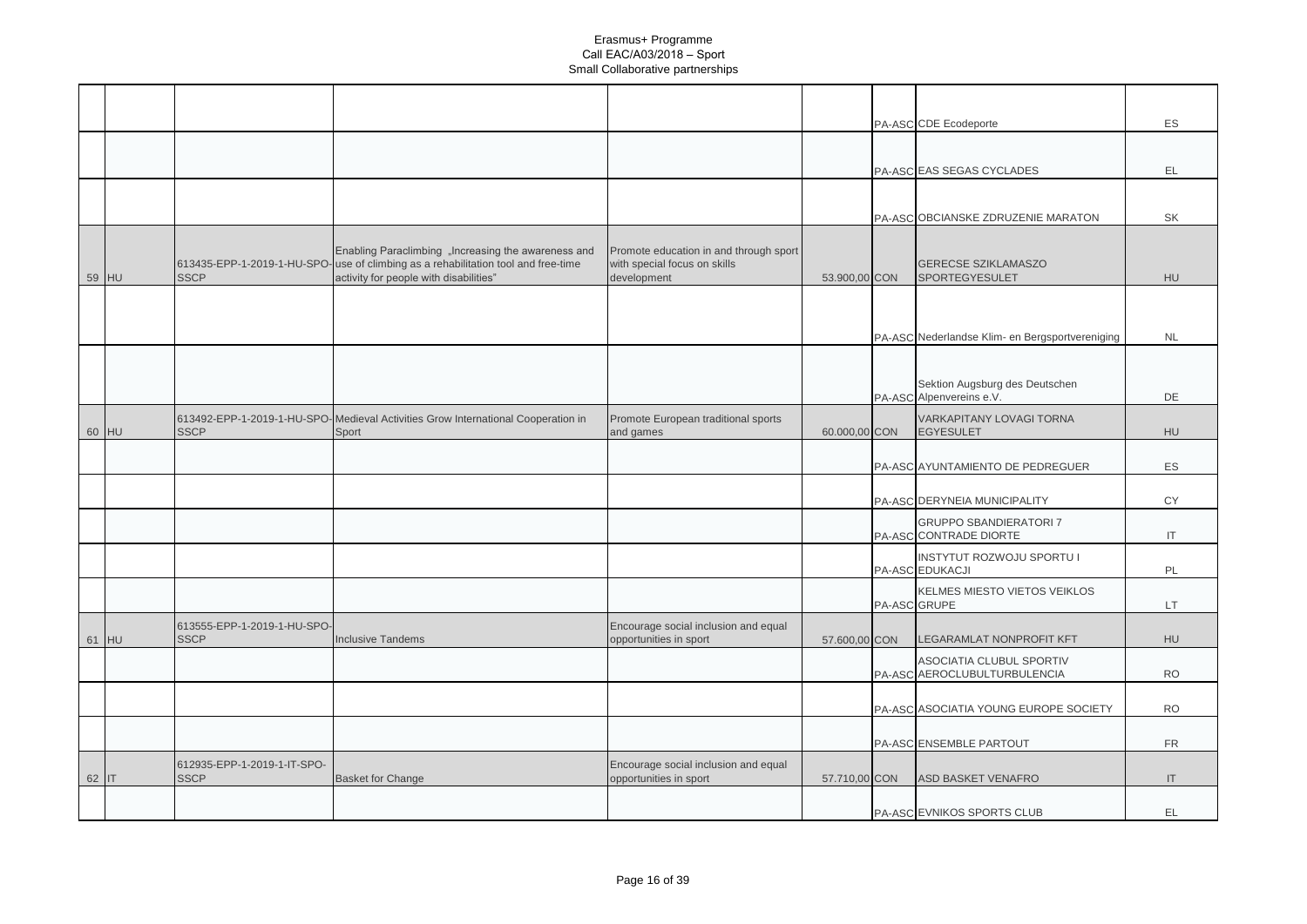|       |                                            |                                                                                                   |                                                                                                           |               |               | PA-ASC The Charity Game                                                            | BE           |
|-------|--------------------------------------------|---------------------------------------------------------------------------------------------------|-----------------------------------------------------------------------------------------------------------|---------------|---------------|------------------------------------------------------------------------------------|--------------|
|       | 612939-EPP-1-2019-1-IT-SPO-                | Sport for Increasing Socialisation and Abilities of Autistic Encourage social inclusion and equal |                                                                                                           |               |               | FEDERAZIONE TRENTINA DELLA<br><b>COOPERAZIONE SC</b>                               |              |
| 63 IT | <b>SSCP</b>                                | People                                                                                            | opportunities in sport                                                                                    | 58.920,00 CON |               |                                                                                    | IT           |
|       |                                            |                                                                                                   |                                                                                                           |               |               | PA-ASC Asociacion Autismo Sevilla                                                  | ES           |
|       |                                            |                                                                                                   |                                                                                                           |               |               | Associazione sportivo dilettantistica e di<br>PA-ASC promozione sociale NuoveRotte | IT           |
|       |                                            |                                                                                                   |                                                                                                           |               | PA-ASC Social | Fundación Escuela Andaluza de Economía                                             | ES           |
|       |                                            |                                                                                                   |                                                                                                           |               |               |                                                                                    |              |
|       |                                            |                                                                                                   |                                                                                                           |               |               | PA-ASC Savez udruga za autizam Hrvatske                                            | <b>HR</b>    |
| 64 IT | 612951-EPP-1-2019-1-IT-SPO-<br><b>SSCP</b> | <b>Basket for Women</b>                                                                           | Encourage social inclusion and equal<br>opportunities in sport                                            | 60.000,00 CON |               | ASD PINK BASKET VENAFRO                                                            | IT           |
|       |                                            |                                                                                                   |                                                                                                           |               |               | PA-ASC BC GIRL BASKET                                                              | <b>RS</b>    |
|       |                                            |                                                                                                   |                                                                                                           |               |               | SPORTNO DRUSTVO SENTVID -<br>PA-ASC LJUBLJANA                                      | SI           |
|       | 612955-EPP-1-2019-1-IT-SPO-                |                                                                                                   | Protect athletes, especially the<br>youngest, from health and safety<br>hazards by improving training and |               |               | <b>ASSOCIAZIONE SPORTIVA</b>                                                       |              |
| 65 IT | <b>SSCP</b>                                | European network of volleyball clubs                                                              | competition conditions                                                                                    | 60.000,00 CON |               | DILETTANTISTICA U.F.S. PHOENIX                                                     | $\mathsf{I}$ |
|       |                                            |                                                                                                   |                                                                                                           |               |               |                                                                                    | <b>RS</b>    |
|       |                                            |                                                                                                   |                                                                                                           |               |               | PA-ASC Odbojkaski klub Crvena Zvezda                                               |              |
|       |                                            |                                                                                                   |                                                                                                           |               |               | PA-ASC ODBOJKASKI KLUB LINGA OSIJEK                                                | <b>HR</b>    |
|       |                                            |                                                                                                   |                                                                                                           |               |               |                                                                                    |              |
|       |                                            |                                                                                                   |                                                                                                           |               |               | PA-ASC ODBOJKASKI KLUB PRVI TEMPO                                                  | <b>RS</b>    |
|       |                                            |                                                                                                   |                                                                                                           |               |               |                                                                                    |              |
|       |                                            |                                                                                                   |                                                                                                           |               |               | PA-ASC ODBOJKASKI KLUB ZRINSKI NUSTAR                                              | <b>HR</b>    |
|       |                                            |                                                                                                   |                                                                                                           |               |               |                                                                                    |              |
|       |                                            |                                                                                                   |                                                                                                           |               |               | PA-ASC Sportno drustvo Urnaut volley                                               | SI           |
| 66 IT | 612963-EPP-1-2019-1-IT-SPO-<br><b>SSCP</b> | <b>EUrienteering Project 2019</b>                                                                 | Support the mobility of volunteers,<br>coaches, managers and staff of non-<br>profit sport organisations  | 59.305,00 CON |               | FISO - COMITATO REGIONALE<br><b>LOMBARDO</b>                                       | IT           |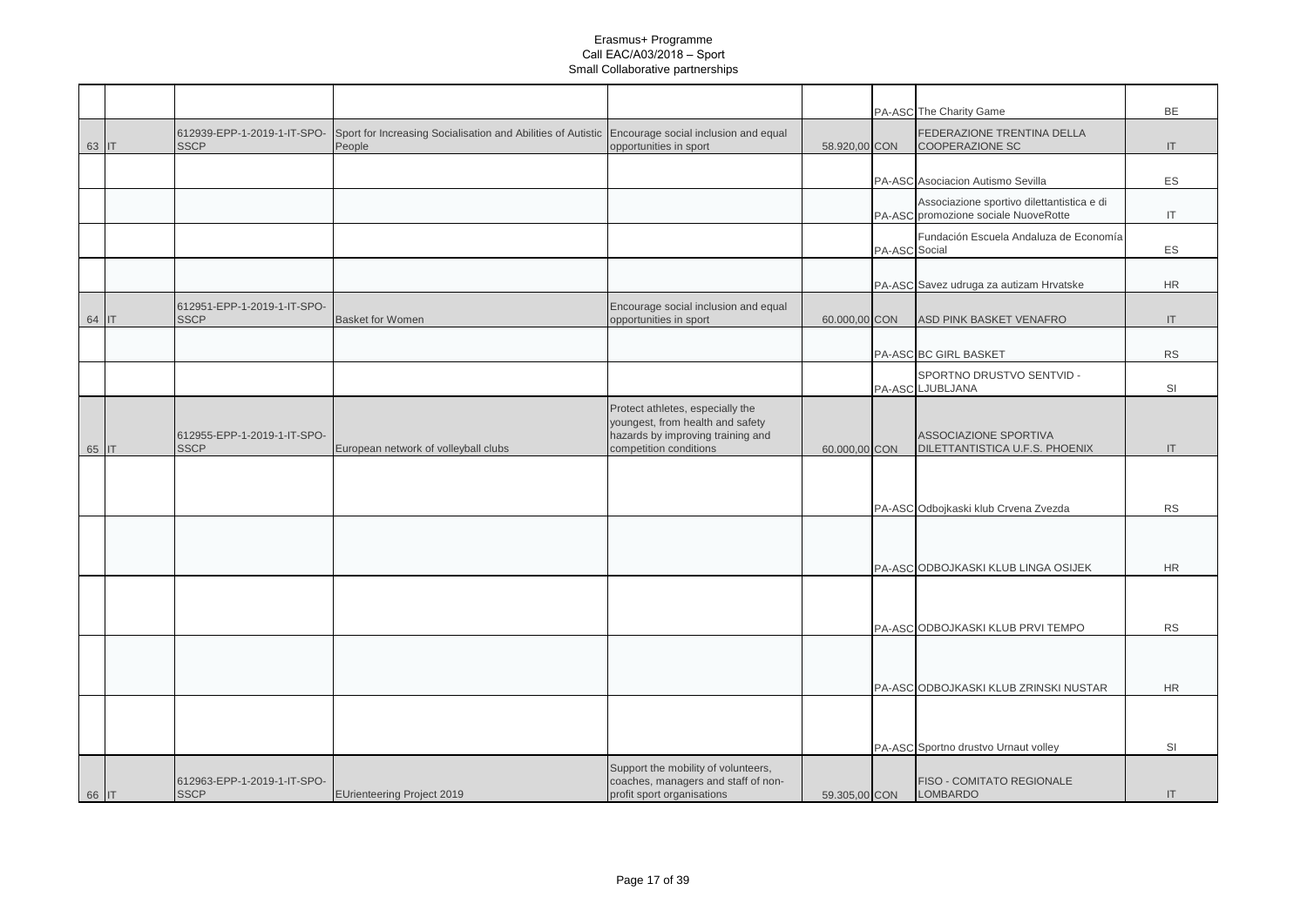|       |                                            |                                                                                                                                    |                                                                                       |               |              | PA-ASC CHAMPIONS FACTORY                                                                    | BG                                |
|-------|--------------------------------------------|------------------------------------------------------------------------------------------------------------------------------------|---------------------------------------------------------------------------------------|---------------|--------------|---------------------------------------------------------------------------------------------|-----------------------------------|
|       |                                            |                                                                                                                                    |                                                                                       |               |              | CYPRUS MOUNTAINEERING CLIMBING<br>PA-ASC and ORIENTEERING FEDERATION                        | CY                                |
|       |                                            |                                                                                                                                    |                                                                                       |               |              | L ORMA SOCIETA SPORTIVA<br>DILETTANTISTICA A RESPONSABILITA<br>PA-ASC LIMITATA              | $\mathsf{I}\mathsf{T}$            |
|       |                                            |                                                                                                                                    |                                                                                       |               |              | VAS MEGYEI TAJEKOZODASI FUTO<br>PA-ASC SZOVETSEG                                            | HU                                |
| 67 IT | 612981-EPP-1-2019-1-IT-SPO-<br><b>SSCP</b> | Leveraging Education Through Sport for INnovative<br>Changes Leading to Unification of Disability and<br>Education - Let's Include | Encourage social inclusion and equal<br>opportunities in sport                        | 53.400,00 CON |              | MINE VAGANTI NGO                                                                            | IT                                |
|       |                                            |                                                                                                                                    |                                                                                       |               |              | ASOCIACIA ZA RAZVITIE NA<br>PA-ASC BULGARSKIASPORT                                          | BG                                |
|       |                                            |                                                                                                                                    |                                                                                       |               |              | REGIONALNE CENTRUM<br>PA-ASC WOLONTARIATU                                                   | PL                                |
|       |                                            |                                                                                                                                    |                                                                                       |               | PA-ASC SAVEZ | ZAJEDNICA SPORTSKIH UDRUGA<br><b>GRADA RIJEKE RIJECKI SPORTSKI</b>                          | <b>HR</b>                         |
| 68 IT | 612982-EPP-1-2019-1-IT-SPO-<br><b>SSCP</b> | SPort Education Against Radicalisation                                                                                             | Encourage social inclusion and equal<br>opportunities in sport                        | 53.800,00 CON |              | <b>MV INTERNATIONAL</b>                                                                     | $\mathsf{I}$                      |
|       |                                            |                                                                                                                                    |                                                                                       |               |              | A.D.E.L. - ASSOCIATION FOR<br>DEVELOPMENT, EDUCATION AND<br>PA-ASC LABOUR                   | SK                                |
|       |                                            |                                                                                                                                    |                                                                                       |               |              | PA-ASC CHAMPIONS FACTORY                                                                    | <b>BG</b>                         |
|       |                                            |                                                                                                                                    |                                                                                       |               |              | PA-ASC INTEGRATION FOR ALLA                                                                 | <b>SE</b>                         |
| 69 IT | 612989-EPP-1-2019-1-IT-SPO-<br><b>SSCP</b> | sporT Opens Mind                                                                                                                   | Promote education in and through sport<br>with special focus on skills<br>development | 53.575,00 CON |              | UNIONE SPORTIVA MARIA<br>AUSILIATRICE ASSOCIAZIONE<br><b>DILETTANTISTICA</b>                | $\ensuremath{\mathsf{IT}}\xspace$ |
|       |                                            |                                                                                                                                    |                                                                                       |               |              | NACIONALNO DVIZHENIE OBEDINENIE<br>ZARAZVITIE NA SPORTA I SPORTNA<br>PA-ASC KULTURA FUUTURA | <b>BG</b>                         |
|       |                                            |                                                                                                                                    |                                                                                       |               |              | STOWARZYSZENIE WSPIERANIA<br>PA-ASC DZIALAN MLODZIEZY CZ-ART                                | PL                                |
|       |                                            |                                                                                                                                    |                                                                                       |               |              | PA-ASC TENIS KLUB OLIMPIJA                                                                  | <b>SI</b>                         |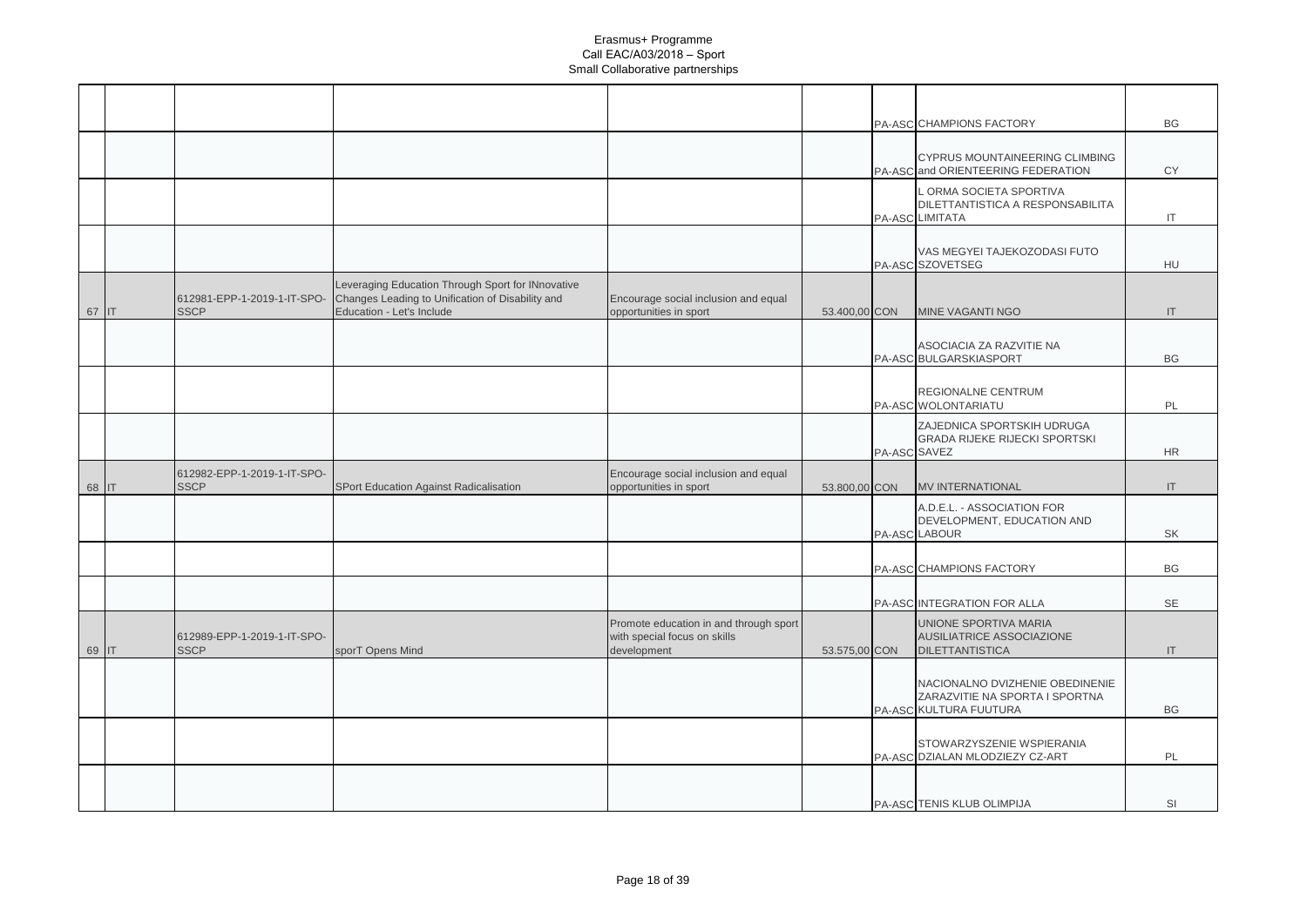| 70 IT |    | 612995-EPP-1-2019-1-IT-SPO-<br><b>SSCP</b> | Training and Sports Activities for the Inclusion of Visually Encourage social inclusion and equal<br><b>Impaired People</b> | opportunities in sport                                                                | 60.000,00 CON | ASSOCIAZIONE SPORTIVA<br>DILETTANTISTICA SPORT CLUB<br><b>BASILICATA</b>                                                          | IT                     |
|-------|----|--------------------------------------------|-----------------------------------------------------------------------------------------------------------------------------|---------------------------------------------------------------------------------------|---------------|-----------------------------------------------------------------------------------------------------------------------------------|------------------------|
|       |    |                                            |                                                                                                                             |                                                                                       |               | PA-ASC Asociatia Clubul Sportiv Kory Francisc                                                                                     | <b>RO</b>              |
|       |    |                                            |                                                                                                                             |                                                                                       |               | BERUFSFORDERUNGSWERK DUREN<br>GEMEINNUTZIGE GMBH ZENTRUM FUR<br>BERUFLICHE BILDUNG BLINDER UND<br>PA-ASC SEHBEHINDERETER MENSCHEN | DE                     |
|       |    |                                            |                                                                                                                             |                                                                                       |               | ISTITUTO REGIONALE RITTMEYER PER<br>PA-ASC I CIECHI DI TRIESTE                                                                    | IT                     |
|       |    |                                            |                                                                                                                             |                                                                                       |               | PA-ASC National Rehabilitation Centre for Blind                                                                                   | <b>BG</b>              |
| 71    | IT | 613016-EPP-1-2019-1-IT-SPO-<br><b>SSCP</b> | Women and Girls Empowerment                                                                                                 | Encourage social inclusion and equal<br>opportunities in sport                        | 60.000,00 CON | Accademia Castelletto A.S.D.                                                                                                      | IT                     |
|       |    |                                            |                                                                                                                             |                                                                                       |               | PA-ASC FONDATSIYA KURAZH                                                                                                          | BG                     |
|       |    |                                            |                                                                                                                             |                                                                                       |               | PA-ASC GINASIO CLUBE PORTUGUES                                                                                                    | PT                     |
|       |    |                                            |                                                                                                                             |                                                                                       |               | UISP TERRITORIALE CIRIE-SETTIMO-<br>PA-ASC CHIVASSO                                                                               | $\mathsf{I}\mathsf{T}$ |
| 72 IT |    | 613052-EPP-1-2019-1-IT-SPO-<br><b>SSCP</b> | IT'S ALL ABOUT US                                                                                                           | Encourage social inclusion and equal<br>opportunities in sport                        | 53.965,00 CON | <b>GAYCS LGBT ASSOCIAZIONE DI</b><br>PROMOZIONE SOCIALE                                                                           | IT                     |
|       |    |                                            |                                                                                                                             |                                                                                       |               | ASSOCIATION FOR PROGRESS.<br>EDUCATION AND LOBBYING NEL<br>PA-ASC SKOPJE                                                          | MK                     |
|       |    |                                            |                                                                                                                             |                                                                                       |               | PA-ASC Fundacja im. Zofii Zamenhof                                                                                                | PL                     |
|       |    |                                            |                                                                                                                             |                                                                                       |               | PA-ASC Mithat Pasa Spor Kulubu                                                                                                    | <b>TR</b>              |
|       |    |                                            |                                                                                                                             |                                                                                       |               | PA-ASC Platypus                                                                                                                   | <b>HR</b>              |
| 73 IT |    | 613073-EPP-1-2019-1-IT-SPO-<br><b>SSCP</b> | MOVE - MOVing togEther                                                                                                      | Promote education in and through sport<br>with special focus on skills<br>development | 58.725,00 CON | ASSOCIAZIONE SPORTIVA<br>DILETTANTISTICA GRUPPO ATLETICO<br>POLISPORTIVO CASTELBUONESE                                            | IT                     |
|       |    |                                            |                                                                                                                             |                                                                                       |               | <b>BIRZU LENGVOSIOS ATLETIKOS</b><br>PA-ASC SPORTO KLUBAS                                                                         | LT                     |
|       |    |                                            |                                                                                                                             |                                                                                       |               | PA-ASC Club Balonmano Moya Tilover                                                                                                | ES                     |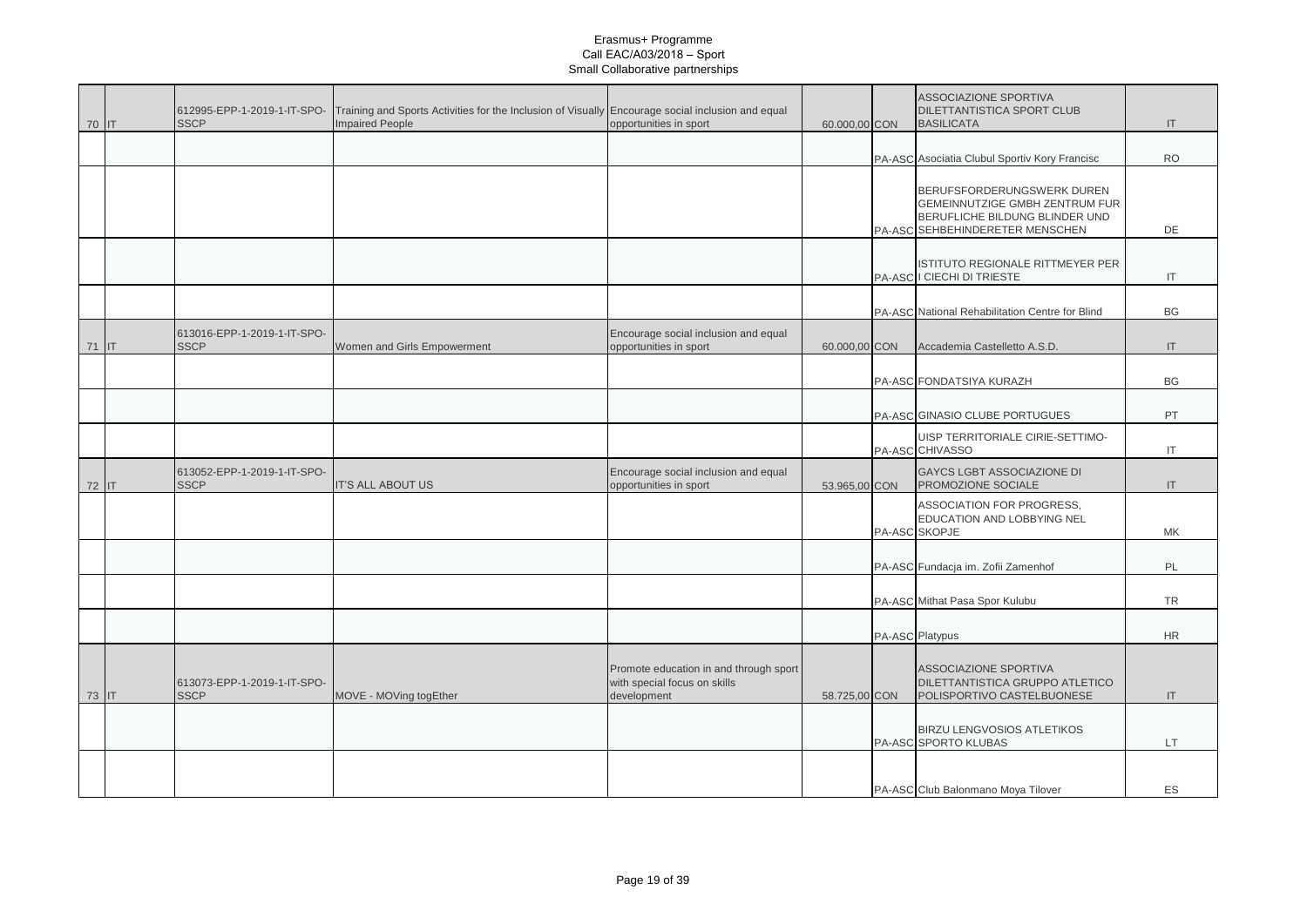|       |                                            |                                                       |                                                                                       |               | KOLYMVITIKOS ATHLITIKOS OMILOS<br>PA-ASC ASTERIAS                         | EL.                               |
|-------|--------------------------------------------|-------------------------------------------------------|---------------------------------------------------------------------------------------|---------------|---------------------------------------------------------------------------|-----------------------------------|
|       |                                            |                                                       |                                                                                       |               |                                                                           |                                   |
|       |                                            |                                                       |                                                                                       |               | PA-ASC THE MUNICIPALITY OF PEGEIA                                         | <b>CY</b>                         |
| 74 IT | 613099-EPP-1-2019-1-IT-SPO-<br><b>SSCP</b> | Let's play all together                               | Encourage social inclusion and equal<br>opportunities in sport                        | 50.740,00 CON | ASSOCIAZIONE POLISPORTIVA<br>DILETTANTISTICA ROMA VOLLEY                  | $\mathsf{I}$                      |
|       |                                            |                                                       |                                                                                       |               | Associação Cultural e Desportiva do<br>PA-ASC Ladoeiro                    | PT                                |
|       |                                            |                                                       |                                                                                       |               | ASSOCIATION FOR PROGRESS.<br>EDUCATION AND LOBBYING NEL<br>PA-ASC SKOPJE  | MK                                |
|       |                                            |                                                       |                                                                                       |               | PA-ASC Imece Network Egitim ve Kultur Dernegi                             | <b>TR</b>                         |
|       |                                            |                                                       |                                                                                       |               | PA-ASC KULTUR & ART INITIATIVE EV                                         | DE                                |
| 75 IT | 613118-EPP-1-2019-1-IT-SPO-<br><b>SSCP</b> | Be.S.t.S Volley - Beyond Sport through Sitting Volley | Encourage social inclusion and equal<br>opportunities in sport                        | 59.320,00 CON | <b>VOLLEY CITRA ASSOCIAZIONE</b><br><b>SPORTIVADILETTANTISTICA</b>        | IT                                |
|       |                                            |                                                       |                                                                                       |               | PA-ASC Asociación Multideportiva Euexia                                   | ES                                |
|       |                                            |                                                       |                                                                                       |               | KIZILTEPE ES GENCLIK VE SPOR<br>PA-ASC KULUBU DERNEGI                     | <b>TR</b>                         |
|       |                                            |                                                       |                                                                                       |               | PA-ASC ODBOJKASKI KLUB ZRINSKI NUSTAR                                     | <b>HR</b>                         |
| 76 IT | 613119-EPP-1-2019-1-IT-SPO-<br><b>SSCP</b> | OK PORTERS                                            | Encourage social inclusion and equal<br>opportunities in sport                        | 60.000,00 CON | ASD FOLLONICA HOCKEY 1952                                                 | $\ensuremath{\mathsf{IT}}\xspace$ |
|       |                                            |                                                       |                                                                                       |               | ASSOCIAZIONE SPORTIVA<br>DILETTANTISTICA TOSCANA PRO<br>PA-ASC HOCKEY LAB | IT                                |
|       |                                            |                                                       |                                                                                       |               | PA-ASC Club Virgen de Europa                                              | <b>ES</b>                         |
|       |                                            |                                                       |                                                                                       |               | PA-ASC Hoquei Club Valls                                                  | ES                                |
|       |                                            |                                                       |                                                                                       |               | PA-ASC SPORT ALENQUER E BENFICA                                           | <b>PT</b>                         |
|       | 613160-EPP-1-2019-1-IT-SPO-<br><b>SSCP</b> | U.A.N. Sport - Uniqueness-Abilities-Normalities Sport | Promote education in and through sport<br>with special focus on skills<br>development |               | ASSOCIAZIONE SPORTIVA BRESSO 4                                            | $\mathsf{I}$                      |
| 77 IT |                                            |                                                       |                                                                                       | 60.000,00 CON |                                                                           |                                   |
|       |                                            |                                                       |                                                                                       |               | PA-ASC AETOI THESSALONIKIS                                                | EL.                               |
|       |                                            |                                                       |                                                                                       |               | PA-ASC Behinderten-Sportverband Berlin e.V.                               | DE                                |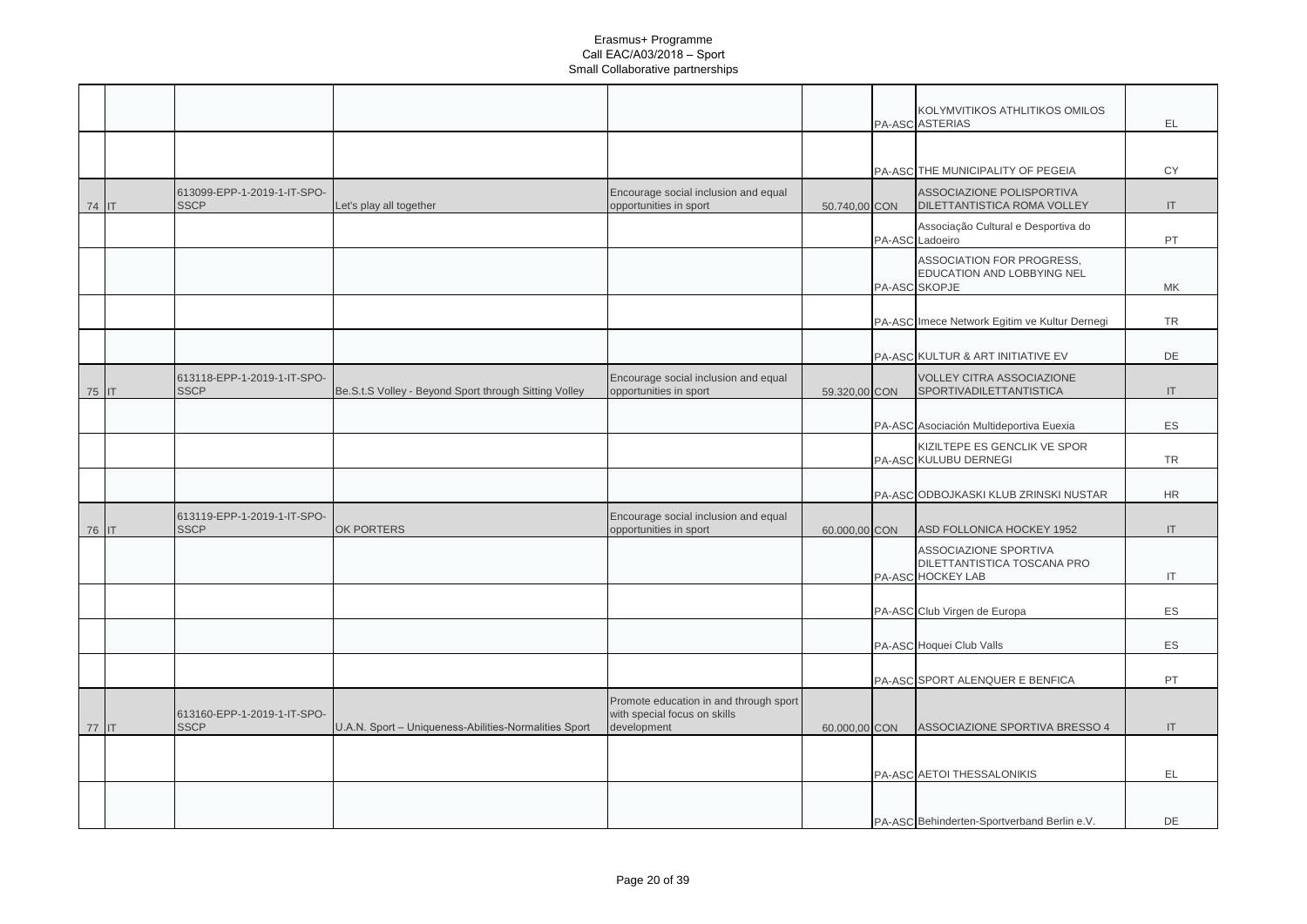|       |       |                                            |                                                                                                                              |                                                                |               |             | PA-ASC JAUNUOLIU DIENOS CENTRAS                                  | <b>LT</b>              |
|-------|-------|--------------------------------------------|------------------------------------------------------------------------------------------------------------------------------|----------------------------------------------------------------|---------------|-------------|------------------------------------------------------------------|------------------------|
|       |       |                                            |                                                                                                                              |                                                                |               |             |                                                                  |                        |
|       |       |                                            |                                                                                                                              |                                                                |               |             |                                                                  |                        |
|       |       |                                            |                                                                                                                              |                                                                |               |             | PA-ASC SPECIALNE OLYMPIADY SLOVENSKO                             | SK                     |
|       |       |                                            |                                                                                                                              |                                                                |               |             |                                                                  |                        |
|       | 78 IT | 613161-EPP-1-2019-1-IT-SPO-<br><b>SSCP</b> | Developing an Organisation Network for Table Soccer to Encourage social inclusion and equal<br>Promote Inclusion and Novelty | opportunities in sport                                         | 51.450,00 CON |             | ASD SPORT TOSCANA CALCIO BALILLA                                 | IT                     |
|       |       |                                            |                                                                                                                              |                                                                |               |             |                                                                  |                        |
|       |       |                                            |                                                                                                                              |                                                                |               |             |                                                                  | <b>BG</b>              |
|       |       |                                            |                                                                                                                              |                                                                |               |             | PA-ASC BULGARIAN FOOSBALL FEDERATION                             |                        |
|       |       |                                            |                                                                                                                              |                                                                |               |             |                                                                  |                        |
|       |       |                                            |                                                                                                                              |                                                                |               |             | PA-ASC Czech foosball organization                               | CZ                     |
|       |       |                                            |                                                                                                                              |                                                                |               |             |                                                                  |                        |
|       |       |                                            |                                                                                                                              |                                                                |               |             | FEDERAÇÃO PORTUGUESA DE<br>PA-ASC MATRAQUILHOS E FUTEBOL DE MESA | PT                     |
|       |       |                                            |                                                                                                                              |                                                                |               |             |                                                                  |                        |
|       |       |                                            |                                                                                                                              |                                                                |               |             |                                                                  |                        |
|       |       |                                            |                                                                                                                              |                                                                |               |             | PA-ASC FOOSBALLOVÁ ÚNIA SLOVENSKA                                | SK                     |
|       |       |                                            |                                                                                                                              |                                                                |               |             |                                                                  |                        |
|       |       |                                            |                                                                                                                              |                                                                |               | PA-ASC NTVB |                                                                  | <b>NL</b>              |
|       |       | 613199-EPP-1-2019-1-IT-SPO-                |                                                                                                                              | Encourage social inclusion and equal                           |               |             |                                                                  |                        |
|       | 79 IT | <b>SSCP</b>                                | European Network of Baskin Academy                                                                                           | opportunities in sport                                         | 59.975,00 CON |             | ASSOCIAZIONE BASKIN                                              | IT                     |
|       |       |                                            |                                                                                                                              |                                                                |               |             | Athlitiko Somateio Atomon me Anapiries                           |                        |
|       |       |                                            |                                                                                                                              |                                                                |               |             | PA-ASC "Arion Chanion"                                           | EL                     |
|       |       |                                            |                                                                                                                              |                                                                |               |             |                                                                  |                        |
|       |       |                                            |                                                                                                                              |                                                                |               |             | PA-ASC Baskin France                                             | <b>FR</b>              |
|       |       |                                            |                                                                                                                              |                                                                |               |             | KATHOLISCHE HOCHSCHULE                                           |                        |
|       |       |                                            |                                                                                                                              |                                                                |               |             | PA-ASC FREIBURG GGMBH                                            | DE                     |
|       |       |                                            |                                                                                                                              |                                                                |               |             |                                                                  |                        |
|       |       |                                            |                                                                                                                              |                                                                |               |             | PA-ASC UNIVERSITAT DE BARCELONA                                  | ES                     |
|       |       |                                            |                                                                                                                              |                                                                |               |             |                                                                  |                        |
|       |       |                                            |                                                                                                                              |                                                                |               |             | PA-ASC Zesummen Aktiv- Zak                                       | LU                     |
|       |       |                                            |                                                                                                                              |                                                                |               |             |                                                                  |                        |
|       | 80 IT | 613242-EPP-1-2019-1-IT-SPO-<br><b>SSCP</b> | KIDS+                                                                                                                        | Encourage social inclusion and equal<br>opportunities in sport | 60.000,00 CON |             | ASD FOLLONICA SPORTING CLUB                                      | IT                     |
|       |       |                                            |                                                                                                                              |                                                                |               |             |                                                                  |                        |
|       |       |                                            |                                                                                                                              |                                                                |               |             |                                                                  |                        |
|       |       |                                            |                                                                                                                              |                                                                |               |             | PA-ASC ASOCIATION PADEL 4 SMILES                                 | ES                     |
|       |       |                                            |                                                                                                                              |                                                                |               |             | ASSOCIAÇÃO DESPORTIVA                                            |                        |
|       |       |                                            |                                                                                                                              |                                                                |               |             | PA-ASC RACKETSPRO                                                | PT                     |
|       |       |                                            |                                                                                                                              |                                                                |               |             |                                                                  |                        |
|       |       |                                            |                                                                                                                              |                                                                |               |             | PA-ASC Espírito Inigualável Associacao                           | PT                     |
|       |       |                                            |                                                                                                                              |                                                                |               |             |                                                                  |                        |
|       |       |                                            |                                                                                                                              |                                                                |               |             | PA-ASC SIMAO TEAM                                                | $\mathsf{I}\mathsf{T}$ |
|       |       | 613247-EPP-1-2019-1-IT-SPO-                |                                                                                                                              | Encourage social inclusion and equal                           |               |             |                                                                  |                        |
| 81 IT |       | <b>SSCP</b>                                | PING PONG WITHOUT FRONTIERS                                                                                                  | opportunities in sport                                         | 60.000,00 CON |             | SPORT SENZA FRONTIERE ONLUS                                      | IT                     |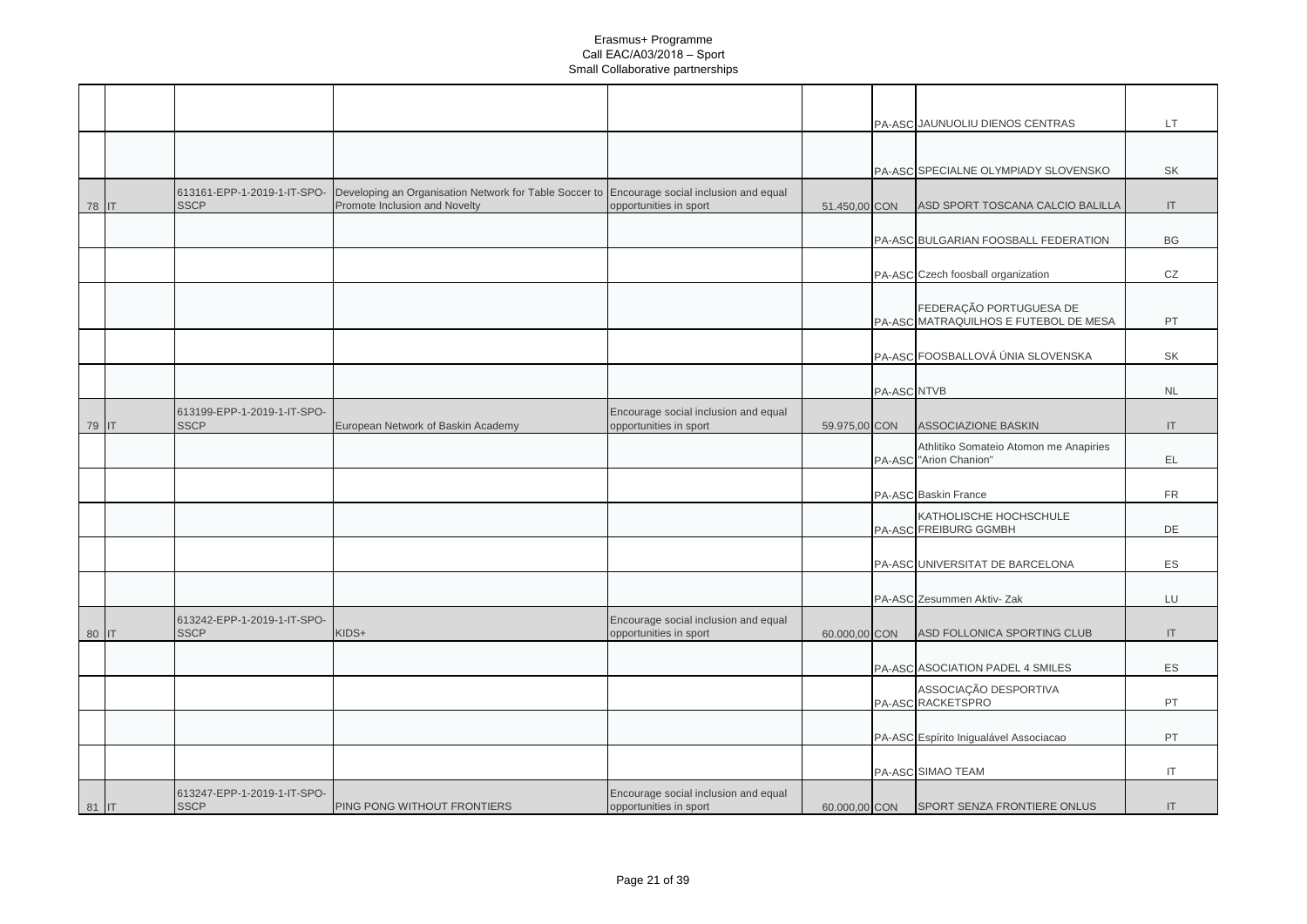|       |                                            |                                                                           |                                                                                       |               |              | A.D.E.L. - ASSOCIATION FOR<br>DEVELOPMENT, EDUCATION AND<br>PA-ASC LABOUR                                 | SK                     |
|-------|--------------------------------------------|---------------------------------------------------------------------------|---------------------------------------------------------------------------------------|---------------|--------------|-----------------------------------------------------------------------------------------------------------|------------------------|
|       |                                            |                                                                           |                                                                                       |               |              | PA-ASC ASD Tennistavolo Senigallia                                                                        | $\mathsf{I}\mathsf{T}$ |
|       |                                            |                                                                           |                                                                                       |               |              | PA-ASC DIA-SPORT SDRUZHENIE                                                                               | <b>BG</b>              |
|       |                                            |                                                                           |                                                                                       |               |              | PA-ASC ZAVOD APGA                                                                                         | SI                     |
| 82 IT | 613350-EPP-1-2019-1-IT-SPO-<br><b>SSCP</b> | Aging Movement or Rethinking Aging                                        | Promote education in and through sport<br>with special focus on skills<br>development | 60.000,00 CON |              | SOCIETA SPORTIVA DILETTANTISTICA<br><b>ATTIVA SPORTUTILITY</b>                                            | IT                     |
|       |                                            |                                                                           |                                                                                       |               |              | PA-ASC Association Ecology-Sport-Tourism                                                                  | <b>RO</b>              |
|       |                                            |                                                                           |                                                                                       |               |              | PA-ASC FONDATSIYA KURAZH                                                                                  | <b>BG</b>              |
|       |                                            |                                                                           |                                                                                       |               | PA-ASC PARMA | UISP COMITATO TERRITORIALE DI                                                                             | $\mathsf{I}\mathsf{T}$ |
| 83 IT | 613369-EPP-1-2019-1-IT-SPO-<br><b>SSCP</b> | #IDoSport: facing Intellectual Disabilities through sport                 | Encourage social inclusion and equal<br>opportunities in sport                        | 60.000,00 CON |              | <b>ASSOCIAZIONE SPORTIVA</b><br>DILETTANTISTICA SPORT21 ITALIA<br><b>ONLUS</b>                            | IT                     |
|       |                                            |                                                                           |                                                                                       |               |              | Az Ertelmi Fogyatekosok Fejlodeset<br>Szolgalo Magyar Down Alapitvany<br>PA-ASC Hungarian Down Foundation | HU                     |
|       |                                            |                                                                           |                                                                                       |               |              | EYROPAIKO INSTITOYTO TOPIKHS<br>PA-ASC ANAPTYKSHS                                                         | EL                     |
|       |                                            |                                                                           |                                                                                       |               |              | PA-ASC FUNDACIÓN ASINDOWN                                                                                 | ES                     |
|       |                                            |                                                                           |                                                                                       |               |              | PA-ASC JAUNUOLIU DIENOS CENTRAS                                                                           | LT                     |
| 84 IT | 613468-EPP-1-2019-1-IT-SPO-<br><b>SSCP</b> | Sport Power: Promoting Sport for Women Empowerment opportunities in sport | Encourage social inclusion and equal                                                  | 43.840,00 CON |              | ASSOCIAZIONE TRAVELOGUE                                                                                   | IT                     |
|       |                                            |                                                                           |                                                                                       |               |              | PA-ASC ASD TREVI VOLLEY                                                                                   | $\sf IT$               |
|       |                                            |                                                                           |                                                                                       |               |              | <b>ASOCIACION INICIATIVA</b><br>PA-ASC INTERNACIONAL JOVEN                                                | ES                     |
|       |                                            |                                                                           |                                                                                       |               |              | PA-ASC Liceul Teoretic "Emil Racovita"                                                                    | <b>RO</b>              |
|       |                                            |                                                                           |                                                                                       |               |              | PA-ASC TheDojo.Org.UK LTD                                                                                 | <b>UK</b>              |
| 85 IT | 613589-EPP-1-2019-1-IT-SPO-<br><b>SSCP</b> | Sport Innovative Action                                                   | Encourage social inclusion and equal<br>opportunities in sport                        | 59.400,00 CON |              | ASSOCIAZIONE SPORTIVA<br><b>DILETTANTISTICA BLUKIPPE</b>                                                  | IT                     |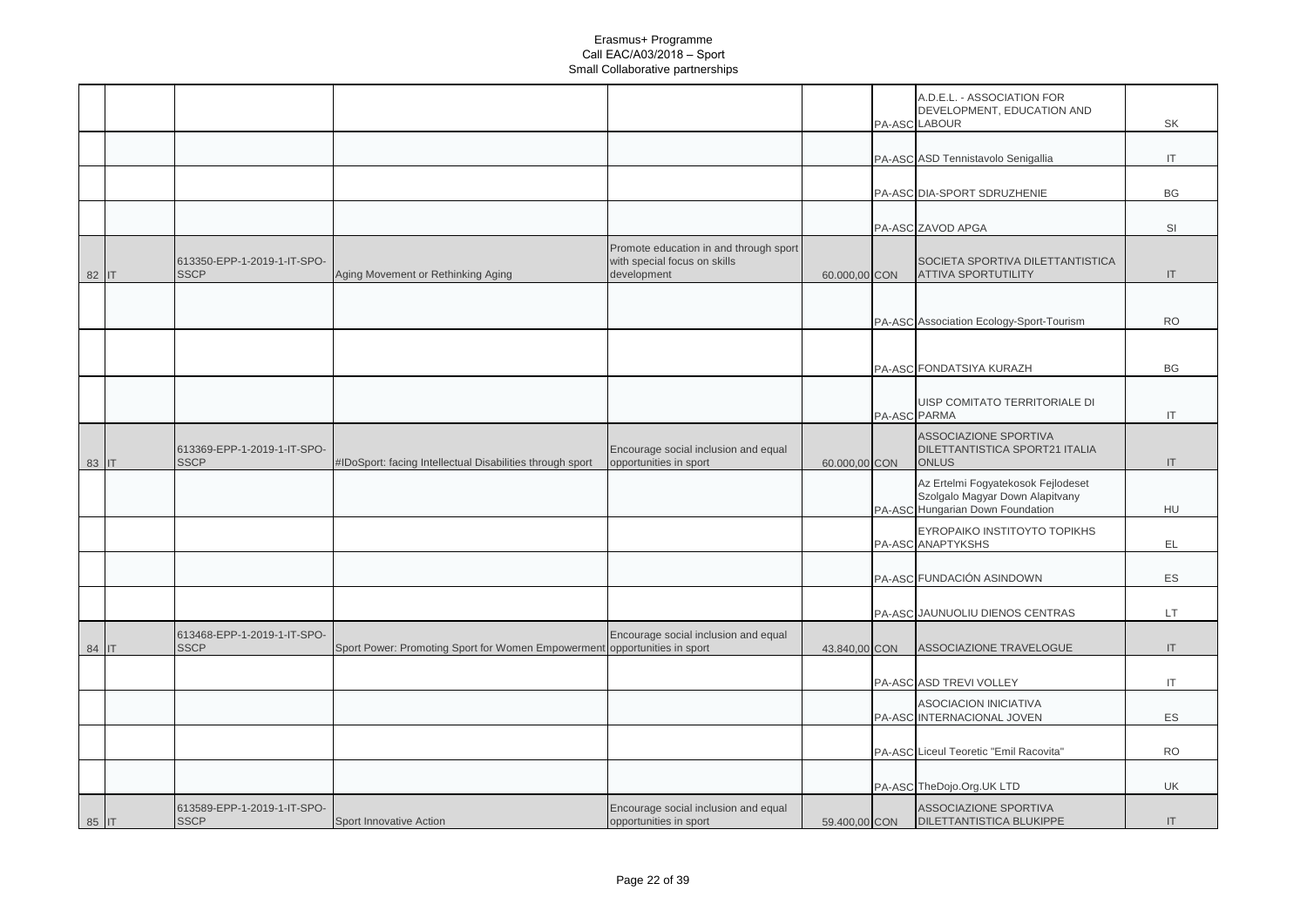|       |                                            |                                                                                                            |                                                                                       |               |               | ASOCIATIA SCOALA DE ANTRENORI                                                         |                        |
|-------|--------------------------------------------|------------------------------------------------------------------------------------------------------------|---------------------------------------------------------------------------------------|---------------|---------------|---------------------------------------------------------------------------------------|------------------------|
|       |                                            |                                                                                                            |                                                                                       |               |               | PA-ASC IOAN KUNST GHERMANESCU                                                         | <b>RO</b>              |
|       |                                            |                                                                                                            |                                                                                       |               |               | PA-ASC DZUDO SAVEZ SRBIJE                                                             | <b>RS</b>              |
|       |                                            |                                                                                                            |                                                                                       |               |               | I.S.R.E. Istituto Superiore Internazionale<br>PA-ASC Salesiano di Ricerca Educativa   | $\mathsf{I}\mathsf{T}$ |
|       |                                            |                                                                                                            |                                                                                       |               |               | PA-ASC Stabekk Turnforening                                                           | <b>NO</b>              |
| 86 IT | 613608-EPP-1-2019-1-IT-SPO-<br><b>SSCP</b> | Free to be, free to play                                                                                   | Encourage social inclusion and equal<br>opportunities in sport                        | 48.650,00 CON |               | ASSOCIAZIONE SPORTIVA<br>DILETTANTISTICA DISABLI CRAZY<br><b>GHOST</b>                | IT                     |
|       |                                            |                                                                                                            |                                                                                       |               |               | AKTIF GENCLIK VE SPOR KULUBU<br>PA-ASC DERNEGI                                        | <b>TR</b>              |
|       |                                            |                                                                                                            |                                                                                       |               | PA-ASC PYROS  | ASSOCIAZIONE SPORTIVA<br>DILETTANTISTICA DOJO KARATE                                  | $\mathsf{I}\mathsf{T}$ |
|       |                                            |                                                                                                            |                                                                                       |               | PA-ASC E VITA | ASSOCIAZIONE SPORTIVA<br>DILETTANTISTICA MARGHERITA SPORT                             | IT.                    |
|       |                                            |                                                                                                            |                                                                                       |               |               | WYZSZA SZKOLA BIZNESU I NAUK O<br>PA-ASC ZDROWIU                                      | PL                     |
| 87 IT | 613609-EPP-1-2019-1-IT-SPO-<br><b>SSCP</b> | A hat-trick for inclusion: Recognizing, preventing and<br>contrasting hate speech for more inclusive sport | Encourage social inclusion and equal<br>opportunities in sport                        | 59.200,00 CON |               | ORGANIZZAZIONE PER L'EDUCAZIONE<br><b>ALLO SPORT</b>                                  | IT                     |
|       |                                            |                                                                                                            |                                                                                       |               |               | PA-ASC ASOCIATIA SE POATE                                                             | <b>RO</b>              |
|       |                                            |                                                                                                            |                                                                                       |               |               | ASSOCIAZIONE INTERNAZIONALE PER<br>LA COOPERAZIONE E L'EDUCAZIONE<br>PA-ASC NEL MONDO | IT                     |
|       |                                            |                                                                                                            |                                                                                       |               |               | PA-ASC EUROCIRCLE ASSOCIATION                                                         | <b>FR</b>              |
|       |                                            |                                                                                                            |                                                                                       |               |               | PA-ASC SVENSKA UNGDOM LEAGUE                                                          | <b>SE</b>              |
|       |                                            |                                                                                                            |                                                                                       |               |               |                                                                                       |                        |
| 88 IT | 613615-EPP-1-2019-1-IT-SPO-<br><b>SSCP</b> | Multisport Culture for Youth Empowerment                                                                   | Promote education in and through sport<br>with special focus on skills<br>development |               |               | L ORMA SOCIETA SPORTIVA<br><b>DILETTANTISTICA A RESPONSABILITA</b><br><b>LIMITATA</b> | IT                     |
|       |                                            |                                                                                                            |                                                                                       | 58.810,00 CON |               | ASOCIACION CULTURAL Y DEPORTIVA<br>PA-ASC LAHOYA                                      | ES                     |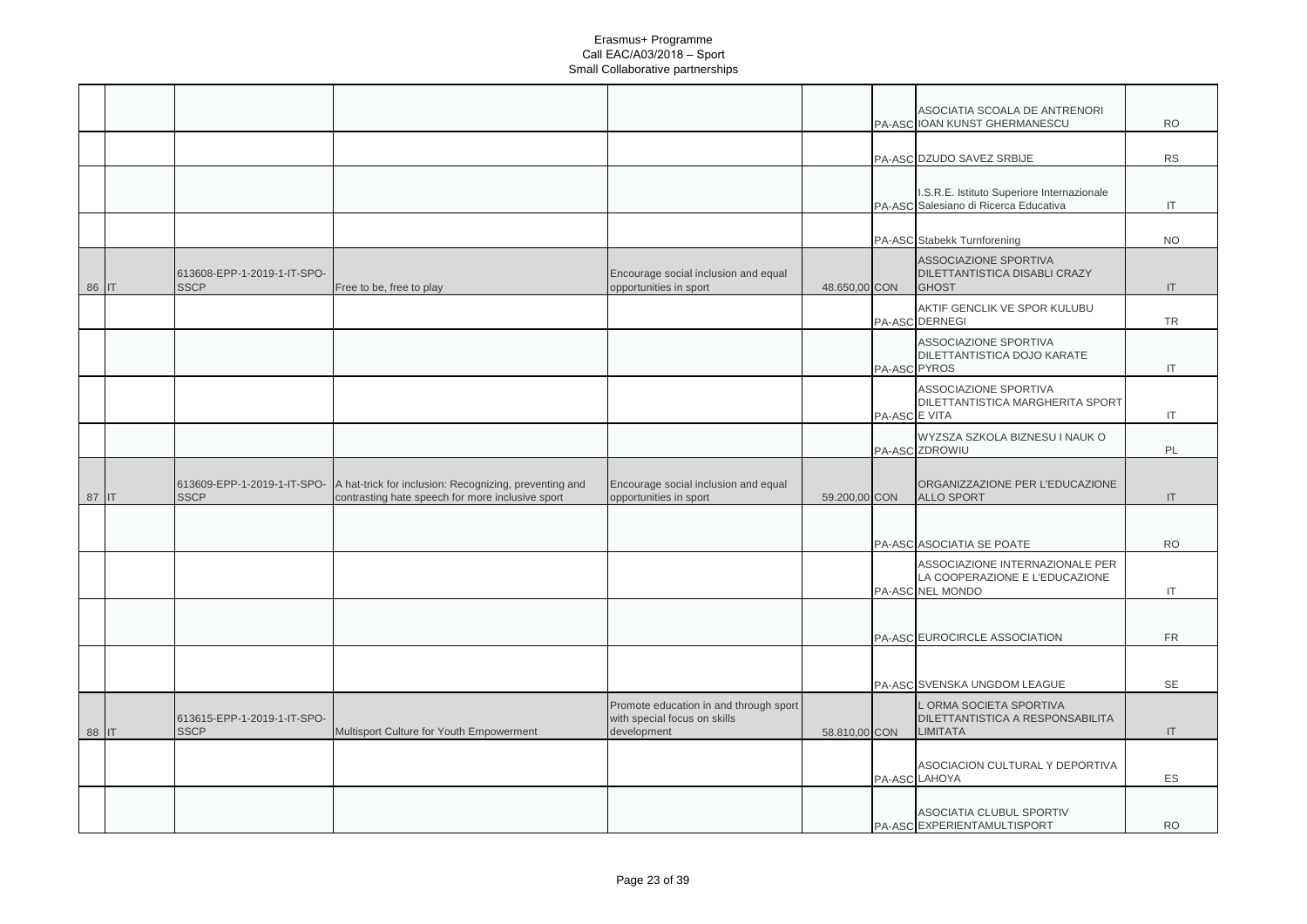|       |                                            |                                                                                                     |                                                                                                                                     |               | PA-ASC HODINA H ZS                                                                                       | CZ                     |
|-------|--------------------------------------------|-----------------------------------------------------------------------------------------------------|-------------------------------------------------------------------------------------------------------------------------------------|---------------|----------------------------------------------------------------------------------------------------------|------------------------|
| 89 IT | 613621-EPP-1-2019-1-IT-SPO-<br><b>SSCP</b> | Sport It Right: stories of social inclusion, cultural<br>integration and equal opportunity in sport | Encourage social inclusion and equal<br>opportunities in sport                                                                      | 58.970,00 CON | <b>UISP COMITATO REGIONALE EMILIA</b><br><b>ROMAGNA</b>                                                  | $\mathsf{I}\mathsf{T}$ |
|       |                                            |                                                                                                     |                                                                                                                                     |               | PA-ASC APD HIC SUNT LEONES                                                                               | IT                     |
|       |                                            |                                                                                                     |                                                                                                                                     |               | SLOVENSKA UNIVERZITETNA<br>PA-ASC SPORTNA ZVEZA                                                          | SI                     |
|       |                                            |                                                                                                     |                                                                                                                                     |               | SPORT AGAINST RACISM (IRELAND)<br>PA-ASC LIMITED                                                         | IE                     |
|       |                                            |                                                                                                     |                                                                                                                                     |               | PA-ASC SPORTUNION KAERNTEN                                                                               | AT                     |
| 90 IT | 613657-EPP-1-2019-1-IT-SPO-<br><b>SSCP</b> | SCORE: Sport Cooperation Overcoming Risks of<br>Exclusion                                           | Encourage social inclusion and equal<br>opportunities in sport                                                                      | 60.000,00 CON | ASSOCIAZIONE CULTURALE STRAUSS                                                                           | $\mathsf{I}$           |
|       |                                            |                                                                                                     |                                                                                                                                     |               | PA-ASC A.S.D. DON BOSCO MUSSOMELI                                                                        | $\mathsf{I}$           |
|       |                                            |                                                                                                     |                                                                                                                                     |               | CONSELHO NACIONAL DAS<br>ASSOCIACOES DOS PROFISSIONAIS<br>DE EDUCACAO FISICA E DESPORTO<br>PA-ASC CNAPEF | PT                     |
|       |                                            |                                                                                                     |                                                                                                                                     |               | LYKIA IZCILIK VE DOGA SPORLARI<br>PA-ASC KULUBU DERNEGI                                                  | TR                     |
|       |                                            |                                                                                                     |                                                                                                                                     |               | PA-ASC ZAVOD APGA                                                                                        | SI                     |
| 91 IT | 613687-EPP-1-2019-1-IT-SPO-<br><b>SSCP</b> | Fall To Play                                                                                        | Protect athletes, especially the<br>youngest, from health and safety<br>hazards by improving training and<br>competition conditions | 44.995,00 CON | ASSOCIAZIONE SPORTIVA<br><b>DILETTANTISTICA DOJO KARATE</b><br><b>PYROS</b>                              | IT                     |
|       |                                            |                                                                                                     |                                                                                                                                     |               |                                                                                                          |                        |
|       |                                            |                                                                                                     |                                                                                                                                     |               | PA-ASC Club Virgen de Europa                                                                             | ES                     |
|       |                                            |                                                                                                     |                                                                                                                                     |               | ENSILIS - EDUCACAO E FORMACAO,<br>PA-ASC UNIPESSOAL LDA                                                  | PT                     |
|       |                                            |                                                                                                     |                                                                                                                                     |               | FEDERAZIONE ITALIANA JUDO LOTTA                                                                          |                        |
|       |                                            |                                                                                                     |                                                                                                                                     |               | PA-ASC KARATE ARTI MARZIALI                                                                              | $ \mathsf{T} $         |
|       |                                            |                                                                                                     |                                                                                                                                     |               | REAL FEDERACION ESPANOLA DE<br>PA-ASC PATINAJE                                                           | ES                     |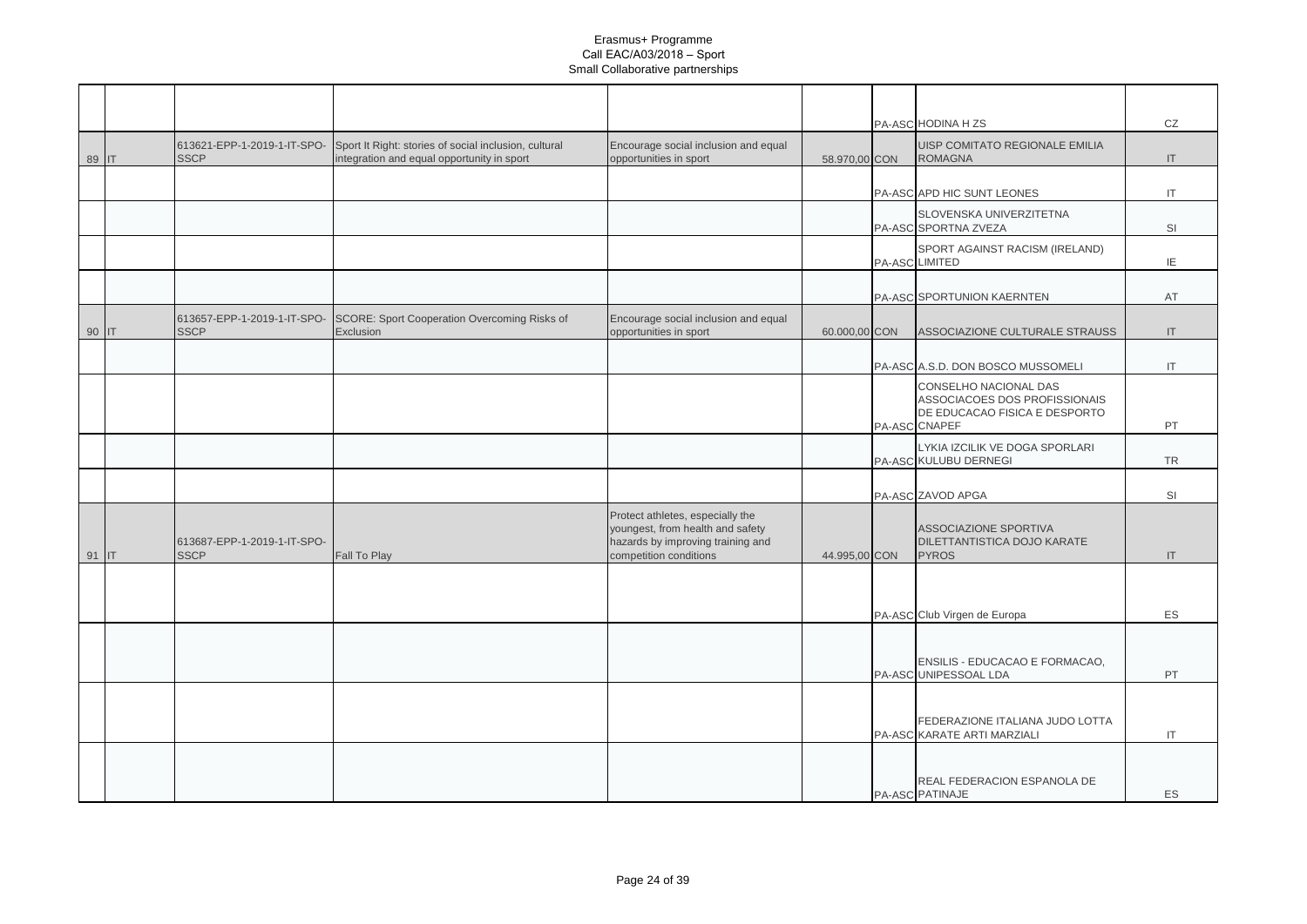| 92 | LT. | 612947-EPP-1-2019-1-LT-SPO-<br><b>SSCP</b> | Football in Schools for Young European Students    | Promote education in and through sport<br>with special focus on skills<br>development                    | 60.000,00 CON | <b>VIESOJI JSTAIGA TALENTU</b><br><b>FUTBOLOAKADEMIJA</b>                                     | <b>LT</b> |
|----|-----|--------------------------------------------|----------------------------------------------------|----------------------------------------------------------------------------------------------------------|---------------|-----------------------------------------------------------------------------------------------|-----------|
|    |     |                                            |                                                    |                                                                                                          |               | CLUB DEPORTIVO ELEMENTAL<br>PA-ASC DRAGONES DE LAVAPIÉS                                       | ES        |
|    |     |                                            |                                                    |                                                                                                          |               | FUNDACION RED DEPORTE Y<br>PA-ASC COOPERATION                                                 | ES        |
|    |     |                                            |                                                    |                                                                                                          |               | PA-ASC National Association of Catholic Schools                                               | LT.       |
|    |     |                                            |                                                    |                                                                                                          |               | SPORT AND THOUGHT, FOOTBALL AS<br>PA-ASC THERAPY                                              | UK        |
| 93 | LT. | 612949-EPP-1-2019-1-LT-SPO-<br><b>SSCP</b> | SPort for reUnion of geneRaTions                   | Encourage social inclusion and equal<br>opportunities in sport                                           | 56.620,00 CON | <b>BIRZU LENGVOSIOS ATLETIKOS</b><br><b>SPORTO KLUBAS</b>                                     | LT.       |
|    |     |                                            |                                                    |                                                                                                          |               | ASSOCIAZIONE SPORTIVA<br>DILETTANTISTICA GRUPPO ATLETICO<br>PA-ASC POLISPORTIVO CASTELBUONESE | IT        |
|    |     |                                            |                                                    |                                                                                                          |               | SZCZECINSKA SZKOLA WYZSZA<br>PA-ASC COLLEGIUM BALTICUM                                        | <b>PL</b> |
| 94 | LT. | 613007-EPP-1-2019-1-LT-SPO-<br><b>SSCP</b> | Sailing sport organizations' network "Salty KNOTS" | Support the mobility of volunteers,<br>coaches, managers and staff of non-<br>profit sport organisations | 58.512,00 CON | SPORTO KLUBAS OSTMARINA                                                                       | <b>LT</b> |
|    |     |                                            |                                                    |                                                                                                          |               | EESTI NOORTE PURJEOPPESELTS STA<br>PA-ASC ESTONIA                                             | EE        |
|    |     |                                            |                                                    |                                                                                                          |               | LATVIJAS BURASANAS MACIBU<br>PA-ASC ASOCIACIJA                                                | LV        |
|    |     |                                            |                                                    |                                                                                                          |               | PA-ASC Suomen Nuorisopurjehtijat ry                                                           | FI.       |
|    |     |                                            |                                                    |                                                                                                          |               | PA-ASC VSI Irklakojis                                                                         | LT.       |
| 95 | LT. | 613196-EPP-1-2019-1-LT-SPO-<br><b>SSCP</b> | Second turn - employability after the sport        | Promote education in and through sport<br>with special focus on skills<br>development                    | 29.295,00 CON | LIETUVOS TAUTINIS OLIMPINIS<br><b>KOMITETAS</b>                                               | <b>LT</b> |
|    |     |                                            |                                                    |                                                                                                          |               | DEUTSCHER OLYMPISCHER<br>PA-ASC SPORTBUND (DOSB)                                              | DE        |
|    |     |                                            |                                                    |                                                                                                          |               | PA-ASC Estonian Olympic Committee                                                             | EE.       |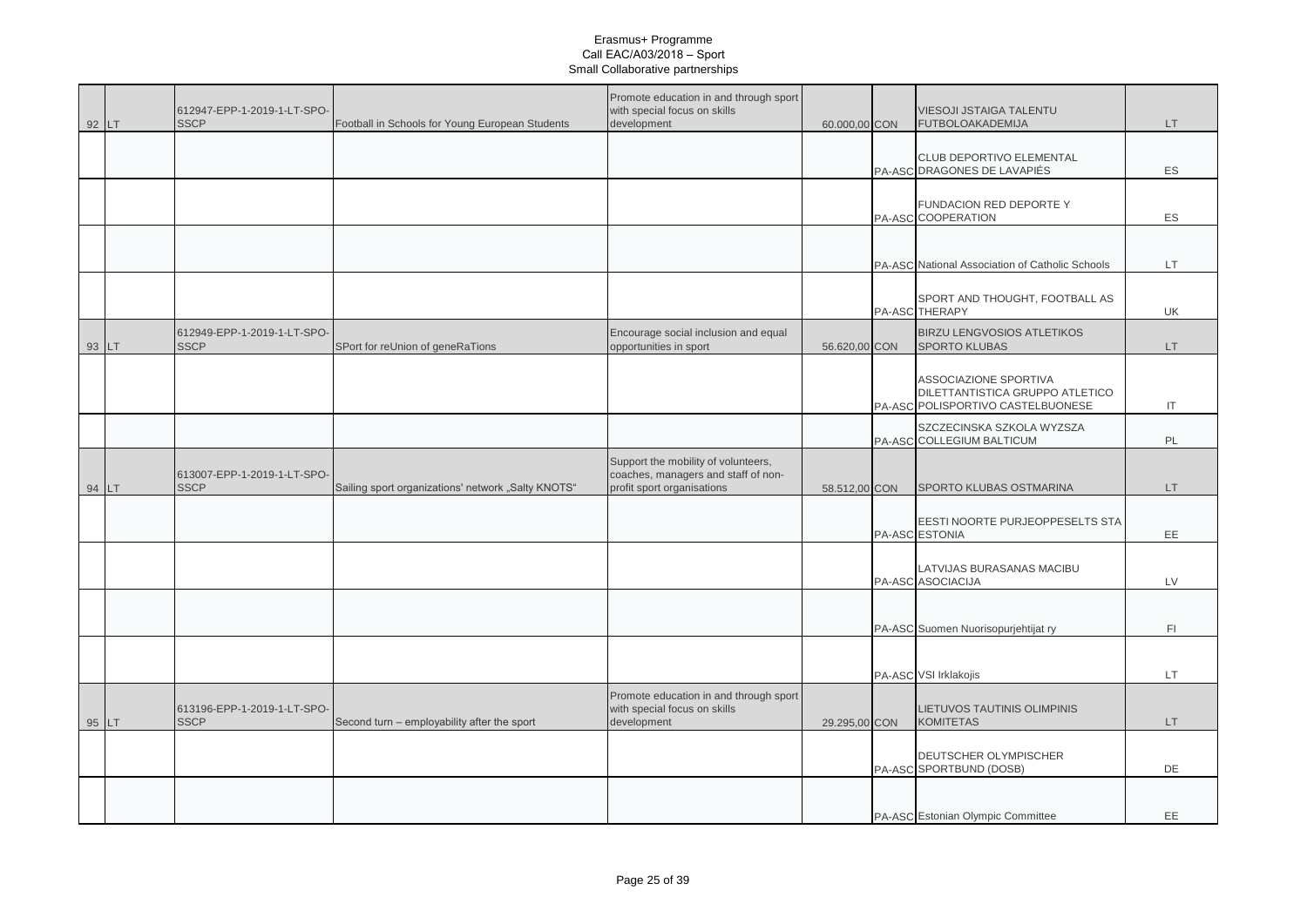|       | 613027-EPP-1-2019-1-LV-SPO- |                                                                    | Promote education in and through sport<br>with special focus on skills |               |            | PA-ASC Triatlono ritmu                               | <b>LT</b><br>LV |
|-------|-----------------------------|--------------------------------------------------------------------|------------------------------------------------------------------------|---------------|------------|------------------------------------------------------|-----------------|
| 96 LV | <b>SSCP</b>                 | REgionAl Coach Training project.                                   | development                                                            | 59.250,00 CON |            | <b>BALTIJAS FUTBOLA SKOLA</b>                        |                 |
|       |                             |                                                                    |                                                                        |               |            |                                                      |                 |
|       |                             |                                                                    |                                                                        |               |            | PA-ASC FC Valmiera                                   | LV              |
|       |                             |                                                                    |                                                                        |               |            |                                                      |                 |
|       |                             |                                                                    |                                                                        |               |            | PA-ASC Futbolo akademija "Siauliai" VSI              | <b>LT</b>       |
|       |                             |                                                                    |                                                                        |               |            |                                                      |                 |
|       |                             |                                                                    |                                                                        |               |            |                                                      |                 |
|       |                             |                                                                    |                                                                        |               |            | PA-ASC MTÜ Jalgpalliklubi FC Elva                    | EE              |
|       |                             | 612846-EPP-1-2019-1-MK-SPO-NETWORK FOR SPORTS AND SOCIAL INCLUSION | Encourage social inclusion and equal                                   |               |            |                                                      |                 |
| 97 MK | <b>SSCP</b>                 | THROUGH SPORTS / NETSIS                                            | opportunities in sport                                                 | 57.105,00 CON |            | <b>BADMINGTON KLUB INEKS - SKOPJE</b>                | <b>MK</b>       |
|       |                             |                                                                    |                                                                        |               |            |                                                      |                 |
|       |                             |                                                                    |                                                                        |               |            | PA-ASC BALKAN DEVELOPMENT CENTER                     | <b>RS</b>       |
|       |                             |                                                                    |                                                                        |               |            | FUNDATIA JUDETEANA PENTRU<br>PA-ASC TINERET TIMIS    | <b>RO</b>       |
|       |                             |                                                                    |                                                                        |               | PA-ASC KFT | INNOVAFORM KOZHASZNU NONPROFIT                       | HU              |
|       |                             |                                                                    |                                                                        |               |            |                                                      |                 |
|       |                             |                                                                    |                                                                        |               |            | PA-ASC Municipality of Paracin                       | <b>RS</b>       |
|       |                             |                                                                    |                                                                        |               |            |                                                      |                 |
|       |                             |                                                                    |                                                                        |               |            | NATSIONALNA ASOTSIATSIA NA                           |                 |
|       |                             |                                                                    |                                                                        |               |            | PA-ASC HORATA SPRIDOBITI UVREZHDANIA                 | <b>BG</b>       |
|       |                             |                                                                    |                                                                        |               |            | PA-ASC OBSHTINA ELIN PELIN                           | <b>BG</b>       |
|       |                             |                                                                    |                                                                        |               |            | Professional Secondary School for<br>PA-ASC ceramics | <b>BG</b>       |
|       |                             |                                                                    |                                                                        |               |            |                                                      |                 |
|       |                             |                                                                    |                                                                        |               |            | PA-ASC SPORTNO UCHILISHTE G.S.RAKOVSKI               | <b>BG</b>       |
|       | 613693-EPP-1-2019-1-MK-SPO- |                                                                    | Encourage social inclusion and equal                                   |               |            | EUROPEAN CULTURAL EPICENTER                          |                 |
| 98 MK | <b>SSCP</b>                 | Sport@Street                                                       | opportunities in sport                                                 | 60.000,00 CON |            | <b>BITOLA</b>                                        | <b>MK</b>       |
|       |                             |                                                                    |                                                                        |               |            |                                                      |                 |
|       |                             |                                                                    |                                                                        |               |            | PA-ASC CHAMPIONS FACTORY                             | <b>BG</b>       |
|       |                             |                                                                    |                                                                        |               |            | PA-ASC NEW HORIZONS                                  | $\mathsf{I}$    |
|       |                             |                                                                    |                                                                        |               |            |                                                      |                 |
|       |                             |                                                                    |                                                                        |               |            | PA-ASC Street Warriors                               | LV              |
|       |                             |                                                                    |                                                                        |               |            |                                                      |                 |
|       |                             |                                                                    |                                                                        |               |            | PA-ASC Street Workout                                | <b>GE</b>       |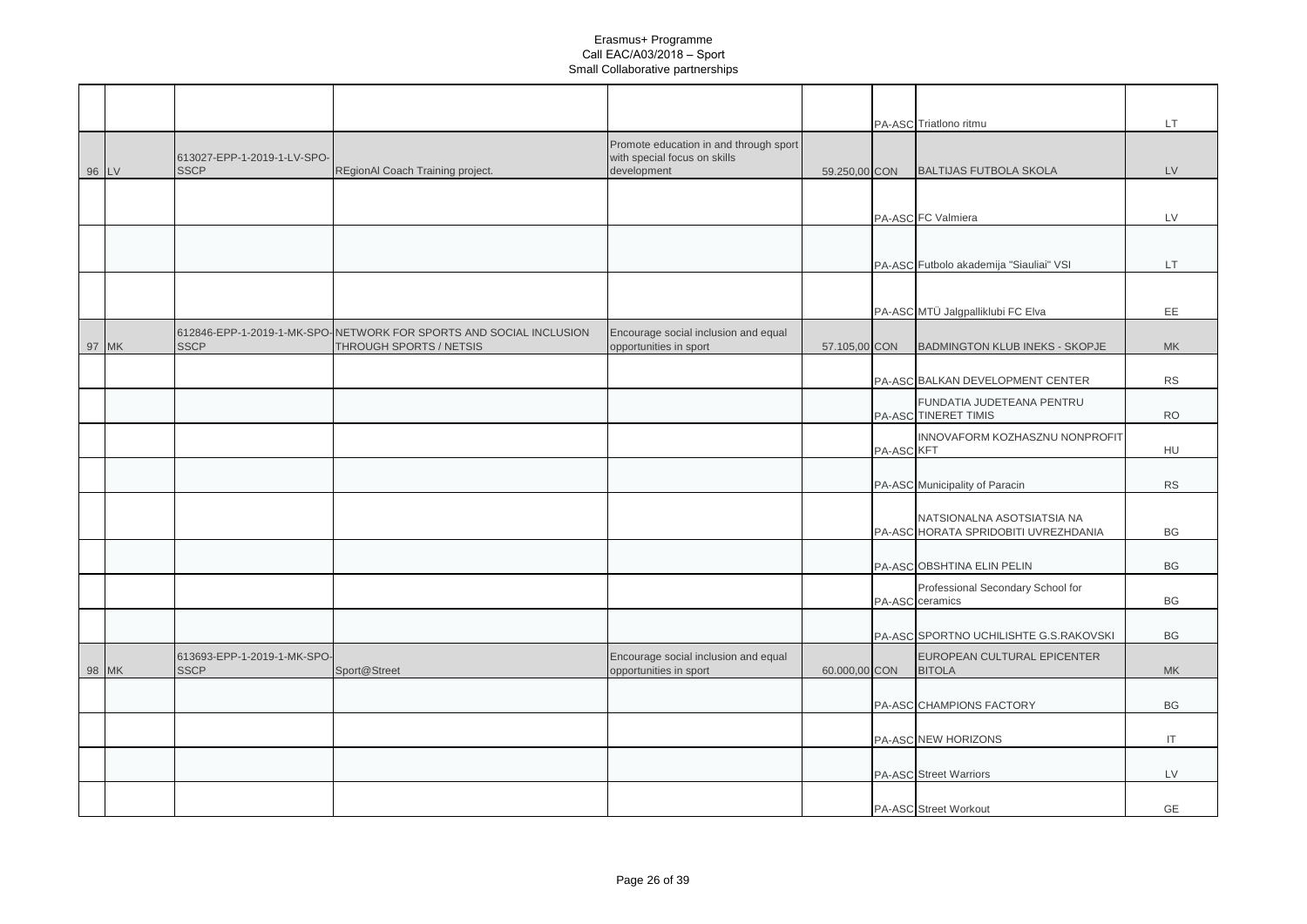| 99 NL  | 613154-EPP-1-2019-1-NL-SPO-<br><b>SSCP</b> | Korfball: creation of an education module for coaches                                                                    | Promote education in and through sport<br>with special focus on skills<br>development                                               | 54.040,00 CON | <b>INTERNATIONAL KORFBALL</b><br><b>FEDERATION</b>                                                                          | <b>NL</b> |
|--------|--------------------------------------------|--------------------------------------------------------------------------------------------------------------------------|-------------------------------------------------------------------------------------------------------------------------------------|---------------|-----------------------------------------------------------------------------------------------------------------------------|-----------|
|        |                                            |                                                                                                                          |                                                                                                                                     |               |                                                                                                                             |           |
|        |                                            |                                                                                                                          |                                                                                                                                     |               | PA-ASC Fédération Suisse de Korfball                                                                                        | CH        |
|        |                                            |                                                                                                                          |                                                                                                                                     |               |                                                                                                                             |           |
|        |                                            |                                                                                                                          |                                                                                                                                     |               | PA-ASC Koninklijk Nederlands Korfbalverbond                                                                                 | <b>NL</b> |
|        |                                            |                                                                                                                          |                                                                                                                                     |               |                                                                                                                             |           |
|        |                                            |                                                                                                                          |                                                                                                                                     |               | PA-ASC MARMARA UNIVERSITY                                                                                                   | TR        |
|        |                                            |                                                                                                                          |                                                                                                                                     |               | NON-GOVERNMENTAL ORGANIZATION<br>"ALL-UKRAINIAN KORFBALL<br>FEDERATION" (NGO "ALL-UKRAINIAN<br>PA-ASC KORFBALL FEDERATION") | UA        |
|        |                                            |                                                                                                                          |                                                                                                                                     |               |                                                                                                                             |           |
|        |                                            |                                                                                                                          |                                                                                                                                     |               | PA-ASC Polski Zwiazek Korfballu                                                                                             | PL        |
| 100 NL | <b>SSCP</b>                                | 613264-EPP-1-2019-1-NL-SPO- From Small to Great; the development of high-level<br>gymnastics in small European countries | Protect athletes, especially the<br>youngest, from health and safety<br>hazards by improving training and<br>competition conditions | 59.400,00 CON | <b>STICHTING FLIK-FLAK</b>                                                                                                  | <b>NL</b> |
|        |                                            |                                                                                                                          |                                                                                                                                     |               |                                                                                                                             |           |
|        |                                            |                                                                                                                          |                                                                                                                                     |               | PA-ASC GK INOVA-GIM OSIJEK                                                                                                  | <b>HR</b> |
|        |                                            |                                                                                                                          |                                                                                                                                     |               |                                                                                                                             |           |
|        |                                            |                                                                                                                          |                                                                                                                                     |               | PA-ASC Gymnastics club Tuzla                                                                                                | BA        |
|        |                                            |                                                                                                                          |                                                                                                                                     |               |                                                                                                                             |           |
|        |                                            |                                                                                                                          |                                                                                                                                     |               |                                                                                                                             |           |
|        |                                            |                                                                                                                          |                                                                                                                                     |               | PA-ASC Institut za medicino in sport                                                                                        | SI        |
|        |                                            |                                                                                                                          |                                                                                                                                     |               |                                                                                                                             |           |
|        |                                            |                                                                                                                          |                                                                                                                                     |               | PA-ASC Järfällagymnasterna                                                                                                  | <b>SE</b> |
| 101 NL | 613638-EPP-1-2019-1-NL-SPO-<br><b>SSCP</b> | Kickstart Female CP Football                                                                                             | Encourage social inclusion and equal<br>opportunities in sport                                                                      | 60.000,00 CON | INTERNATIONAL FEDERATION OF<br>CEREBRAL PALSY FOOTBALL                                                                      | <b>NL</b> |
|        |                                            |                                                                                                                          |                                                                                                                                     |               | CEREBRAL PALSY INTERNATIONAL<br>SPORTS AND RECREATION<br>PA-ASC ASSOCIATION                                                 | UK        |
|        |                                            |                                                                                                                          |                                                                                                                                     |               | PA-ASC CP Sport                                                                                                             | UK        |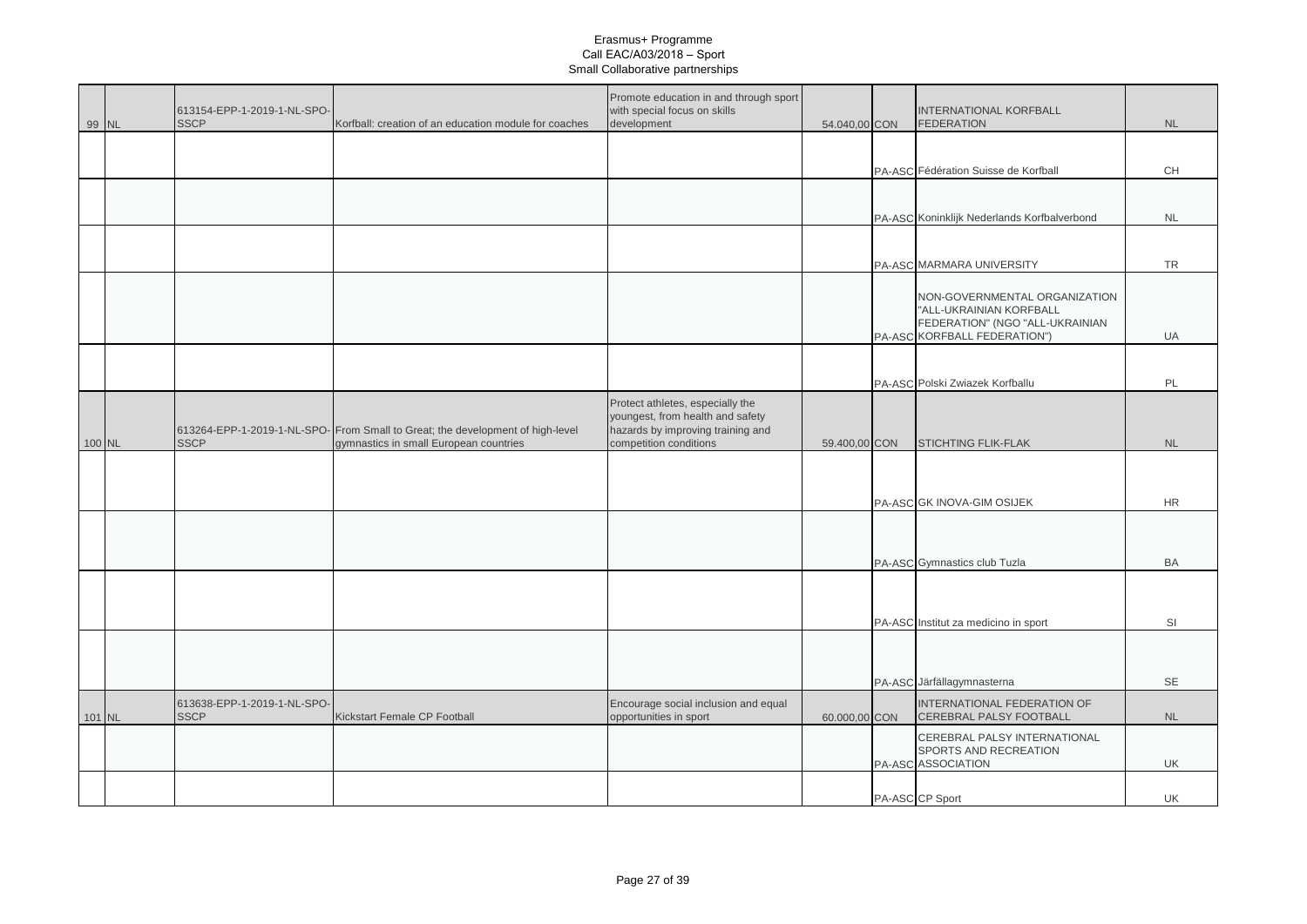|        |        |                                            |                                              |                                                                                       |               | FEDERACIO ESPORTIVA CATALANA                                                                              |           |
|--------|--------|--------------------------------------------|----------------------------------------------|---------------------------------------------------------------------------------------|---------------|-----------------------------------------------------------------------------------------------------------|-----------|
|        |        |                                            |                                              |                                                                                       |               | PA-ASC DELS PARALITICS CEREBRALS                                                                          | ES        |
|        |        |                                            |                                              |                                                                                       |               | PA-ASC Georgian CP football federation                                                                    | <b>GE</b> |
|        |        |                                            |                                              |                                                                                       |               | KONINKLIJKE NEDERLANDSE<br>PA-ASC VOETBALBOND                                                             | <b>NL</b> |
|        |        |                                            |                                              |                                                                                       |               | PA-ASC SPIN SPORT INNOVATION                                                                              | DE        |
|        |        |                                            |                                              |                                                                                       |               | PA-ASC SWCP United                                                                                        | UK        |
|        | 102 PL | 613043-EPP-1-2019-1-PL-SPO-<br><b>SSCP</b> | Sport without barriers                       | Encourage social inclusion and equal<br>opportunities in sport                        | 56.425,00 CON | POWIATOWY ZESPOL OBSLUGI SZKOL<br>I PLACOWEK OSWIATOWYCH                                                  | <b>PL</b> |
|        |        |                                            |                                              |                                                                                       |               | PA-ASC AlytusDzukija basic school                                                                         | LT.       |
|        |        |                                            |                                              |                                                                                       |               | PELCI SPECIAL BOARDING PRIMARY<br>PA-ASC SCHOOL-DEVELOPMENT CENTRE                                        | LV        |
|        |        |                                            |                                              |                                                                                       |               | Stowarzyszenie Na Rzecz Wspierania<br>Rozwoju Osob O Specjalnych Potrzebach<br>PA-ASC Edukacyjnych SZANSA | PL        |
|        | 103 PL | 613224-EPP-1-2019-1-PL-SPO-<br><b>SSCP</b> | Spontaneous Exercise                         | Promote education in and through sport<br>with special focus on skills<br>development | 46.850,00 CON | FUNDACJA WYCHOWANIE PRZEZ<br><b>SPORT</b>                                                                 | PL        |
|        |        |                                            |                                              |                                                                                       |               |                                                                                                           |           |
|        |        |                                            |                                              |                                                                                       |               | PA-ASC Stadt Guben                                                                                        | <b>DE</b> |
|        |        |                                            |                                              |                                                                                       |               | PA-ASC VOLVERE RUN                                                                                        | LT.       |
| 104 PL |        | 613451-EPP-1-2019-1-PL-SPO-<br><b>SSCP</b> | !Active Citizens in European Cities          | Encourage social inclusion and equal<br>opportunities in sport                        | 56.630,00 CON | <b>GDANSKI OSRODEK SPORTU</b>                                                                             | <b>PL</b> |
|        |        |                                            |                                              |                                                                                       |               | ASSOCIACAO PARA O<br>DESENVOLVIMENTO DO DESPORTO<br>PA-ASC JOVEM - ADDJ                                   | PT        |
|        |        |                                            |                                              |                                                                                       |               | PA-ASC Associació Esportiva Ciutat Vella                                                                  | ES        |
|        |        |                                            |                                              |                                                                                       |               | ASSOCIATION SPORT FOR ALL<br>PA-ASC VOJVODINA                                                             | <b>RS</b> |
|        |        |                                            |                                              |                                                                                       |               | PA-ASC Young Lions Gdansk Sports Academy                                                                  | PL        |
| 105 PL |        | 613535-EPP-1-2019-1-PL-SPO-<br><b>SSCP</b> | International athletic activation of seniors | Promote education in and through sport<br>with special focus on skills<br>development | 23.625,00 CON | CENTRUM INICJATYW LOKALNYCH                                                                               | PL        |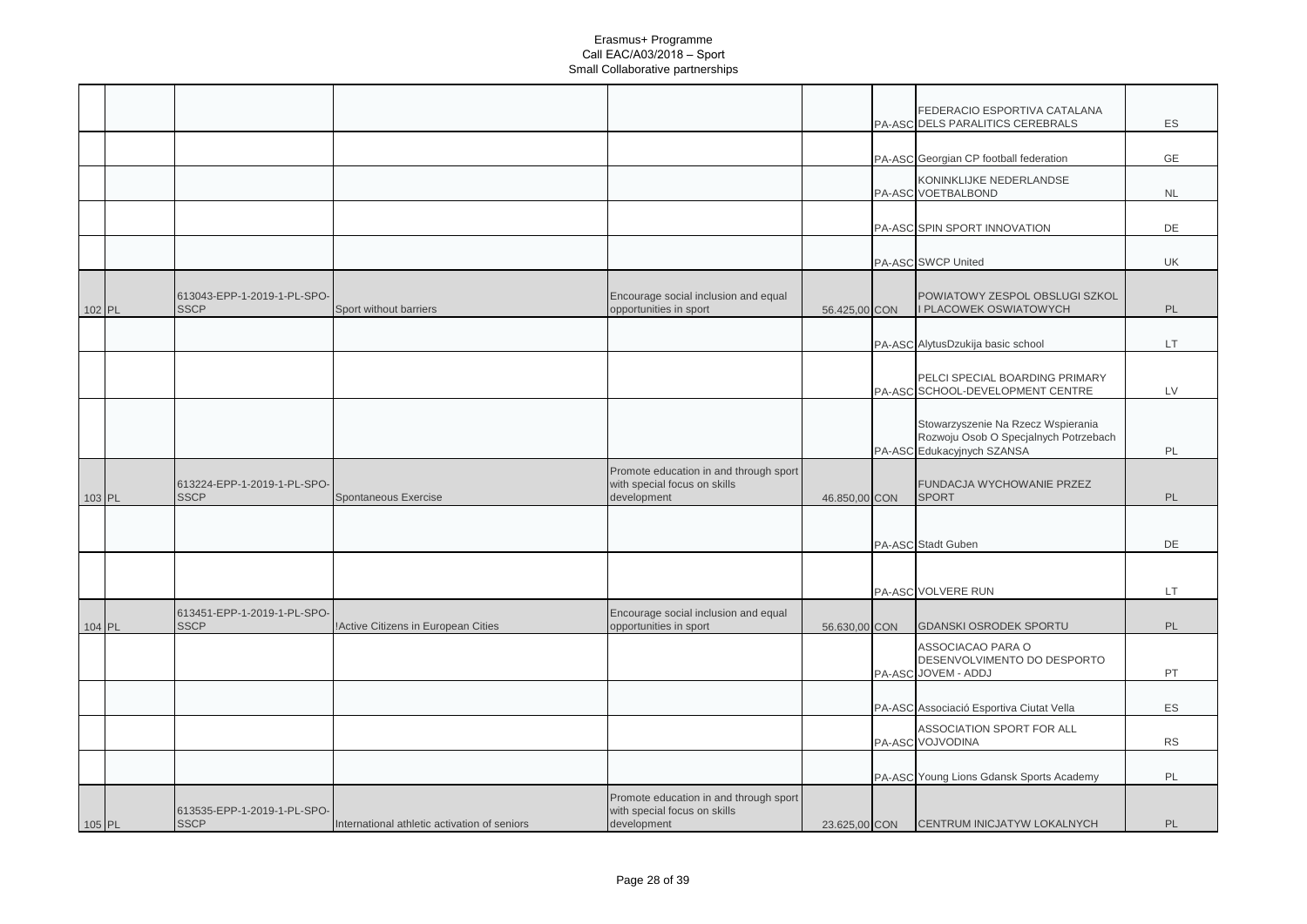|        |                                            |                                                  |                                                                                                          |               | PA-ASC VIKU"  | GROMADSKA ORGANIZACIA "CENTR<br>OSVITY "UNIVERSYTET TRETIOGO                                | UA        |
|--------|--------------------------------------------|--------------------------------------------------|----------------------------------------------------------------------------------------------------------|---------------|---------------|---------------------------------------------------------------------------------------------|-----------|
|        |                                            |                                                  |                                                                                                          |               |               | PA-ASC TECHNICKA UNIVERZITA VO ZVOLENE                                                      | SK        |
|        |                                            |                                                  |                                                                                                          |               |               | PA-ASC UNIVERSITA DEGLI STUDI DI GENOVA                                                     | IT        |
| 106 PT | 612934-EPP-1-2019-1-PT-SPO-<br><b>SSCP</b> | <b>Green Sports Games</b>                        | Promote education in and through sport<br>with special focus on skills<br>development                    | 59.710,00 CON |               | UNIAO DAS FREGUESIAS DE<br>GONDOMAR (SCOSME) VALBOM E<br><b>MIVOL</b>                       | PT        |
|        |                                            |                                                  |                                                                                                          |               |               | PA-ASC Akademi Kultur ve Egitim Dernegi                                                     | <b>TR</b> |
|        |                                            |                                                  |                                                                                                          |               | PA-ASC 2001"  | ASSOCIAZIONE SPORTIVA<br>DILETTANTISTICA "POLISPORTIVA                                      | IT        |
|        |                                            |                                                  |                                                                                                          |               |               | PA-ASC CHAMPIONS FACTORY                                                                    | <b>BG</b> |
|        |                                            |                                                  |                                                                                                          |               |               | ZAVOD ZA SPORT SLOVENSKE<br>PA-ASC KONJICE                                                  | SI        |
| 107 PT | 613307-EPP-1-2019-1-PT-SPO-<br><b>SSCP</b> | Why Is the Sky Blue?                             | Promote education in and through sport<br>with special focus on skills<br>development                    | 46.470,00 CON |               | DCTR - ASSOCIACAO CULTURAL                                                                  | PT        |
|        |                                            |                                                  |                                                                                                          |               | PA-ASC CIVICA | ASOCIATIA TINERILOR CU INITIATIVA                                                           | <b>RO</b> |
|        |                                            |                                                  |                                                                                                          |               |               | L ORMA SOCIETA SPORTIVA<br>DILETTANTISTICA A RESPONSABILITA<br>PA-ASC LIMITATA              | IT        |
|        |                                            |                                                  |                                                                                                          |               |               | NACIONALNO DVIZHENIE OBEDINENIE<br>ZARAZVITIE NA SPORTA I SPORTNA<br>PA-ASC KULTURA FUUTURA | <b>BG</b> |
|        |                                            |                                                  |                                                                                                          |               |               | PROACTING - Associação para a<br>Promoção do Empreendedorismo e<br>PA-ASC Empregabilidade   | <b>PT</b> |
| 108 RO | 612987-EPP-1-2019-1-RO-SPO-<br><b>SSCP</b> | Balanced Living through Healthy Nutrition Habits | Support the mobility of volunteers,<br>coaches, managers and staff of non-<br>profit sport organisations | 51.725,00 CON |               | ASOCIATIA SE POATE                                                                          | <b>RO</b> |
|        |                                            |                                                  |                                                                                                          |               |               | ASOCIACIA ZA RAZVITIE NA<br>PA-ASC BULGARSKIASPORT                                          | <b>BG</b> |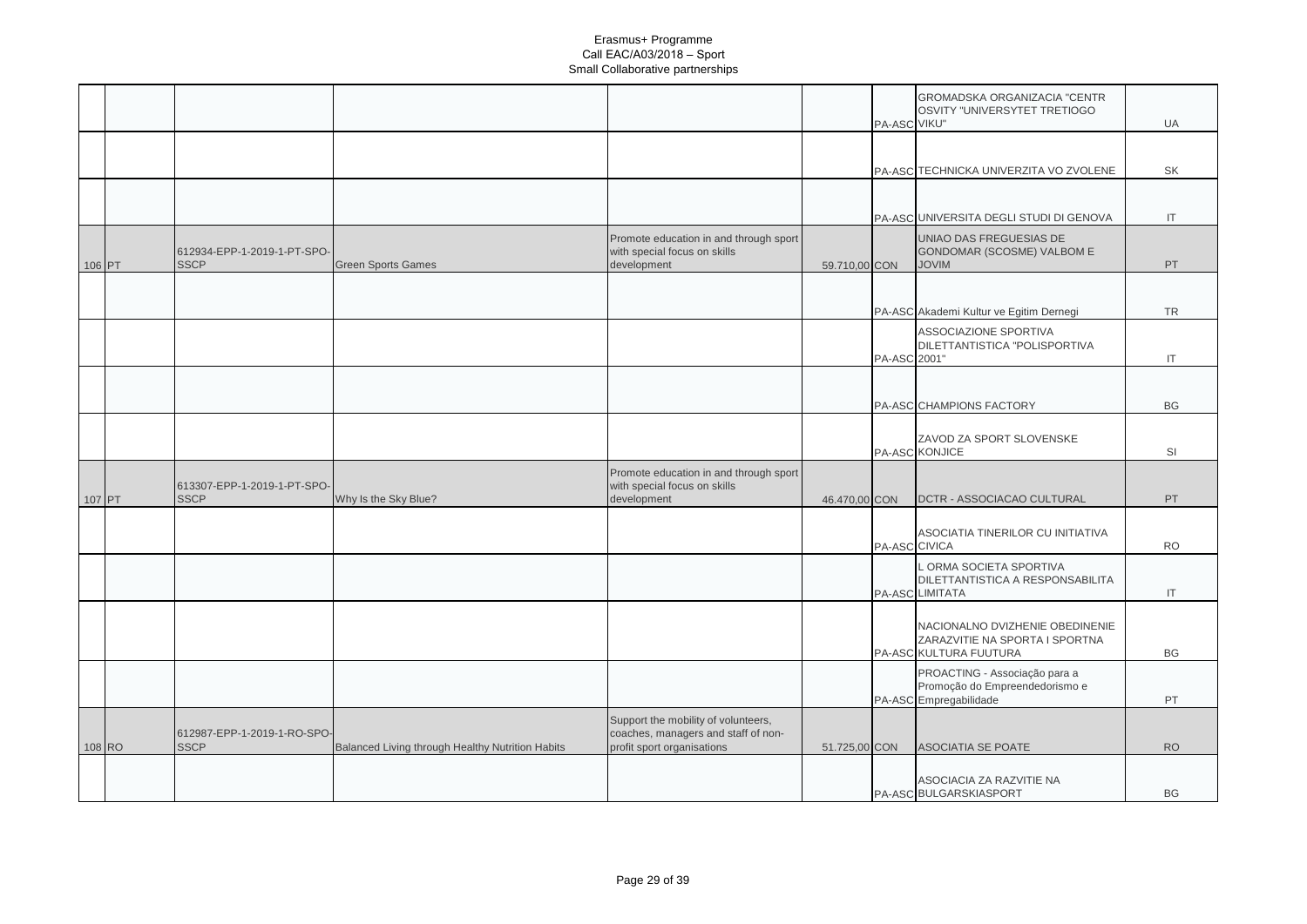|        |                                            |                                               |                                                                                       |               | PA-ASC MINE VAGANTI NGO                                                                        | $\mathsf{I}\mathsf{T}$            |
|--------|--------------------------------------------|-----------------------------------------------|---------------------------------------------------------------------------------------|---------------|------------------------------------------------------------------------------------------------|-----------------------------------|
|        |                                            |                                               |                                                                                       |               |                                                                                                |                                   |
|        |                                            |                                               |                                                                                       |               | PA-ASC ORAMA NEON - YOUTHORAMA                                                                 | EL                                |
|        |                                            |                                               |                                                                                       |               | TREND-PRIMA, ZAVOD ZA RAZISKAVE<br>PA-ASC INRAZVOJ ZNANJA, MARIBOR                             | SI                                |
| 109 RO | 613037-EPP-1-2019-1-RO-SPO-<br><b>SSCP</b> | Coaching Rugby 7 to Girls                     | Promote education in and through sport<br>with special focus on skills<br>development | 56.950,00 CON | ASOCIATIA SCOALA DE ANTRENORI<br>IOAN KUNST GHERMANESCU                                        | <b>RO</b>                         |
|        |                                            |                                               |                                                                                       |               |                                                                                                |                                   |
|        |                                            |                                               |                                                                                       |               | PA-ASC CLUB DEPORTIVO CHAÑE                                                                    | ES                                |
|        |                                            |                                               |                                                                                       |               |                                                                                                |                                   |
|        |                                            |                                               |                                                                                       |               | PA-ASC Clubul Sportiv Agronomia Bucuresti                                                      | <b>RO</b>                         |
|        |                                            |                                               |                                                                                       |               |                                                                                                |                                   |
|        |                                            |                                               |                                                                                       |               | PA-ASC Klub Sportowy "BUDOWLANI" - Lodz                                                        | PL                                |
|        |                                            |                                               |                                                                                       |               |                                                                                                |                                   |
|        |                                            |                                               |                                                                                       |               | PA-ASC Lifeshaker - Associação                                                                 | PT                                |
| 110 RO | 613056-EPP-1-2019-1-RO-SPO-<br><b>SSCP</b> | Paragliding For All                           | Encourage social inclusion and equal<br>opportunities in sport                        | 59.600,00 CON | ASOCIATIA YOUNG EUROPE SOCIETY                                                                 | <b>RO</b>                         |
|        |                                            |                                               |                                                                                       |               | ASOCIATIA CLUBUL SPORTIV<br>PA-ASC AEROCLUBULTURBULENCIA                                       | <b>RO</b>                         |
|        |                                            |                                               |                                                                                       |               | PA-ASC ENSEMBLE PARTOUT                                                                        | <b>FR</b>                         |
|        |                                            |                                               |                                                                                       |               |                                                                                                |                                   |
|        |                                            |                                               |                                                                                       |               | PA-ASC LEGARAMLAT NONPROFIT KFT                                                                | HU                                |
|        |                                            |                                               |                                                                                       |               | SOD ITALIA associazione italiana displasia<br>PA-ASC setto ottica e ipoplasia del nervo ottico | $\ensuremath{\mathsf{IT}}\xspace$ |
| 111 RO | 613069-EPP-1-2019-1-RO-SPO-<br><b>SSCP</b> | Parent-coach Relationships In Coach Education | Promote education in and through sport<br>with special focus on skills<br>development | 56.210,00 CON | ASOCIATIA SCOALA DE ANTRENORI<br>IOAN KUNST GHERMANESCU                                        | <b>RO</b>                         |
|        |                                            |                                               |                                                                                       |               | ACS PROSPORT FOOTBALL ACADEMY                                                                  |                                   |
|        |                                            |                                               |                                                                                       |               | PA-ASC BUCURESTI                                                                               | <b>RO</b>                         |
|        |                                            |                                               |                                                                                       |               | CENTRO SPORTIVO EDUCATIVO<br>PA-ASC NAZIONALE                                                  | $\sf IT$                          |
|        |                                            |                                               |                                                                                       |               | PA-ASC FURIM INSTITUTT                                                                         | <b>NO</b>                         |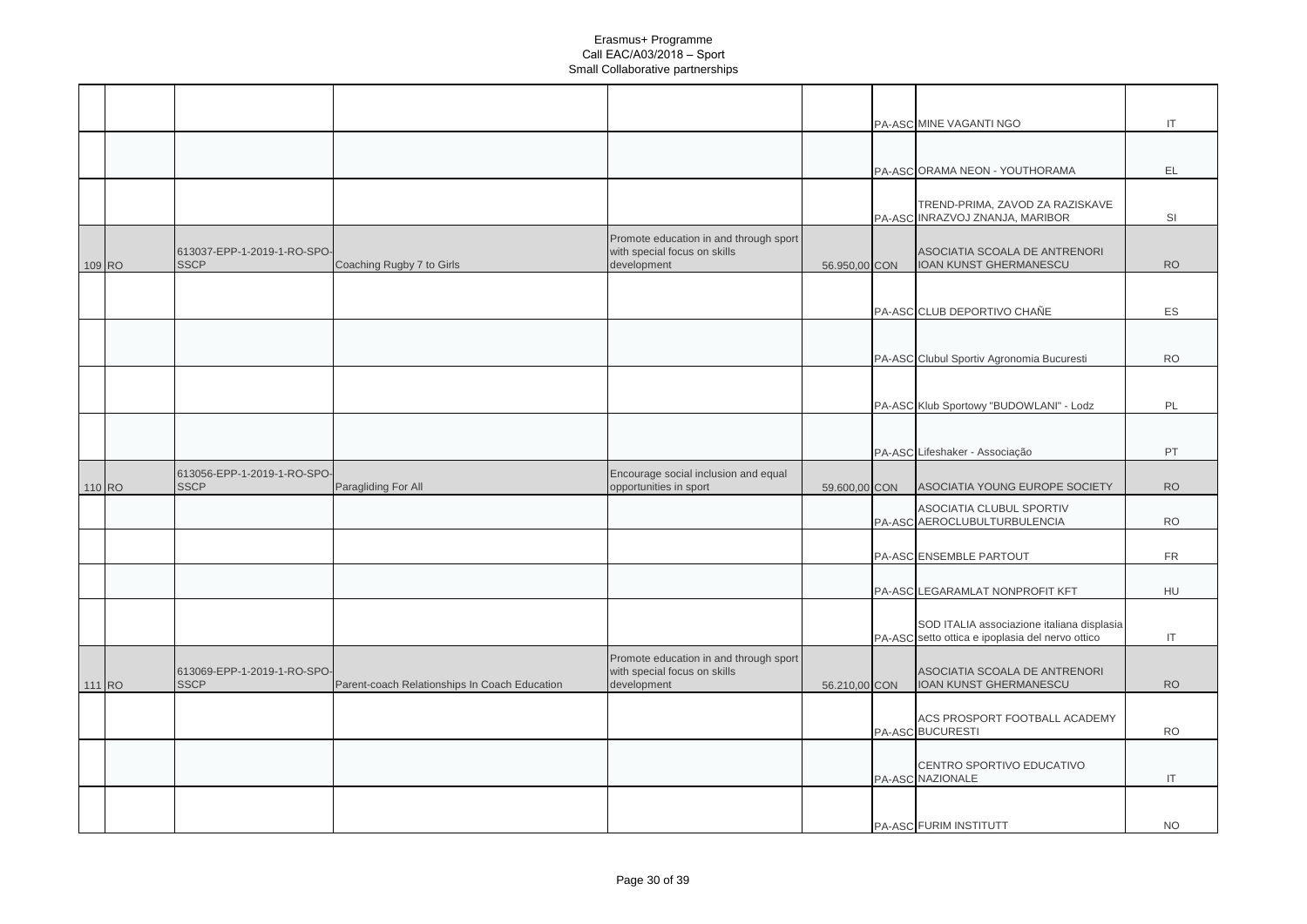|        |                                            |                                                                                                                                         |                                                                                       |               | PA-ASC SWANSEA UNIVERSITY                                                    | UK                     |
|--------|--------------------------------------------|-----------------------------------------------------------------------------------------------------------------------------------------|---------------------------------------------------------------------------------------|---------------|------------------------------------------------------------------------------|------------------------|
| 112 RO | <b>SSCP</b>                                | 613111-EPP-1-2019-1-RO-SPO-Female-friendly Training Environment for Gender<br>Balance in Aikido                                         | Encourage social inclusion and equal<br>opportunities in sport                        | 53.450,00 CON | FUNDATIA ROMANA DE AIKIDO AIKIKAI                                            | <b>RO</b>              |
|        |                                            |                                                                                                                                         |                                                                                       |               | PA-ASC Aikido Bond Nederland                                                 | <b>NL</b>              |
|        |                                            |                                                                                                                                         |                                                                                       |               | AIKIKAI SLOVENIJE, ZVEZA AIKIDO<br>PA-ASC DRUSTEV                            | SI                     |
|        |                                            |                                                                                                                                         |                                                                                       |               | PA-ASC Europesche Aikido Federatie                                           | <b>BE</b>              |
| 113 RO | 613201-EPP-1-2019-1-RO-SPO-<br><b>SSCP</b> | Folk up! - Dancing Towards a Healthy Lifestyle                                                                                          | Promote education in and through sport<br>with special focus on skills<br>development | 59.925,00 CON | ASOCIATIA LIBER LA EDUCATIE,<br><b>CULTURA SI SPORT</b>                      | <b>RO</b>              |
|        |                                            |                                                                                                                                         |                                                                                       |               | <b>BUDAPESTI EGYESULET A</b><br>PA-ASC NEMZETKOZI SPORTERT                   | HU                     |
|        |                                            |                                                                                                                                         |                                                                                       |               | PA-ASC CHAMPIONS FACTORY                                                     | BG                     |
|        |                                            |                                                                                                                                         |                                                                                       |               | KARASU GENCLIK, SANAT VE SPOR<br>PA-ASC KULUBU DERNEGI                       | <b>TR</b>              |
| 114 RO | 613406-EPP-1-2019-1-RO-SPO-<br><b>SSCP</b> | Soft Skills through Sport for Active Youth                                                                                              | Promote education in and through sport<br>with special focus on skills<br>development | 58.195,00 CON | ASOCIATIA UMANISTA ROMANA                                                    | <b>RO</b>              |
|        |                                            |                                                                                                                                         |                                                                                       |               |                                                                              |                        |
|        |                                            |                                                                                                                                         |                                                                                       |               | PA-ASC Associação Sójovem das Saibreiras                                     | PT.                    |
|        |                                            |                                                                                                                                         |                                                                                       |               |                                                                              |                        |
|        |                                            |                                                                                                                                         |                                                                                       |               | PA-ASC EAS SEGAS CYCLADES                                                    | EL                     |
|        |                                            |                                                                                                                                         |                                                                                       |               | ORGANIZZAZIONE PER L'EDUCAZIONE<br>PA-ASC ALLO SPORT                         | $\mathsf{I}\mathsf{T}$ |
|        |                                            |                                                                                                                                         |                                                                                       |               |                                                                              |                        |
|        |                                            |                                                                                                                                         |                                                                                       |               | PA-ASC SUSHAL HUB SDRUZHENIE                                                 | <b>BG</b>              |
| 115 RO | <b>SSCP</b>                                | 613568-EPP-1-2019-1-RO-SPO-Assess, promote and support the involvement of local<br>governments in physical activity and sport promotion | Encourage social inclusion and equal<br>opportunities in sport                        | 54.900,00 CON | UNIVERSITATEA BABES BOLYAI                                                   | <b>RO</b>              |
|        |                                            |                                                                                                                                         |                                                                                       |               | PA-ASC Asociatia Club Sportiv The Box                                        | <b>RO</b>              |
|        |                                            |                                                                                                                                         |                                                                                       |               | Asociatia Romana de Promovare a<br>PA-ASC Activitatii Fizice pentru Sanatate | <b>RO</b>              |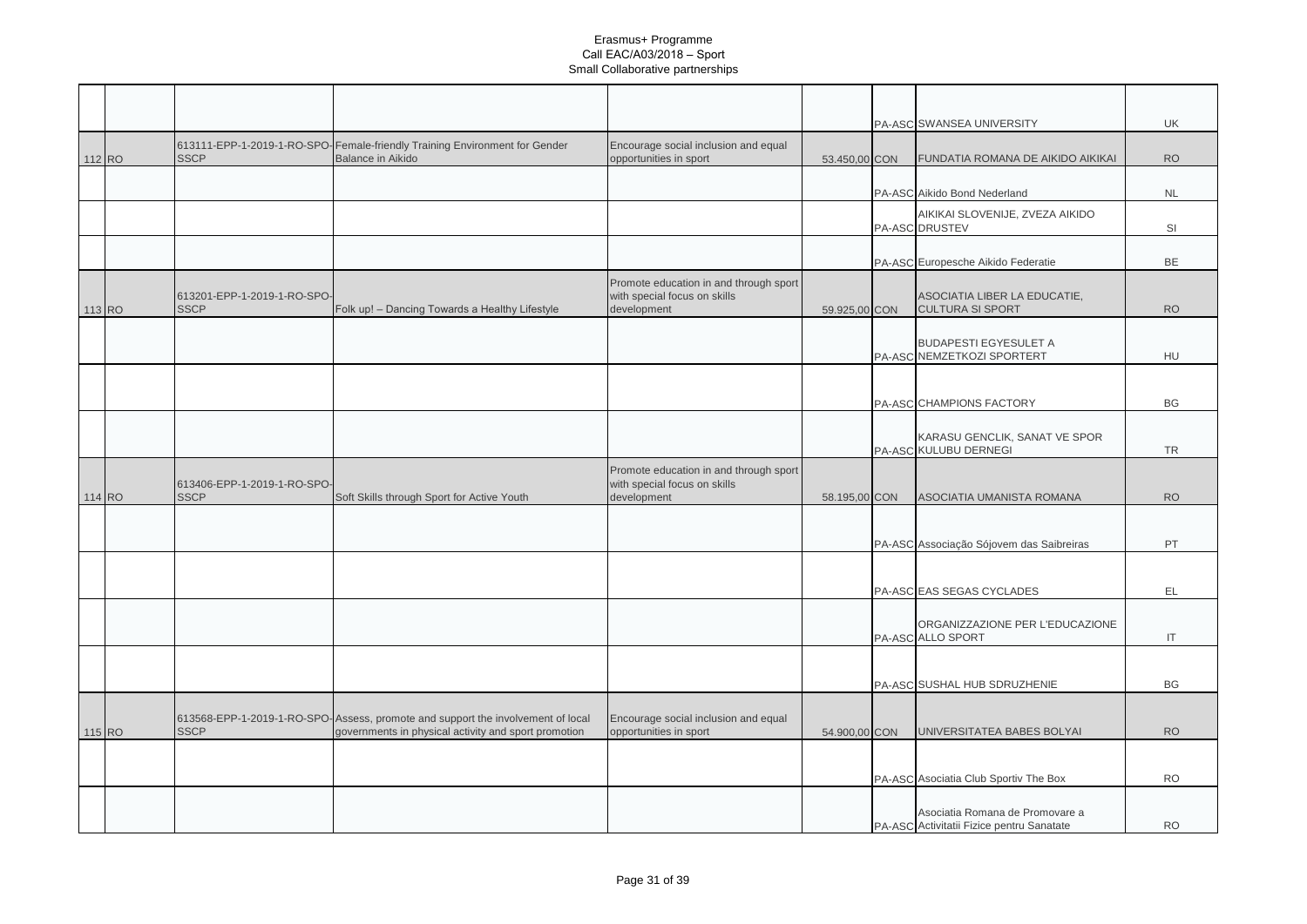|        |                                            |                                                     |                                                                            |               | PA-ASC Chukyo University                                | <b>JP</b> |
|--------|--------------------------------------------|-----------------------------------------------------|----------------------------------------------------------------------------|---------------|---------------------------------------------------------|-----------|
|        |                                            |                                                     |                                                                            |               | FRIEDRICH-ALEXANDER-<br>UNIVERSITAET ERLANGEN           |           |
|        |                                            |                                                     |                                                                            |               | PA-ASC NUERNBERG                                        | DE        |
|        |                                            |                                                     |                                                                            |               | LIIKUNNAN JA KANSANTERVEYDEN                            |           |
|        |                                            |                                                     |                                                                            |               | PA-ASC EDISTAMISSAATIO LIKES                            | FI        |
|        |                                            |                                                     |                                                                            |               | UNIVERSITE DE NICE SOPHIA                               |           |
|        |                                            |                                                     |                                                                            |               | PA-ASC ANTIPOLIS                                        | <b>FR</b> |
|        | 613659-EPP-1-2019-1-RO-SPO-                |                                                     | Promote education in and through sport<br>with special focus on skills     |               |                                                         |           |
| 116 RO | <b>SSCP</b>                                | V for Volunteering                                  | development                                                                | 60.000,00 CON | <b>ASOCIATIA YELLOW SHIRTS</b>                          | <b>RO</b> |
|        |                                            |                                                     |                                                                            |               |                                                         |           |
|        |                                            |                                                     |                                                                            |               | PA-ASC Associacio Cultura Creativa                      | ES        |
|        |                                            |                                                     |                                                                            |               |                                                         |           |
|        |                                            |                                                     |                                                                            |               | PA-ASC C.S. Stiinta Baia Mare                           | <b>RO</b> |
|        |                                            |                                                     |                                                                            |               |                                                         |           |
|        |                                            |                                                     |                                                                            |               | PA-ASC GENCLIK MEVSIMI DERNEGI                          | <b>TR</b> |
|        | 612974-EPP-1-2019-1-RS-SPO-                |                                                     | Promote education in and through sport<br>with special focus on skills     |               |                                                         |           |
| 117 RS | <b>SSCP</b>                                | More entrepreneurship in sport - more sport for all | development                                                                | 44.925,00 CON | <b>BEST SELLER</b>                                      | <b>RS</b> |
|        |                                            |                                                     |                                                                            |               | ASSOCIATION FOR PROGRESS,<br>EDUCATION AND LOBBYING NEL |           |
|        |                                            |                                                     |                                                                            |               | PA-ASC SKOPJE                                           | МK        |
|        |                                            |                                                     |                                                                            |               |                                                         |           |
|        |                                            |                                                     |                                                                            |               | PA-ASC OUT OF THE BOX INTERNATIONAL                     | BE        |
|        |                                            |                                                     |                                                                            |               |                                                         |           |
|        |                                            |                                                     |                                                                            |               | PA-ASC Rukometni klub Beograd                           | <b>RS</b> |
|        | 613048-EPP-1-2019-1-RS-SPO-                |                                                     | Support the mobility of volunteers,<br>coaches, managers and staff of non- |               |                                                         |           |
| 118 RS | <b>SSCP</b>                                | Green Line of Reconnection                          | profit sport organisations                                                 | 57.160,00 CON | PLANINARSKI KLUB TARA                                   | <b>RS</b> |
|        |                                            |                                                     |                                                                            |               | Kolesarsko pohodnisko drustvo HEJ,                      |           |
|        |                                            |                                                     |                                                                            |               | PA-ASC GREMO NAPREJ                                     | SI        |
|        |                                            |                                                     |                                                                            |               |                                                         |           |
|        |                                            |                                                     |                                                                            |               | PA-ASC Planinarsko drustvo Zeljeznicar Gospic           | <b>HR</b> |
| 119 RS | 613337-EPP-1-2019-1-RS-SPO-<br><b>SSCP</b> | "Developing a new generation of sport fans"         | Encourage social inclusion and equal<br>opportunities in sport             | 39.850,00 CON | UDRUZENJE NAVIJACA GENTLEMEN                            | <b>RS</b> |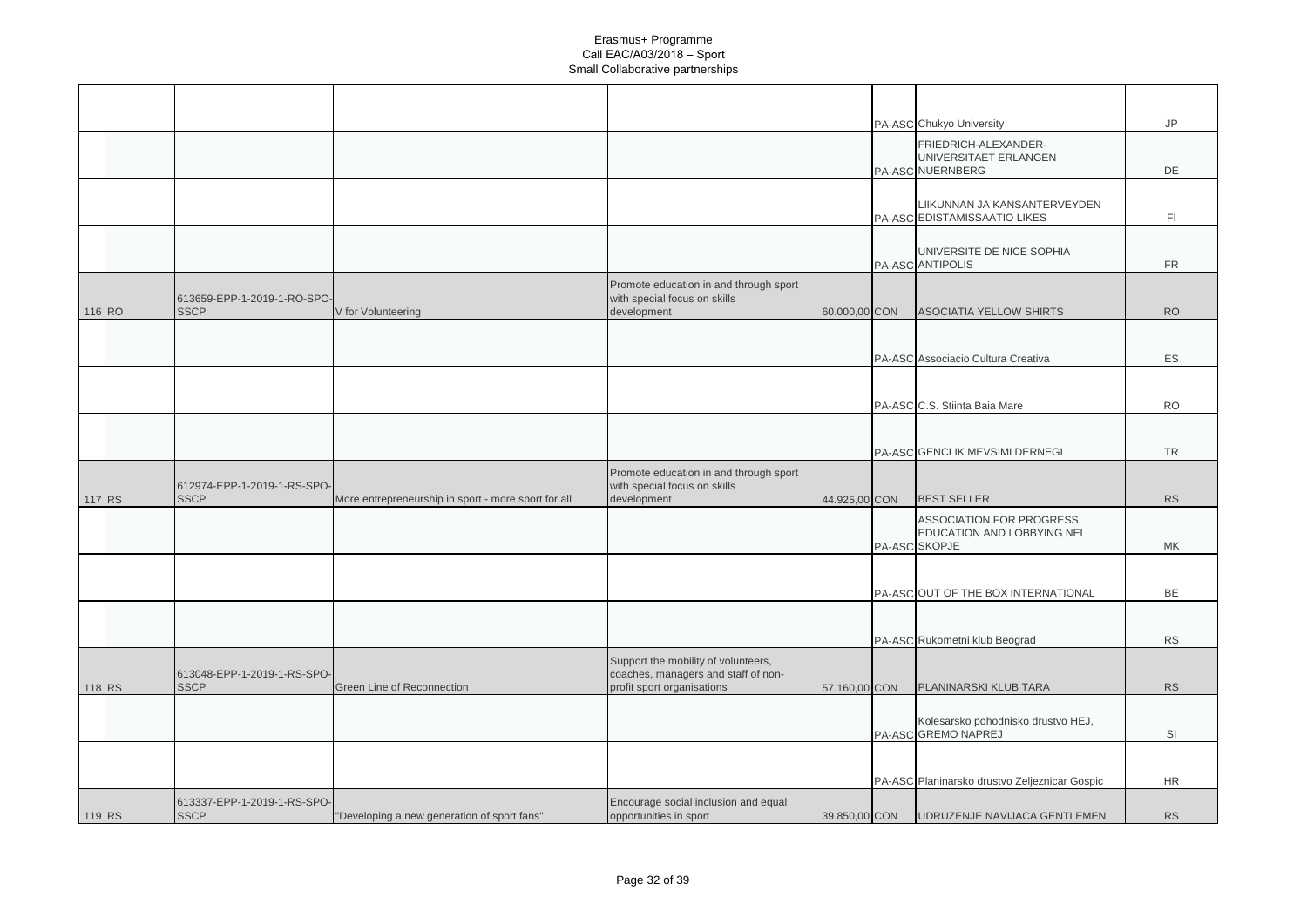|        |                                            |                                 |                                                                                       |               | ASTERI SOMATEIO GIA THN<br>EYAISTHITOPOIISI GIA TA SPOR TIN<br>EKPAIDEYSI TO PERIVALON THN<br>PA-ASC ENERGEIA KAI TO DIADIKTIO | EL.       |
|--------|--------------------------------------------|---------------------------------|---------------------------------------------------------------------------------------|---------------|--------------------------------------------------------------------------------------------------------------------------------|-----------|
|        |                                            |                                 |                                                                                       |               | CENTER FOR INTERCULTURAL<br>PA-ASC DIALOGUE ASSOCIATION                                                                        | <b>MK</b> |
|        |                                            |                                 |                                                                                       |               | PA-ASC Fudbalski klub "Lokomotiva"                                                                                             | <b>RS</b> |
| 120 RS | 613361-EPP-1-2019-1-RS-SPO-<br><b>SSCP</b> | InclusiveNet                    | Encourage social inclusion and equal<br>opportunities in sport                        | 43.875,00 CON | KLUB ZA OSNAZIVANJE MLADIH 018<br><b>UDRUZENJE</b>                                                                             | <b>RS</b> |
|        |                                            |                                 |                                                                                       |               | COUNCIL FOR PREVENTION OF<br>PA-ASC JUVENILE DELINQUENCY KAVADARCI                                                             | MK        |
|        |                                            |                                 |                                                                                       |               | PA-ASC ORAMA NEON - YOUTHORAMA                                                                                                 | EL.       |
|        |                                            |                                 |                                                                                       |               | STONOTENISKI KLUB OSOBA SA<br>PA-ASC INVALIDITETOM NAIS                                                                        | <b>RS</b> |
|        |                                            |                                 |                                                                                       |               | UDRUGA ZA PROMICANJE POZITIVNE<br>AFIRMACIJE MLADIH U DRUSTVU<br>PA-ASC IMPRESS DARUVAR                                        | <b>HR</b> |
| 121 RS | 613456-EPP-1-2019-1-RS-SPO-<br><b>SSCP</b> | Power of Knowledge - 2020       | Promote education in and through sport<br>with special focus on skills<br>development | 44.005,00 CON | EVROPSKA ORGANIZACIJA MLADIH                                                                                                   | <b>RS</b> |
|        |                                            |                                 |                                                                                       |               | PA-ASC Karate klub "Mladenovac"                                                                                                | <b>RS</b> |
|        |                                            |                                 |                                                                                       |               |                                                                                                                                |           |
|        |                                            |                                 |                                                                                       |               | PA-ASC MTU YOUTH PLANET                                                                                                        | EE        |
|        |                                            |                                 |                                                                                       |               | PA-ASC TERRA SLAVONICA                                                                                                         | <b>HR</b> |
|        |                                            |                                 |                                                                                       |               | PA-ASC Zentralrat der Serben in Deutschland e.V.                                                                               | DE        |
| 122 RS | 613514-EPP-1-2019-1-RS-SPO-<br><b>SSCP</b> | Championship skills of athletes | Promote education in and through sport<br>with special focus on skills<br>development | 58.050,00 CON | ALIJANSA ZA PODRSKU DRUSTVU                                                                                                    | <b>RS</b> |
|        |                                            |                                 |                                                                                       |               | ASSOCIATION FOR PROGRESS.<br>EDUCATION AND LOBBYING NEL<br>PA-ASC SKOPJE                                                       | МK        |
|        |                                            |                                 |                                                                                       |               | FUNDACIJA STUDENTSKI TOLAR.<br>PA-ASC USTANOVA SOU V LJUBLJANI                                                                 | SI        |
|        |                                            |                                 |                                                                                       |               | PROJE LANSMANI UYGULAMA SANATI<br>PA-ASC DERNEGI                                                                               | <b>TR</b> |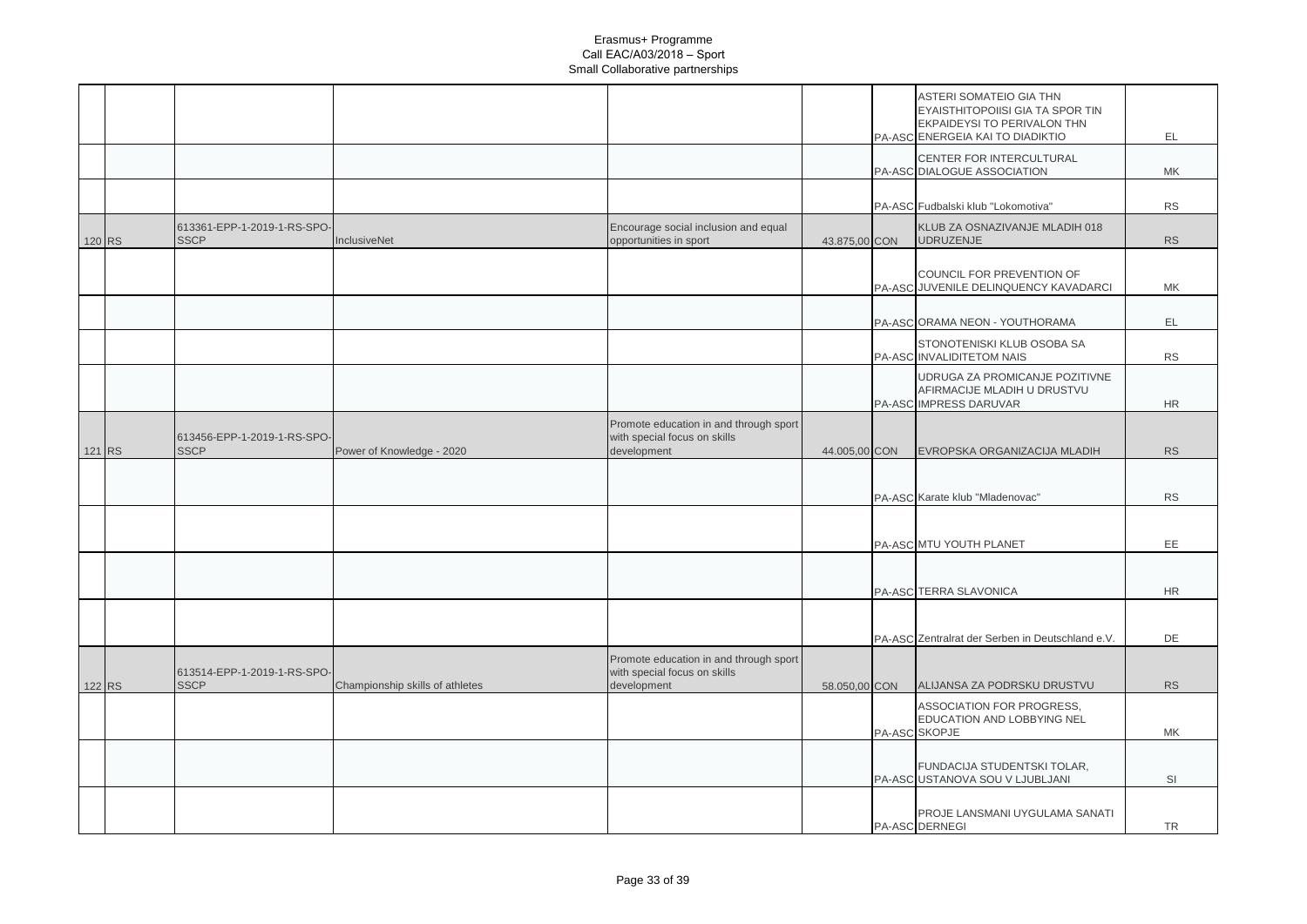|          |                                            |                                                                                                                |                                                                |               |               | PA-ASC Rukometni klub Beograd                                     | <b>RS</b>              |
|----------|--------------------------------------------|----------------------------------------------------------------------------------------------------------------|----------------------------------------------------------------|---------------|---------------|-------------------------------------------------------------------|------------------------|
| 123 SE   | 613040-EPP-1-2019-1-SE-SPO-<br><b>SSCP</b> | Social Sport, Inclusive Community                                                                              | Encourage social inclusion and equal<br>opportunities in sport | 51.910,00 CON |               | SVENSKA UNGDOM LEAGUE                                             | <b>SE</b>              |
|          |                                            |                                                                                                                |                                                                |               |               | PA-ASC Norway Active Association                                  | <b>NO</b>              |
|          |                                            |                                                                                                                |                                                                |               |               | RIJEKA SPORTS ASSOCIATION FOR<br>PA-ASC PERSONS WITH DISABILITIES | <b>HR</b>              |
|          |                                            |                                                                                                                |                                                                |               |               | PA-ASC SCAMBIEUROPEI                                              | $\sf IT$               |
| 124 SE   | <b>SSCP</b>                                | 613063-EPP-1-2019-1-SE-SPO- Freedom on Water - Canoeing for People with Physical<br>or Intellectual Impairment | Encourage social inclusion and equal<br>opportunities in sport | 51.850,00 CON |               | SVENSKA KANOTFORBUNDET                                            | <b>SE</b>              |
|          |                                            |                                                                                                                |                                                                |               |               | PA-ASC Dansk kano og Kajak Forbund                                | DK                     |
|          |                                            |                                                                                                                |                                                                |               | PA-ASC START  | SPORT REHABILITATION ASSOCIATION                                  | PL                     |
|          |                                            |                                                                                                                |                                                                |               |               | PA-ASC Suomen Melonta- ja Soutuliitto ry                          | F1                     |
| 125 SE   | 613250-EPP-1-2019-1-SE-SPO-<br><b>SSCP</b> | Together through Games: Traditions for Better Future                                                           | Promote European traditional sports<br>and games               | 59.365,00 CON |               | NORDIC EUROPEAN MOBILITY                                          | <b>SE</b>              |
|          |                                            |                                                                                                                |                                                                |               |               | PA-ASC CHAMPIONS FACTORY                                          | <b>BG</b>              |
|          |                                            |                                                                                                                |                                                                |               |               | CHAMPIONS FACTORY IRELAND<br>PA-ASC LIMITED                       | IE                     |
|          |                                            |                                                                                                                |                                                                |               |               | PA-ASC Norway Active Association                                  | <b>NO</b>              |
|          |                                            |                                                                                                                |                                                                |               |               | PA-ASC Olympic Amager Kultur                                      | <b>DK</b>              |
| 126 SI   | 612937-EPP-1-2019-1-SI-SPO-<br><b>SSCP</b> | #SPORTIN                                                                                                       | Encourage social inclusion and equal<br>opportunities in sport | 60.000,00 CON |               | ZAVOD ZA SPORT SLOVENSKE<br><b>KONJICE</b>                        | SI                     |
|          |                                            |                                                                                                                |                                                                |               | PA-ASC E VITA | ASSOCIAZIONE SPORTIVA<br>DILETTANTISTICA MARGHERITA SPORT         | $\mathsf{I}\mathsf{T}$ |
|          |                                            |                                                                                                                |                                                                |               |               | PA-ASC EUROPA SPORT ACADEMY LIMITED                               | UK                     |
|          |                                            |                                                                                                                |                                                                |               | PA-ASC Sport  | Institutul National de Cercetare pentru                           | <b>RO</b>              |
| $127$ SI | 612940-EPP-1-2019-1-SI-SPO-<br><b>SSCP</b> | <b>Active Park</b>                                                                                             | Encourage social inclusion and equal<br>opportunities in sport | 52.820,00 CON |               | TREND-PRIMA, ZAVOD ZA RAZISKAVE<br>INRAZVOJ ZNANJA, MARIBOR       | SI                     |
|          |                                            |                                                                                                                |                                                                |               |               | PA-ASC ASOCIATIA SE POATE                                         | <b>RO</b>              |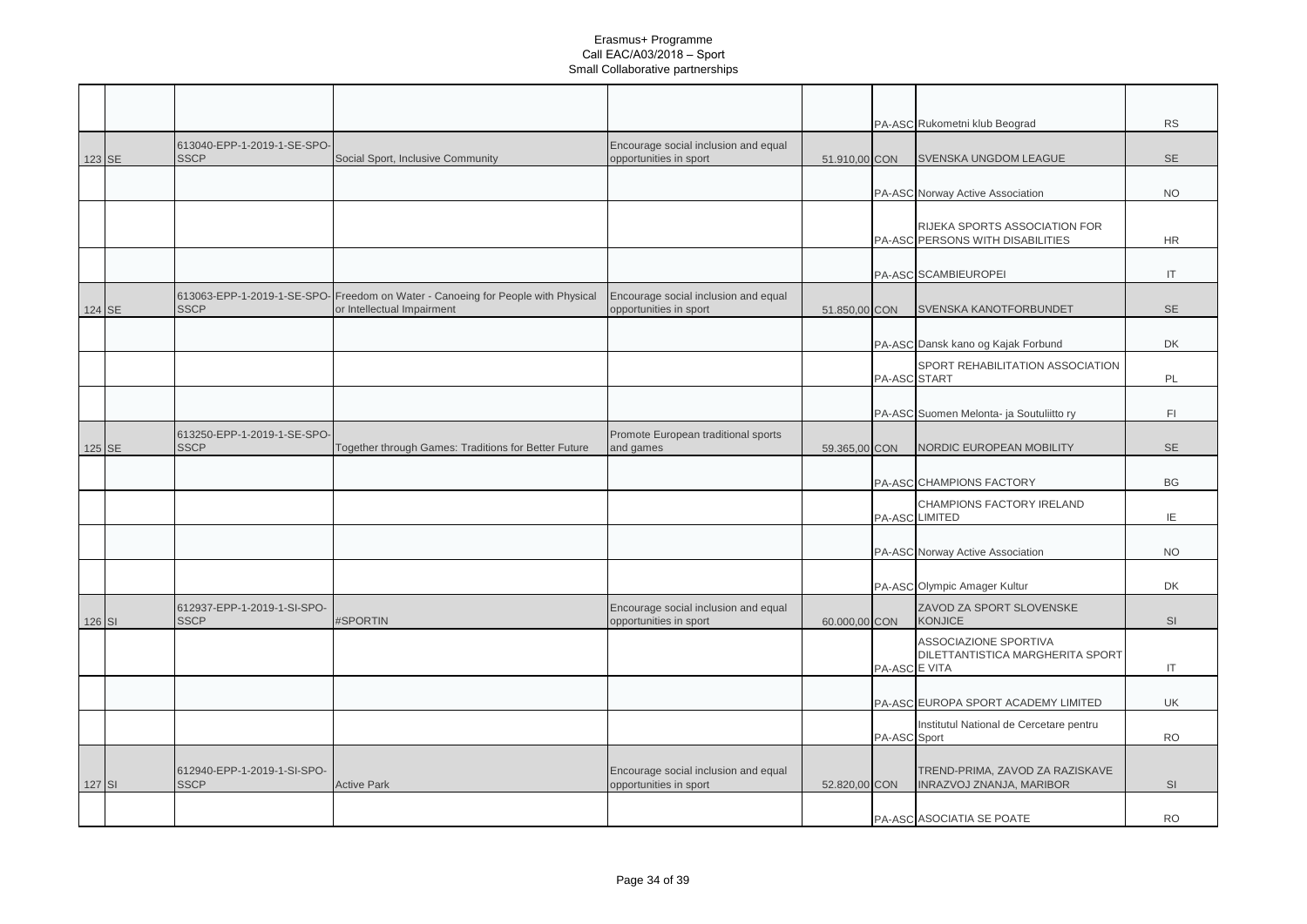|        |                                            |                                         |                                                                                                          |               |               | PA-ASC MINE VAGANTI NGO                                                               | IT        |
|--------|--------------------------------------------|-----------------------------------------|----------------------------------------------------------------------------------------------------------|---------------|---------------|---------------------------------------------------------------------------------------|-----------|
|        |                                            |                                         |                                                                                                          |               |               | PA-ASC SPORT VIV                                                                      | <b>HR</b> |
|        |                                            |                                         |                                                                                                          |               |               | PA-ASC VASTERBOTTENS IDROTTSFORBUND                                                   | <b>SE</b> |
| 128 SI | 612942-EPP-1-2019-1-SI-SPO-<br><b>SSCP</b> | Fit & Wise Seniors                      | Encourage social inclusion and equal<br>opportunities in sport                                           | 58.000,00 CON |               | TREND-PRIMA, ZAVOD ZA RAZISKAVE<br>INRAZVOJ ZNANJA, MARIBOR                           | SI        |
|        |                                            |                                         |                                                                                                          |               | PA-ASC E VITA | ASSOCIAZIONE SPORTIVA<br>DILETTANTISTICA MARGHERITA SPORT                             | IT        |
|        |                                            |                                         |                                                                                                          |               |               | PA-ASC SPORT VIV                                                                      | <b>HR</b> |
|        |                                            |                                         |                                                                                                          |               |               | UISP TERRITORIALE CIRIE-SETTIMO-<br>PA-ASC CHIVASSO                                   | IT.       |
|        |                                            |                                         |                                                                                                          |               |               | PA-ASC UNIVERZITET U BEOGRADU                                                         | <b>RS</b> |
| 129 SI | 613430-EPP-1-2019-1-SI-SPO-<br><b>SSCP</b> | <b>ACTIVE AGEING FESTIVAL</b>           | Encourage social inclusion and equal<br>opportunities in sport                                           | 56.290,00 CON |               | SPORTNA UNIJA SLOVENIJE - ZVEZA<br>DRUSTEV ZA SPORTNO REKREACIJO<br>IN SPORTNO VZGOJO | <b>SI</b> |
|        |                                            |                                         |                                                                                                          |               |               | ASOCIATIA JUDETEANA SPORTUL<br>PA-ASC PENTRU TOTI SUCEAVA                             | <b>RO</b> |
|        |                                            |                                         |                                                                                                          |               |               | INTERNATIONAL SPORT AND CULTURE<br>PA-ASC ASSOCIATION                                 | DK        |
|        |                                            |                                         |                                                                                                          |               |               | PA-ASC SPORTNO DRUSTVO UDARNI LIST                                                    | SI        |
| 130 SI | 613477-EPP-1-2019-1-SI-SPO-<br><b>SSCP</b> | <b>Quality Badminton</b>                | Support the mobility of volunteers,<br>coaches, managers and staff of non-<br>profit sport organisations | 59.850,00 CON |               | DIDONA-ZAVOD ZA KAKOVOST<br>ZIVLJENJA                                                 | SI        |
|        |                                            |                                         |                                                                                                          |               |               | PA-ASC Badminton Club Milano                                                          | IT        |
|        |                                            |                                         |                                                                                                          |               |               | PA-ASC Badminton klub Beograd                                                         | <b>RS</b> |
|        |                                            |                                         |                                                                                                          |               |               |                                                                                       |           |
|        | 613585-EPP-1-2019-1-SI-SPO-                |                                         | Encourage social inclusion and equal                                                                     |               |               | PA-ASC Badmintonsku klub Mirna<br>SPORTNO DRUSTVO GIB LJUBLJANA                       | SI        |
| 131 SI | <b>SSCP</b>                                | JITA KYOEI - mutual welfare and benefit | opportunities in sport                                                                                   | 58.235,00 CON |               | <b>SISKA</b>                                                                          | SI        |
|        |                                            |                                         |                                                                                                          |               |               | PA-ASC Comite Yonne Judo                                                              | <b>FR</b> |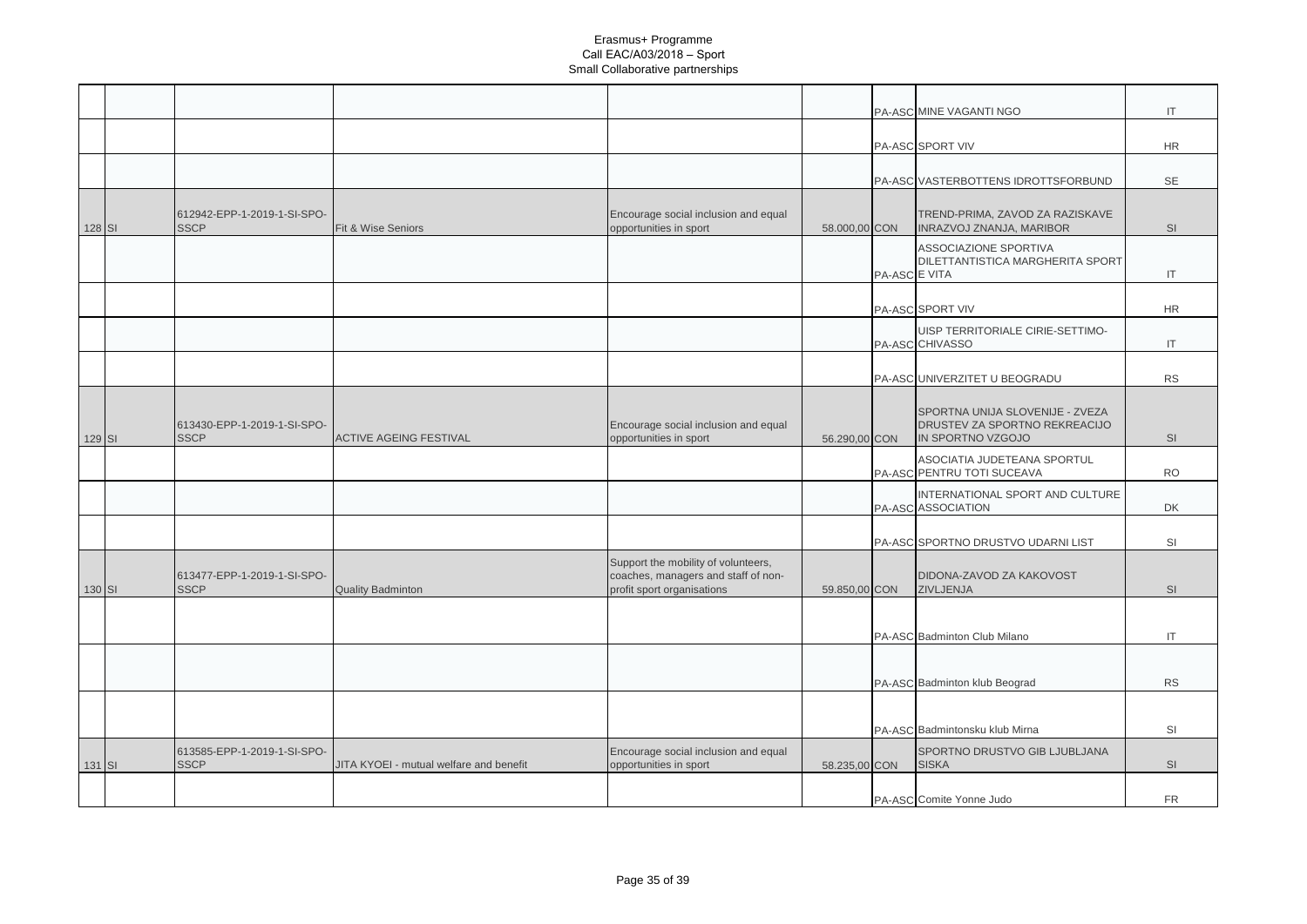|        |                                            |                                                                                         |                                                                |               |              | PA-ASC POLISPORTIVA VILLANOVA ASD                                 | IT        |
|--------|--------------------------------------------|-----------------------------------------------------------------------------------------|----------------------------------------------------------------|---------------|--------------|-------------------------------------------------------------------|-----------|
|        |                                            |                                                                                         |                                                                |               |              | ZAJEDNICA SPORTSKIH UDRUGA                                        |           |
|        |                                            |                                                                                         |                                                                |               | PA-ASC SAVEZ | <b>GRADA RIJEKE RIJECKI SPORTSKI</b>                              | <b>HR</b> |
| 132 SI | 613639-EPP-1-2019-1-SI-SPO-<br><b>SSCP</b> | <b>ASporty</b>                                                                          | Encourage social inclusion and equal<br>opportunities in sport | 42.824,00 CON |              | <b>DRUSTVO ZA KULTURO INKLUZIJE</b>                               | SI        |
|        |                                            |                                                                                         |                                                                |               |              |                                                                   |           |
|        |                                            |                                                                                         |                                                                |               |              | PA-ASC centar za autizam rijeka                                   | <b>HR</b> |
|        |                                            |                                                                                         |                                                                |               |              | PA-ASC Klettaskóli                                                | $\sf IS$  |
| 133 SK | 613038-EPP-1-2019-1-SK-SPO-<br><b>SSCP</b> | Hiking for All                                                                          | Encourage social inclusion and equal<br>opportunities in sport | 46.100,00 CON |              | <b>OBCIANSKY SPOLOK</b>                                           | <b>SK</b> |
|        |                                            |                                                                                         |                                                                |               |              | PA-ASC CJE - CLUBE DE JOVENS EUROPEUS                             | PT        |
|        |                                            |                                                                                         |                                                                |               |              | PA-ASC FOUR LINKS Z.S.                                            | CZ        |
|        |                                            |                                                                                         |                                                                |               | PA-ASC KFT   | IFJUSAGI NOMAD KLUB NONPROFIT                                     | HU        |
|        |                                            |                                                                                         |                                                                |               |              | PA-ASC Udruzenje "Omladinski Klub Istrazivaca"                    | <b>RS</b> |
| 134 SK | <b>SSCP</b>                                | 613114-EPP-1-2019-1-SK-SPO-Coubertin Academy - Social Inclusion through Sport<br>Values | Encourage social inclusion and equal<br>opportunities in sport | 58.650,00 CON |              | <b>SLOVENSKY VYBOR PIERRA DE</b><br><b>COUBERTINA</b>             | <b>SK</b> |
|        |                                            |                                                                                         |                                                                |               |              | PA-ASC Fundacja "Forum Rozwoju Mlodych"                           | PL        |
|        |                                            |                                                                                         |                                                                |               |              | PA-ASC Sport Club VEGA                                            | SK        |
|        |                                            |                                                                                         |                                                                |               |              | PA-ASC Sportovy klub moderneho patboja Mladost                    | SK        |
|        |                                            |                                                                                         |                                                                |               |              | PA-ASC Ülenurme Gümnaasium                                        | EE        |
| 135 TR | 613003-EPP-1-2019-1-TR-SPO-<br><b>SSCP</b> | Darts4Blind                                                                             | Encourage social inclusion and equal<br>opportunities in sport | 58.775,00 CON |              | KAHRAMANMARAS SUTCU IMAM<br><b>UNIVERSITESI</b>                   | <b>TR</b> |
|        |                                            |                                                                                         |                                                                |               |              | <b>BUDAPESTI EGYESULET A</b><br>PA-ASC NEMZETKOZI SPORTERT        | HU        |
|        |                                            |                                                                                         |                                                                |               |              | COOPERHABILE-COOPERATIVA<br>PA-ASC SOCIALE ONLUS                  | IT        |
|        |                                            |                                                                                         |                                                                |               |              | PA-ASC MUNICIPIO DE LOUSADA                                       | PT        |
|        |                                            |                                                                                         |                                                                |               |              | RIJEKA SPORTS ASSOCIATION FOR<br>PA-ASC PERSONS WITH DISABILITIES | <b>HR</b> |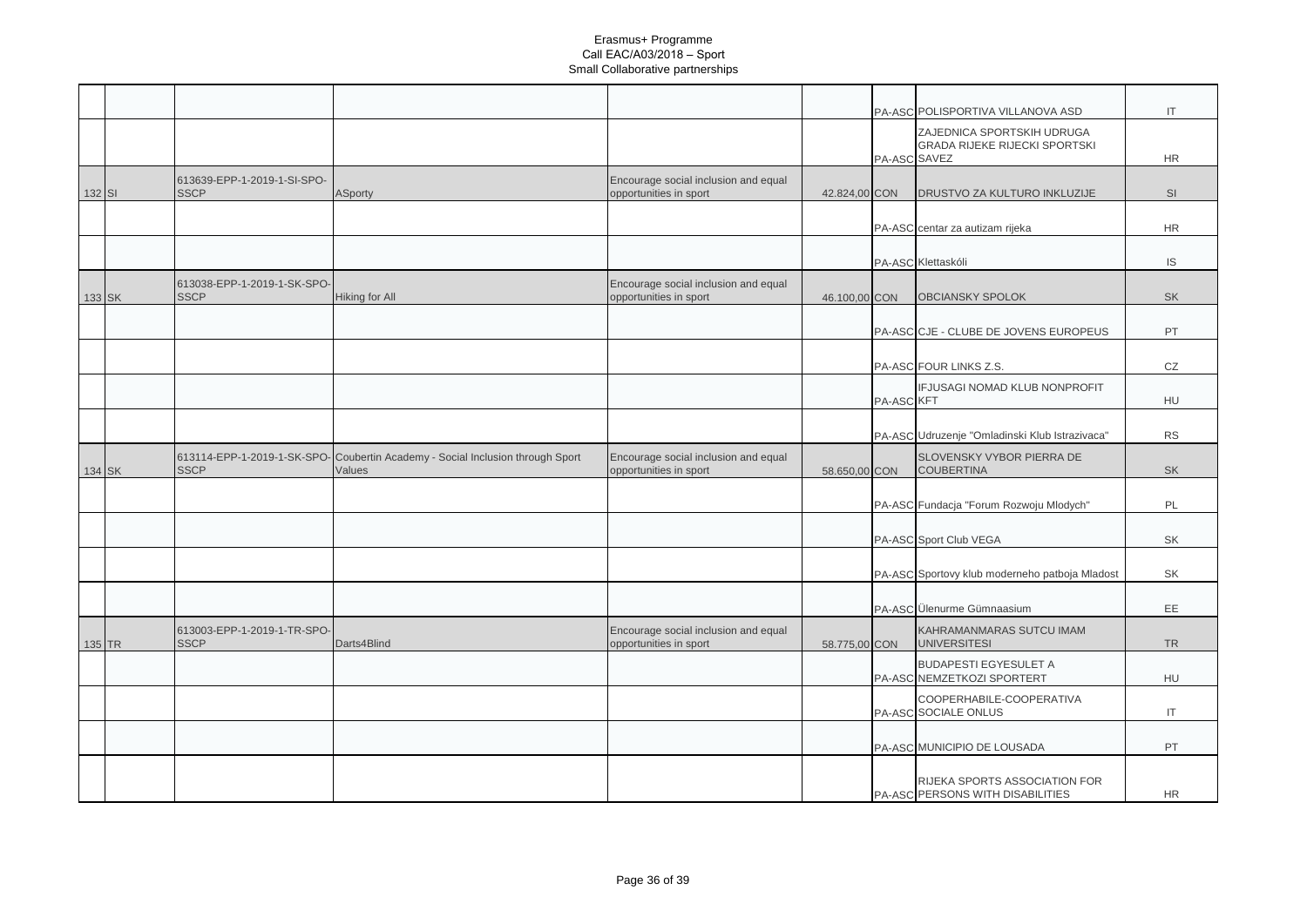| 136 TR | 613064-EPP-1-2019-1-TR-SPO-<br><b>SSCP</b> | <b>Experiential Learning for Education Through Sports</b>                                                                            | Promote education in and through sport<br>with special focus on skills<br>development                                               | 59.950,00 CON |               | DENEYIMSEL EGITIM MERKEZI<br><b>DERNEGI</b>                                        | <b>TR</b> |
|--------|--------------------------------------------|--------------------------------------------------------------------------------------------------------------------------------------|-------------------------------------------------------------------------------------------------------------------------------------|---------------|---------------|------------------------------------------------------------------------------------|-----------|
|        |                                            |                                                                                                                                      |                                                                                                                                     |               |               | ASSOCIATION OF CITIZENS CEFE<br>PA-ASC MACEDONIA SKOPJE                            | MK        |
|        |                                            |                                                                                                                                      |                                                                                                                                     |               |               | PA-ASC CHAMPIONS FACTORY                                                           | <b>BG</b> |
|        |                                            |                                                                                                                                      |                                                                                                                                     |               |               | TENIS ESKRIM DAGCILIK SPOR<br>PA-ASC KULUBU DERNEGI                                | <b>TR</b> |
|        |                                            |                                                                                                                                      |                                                                                                                                     |               |               | ZAVOD ZA IZOBRAZEVANJE IN<br>PA-ASC INKLUZIJOODTIZ                                 | SI        |
| 137 TR | <b>SSCP</b>                                | 613209-EPP-1-2019-1-TR-SPO- Sport for ALL for Sport: Gathering Popularity for Disabled Encourage social inclusion and equal<br>Sport | opportunities in sport                                                                                                              | 53.430,00 CON |               | PENDIK BELEDIYESI                                                                  | <b>TR</b> |
|        |                                            |                                                                                                                                      |                                                                                                                                     |               |               | ASOCIATIA CLUBUL SPORTIV<br>PA-ASC EXPERIENTAMULTISPORT                            | <b>RO</b> |
|        |                                            |                                                                                                                                      |                                                                                                                                     |               |               | PA-ASC Gedik University                                                            | <b>TR</b> |
|        |                                            |                                                                                                                                      |                                                                                                                                     |               |               | PA-ASC MUNICIPIO DE LOUSADA                                                        | PT        |
| 138 TR | 613339-EPP-1-2019-1-TR-SPO-<br><b>SSCP</b> | Three- Points Shot to Health                                                                                                         | Protect athletes, especially the<br>youngest, from health and safety<br>hazards by improving training and<br>competition conditions | 58.225,00 CON |               | KARASU GENCLIK, SANAT VE SPOR<br><b>KULUBU DERNEGI</b>                             | <b>TR</b> |
|        |                                            |                                                                                                                                      |                                                                                                                                     |               |               | ASOCIACIA ZA RAZVITIE NA<br>PA-ASC BULGARSKIASPORT                                 | <b>BG</b> |
|        |                                            |                                                                                                                                      |                                                                                                                                     |               | PA-ASC E VITA | ASSOCIAZIONE SPORTIVA<br>DILETTANTISTICA MARGHERITA SPORT                          | IT.       |
|        |                                            |                                                                                                                                      |                                                                                                                                     |               |               | ZAJEDNICA SPORTSKIH UDRUGA<br><b>GRADA RIJEKE RIJECKI SPORTSKI</b><br>PA-ASC SAVEZ | <b>HR</b> |
| 139 TR | 613372-EPP-1-2019-1-TR-SPO-<br><b>SSCP</b> | Bocce For Everyone form 7 to 70 Years                                                                                                | Encourage social inclusion and equal<br>opportunities in sport                                                                      | 56.925,00 CON |               | KARASU GENCLIK, SANAT VE SPOR<br><b>KULUBU DERNEGI</b>                             | <b>TR</b> |
|        |                                            |                                                                                                                                      |                                                                                                                                     |               |               | ASOCIATIA LIBER LA EDUCATIE,<br>PA-ASC CULTURA SI SPORT                            | <b>RO</b> |
|        |                                            |                                                                                                                                      |                                                                                                                                     |               |               | BOSNIAN REPRESENTATIVE<br>ASSOCIATION FOR VALUABLE<br>PA-ASC OPPORTUNITIES         | <b>BA</b> |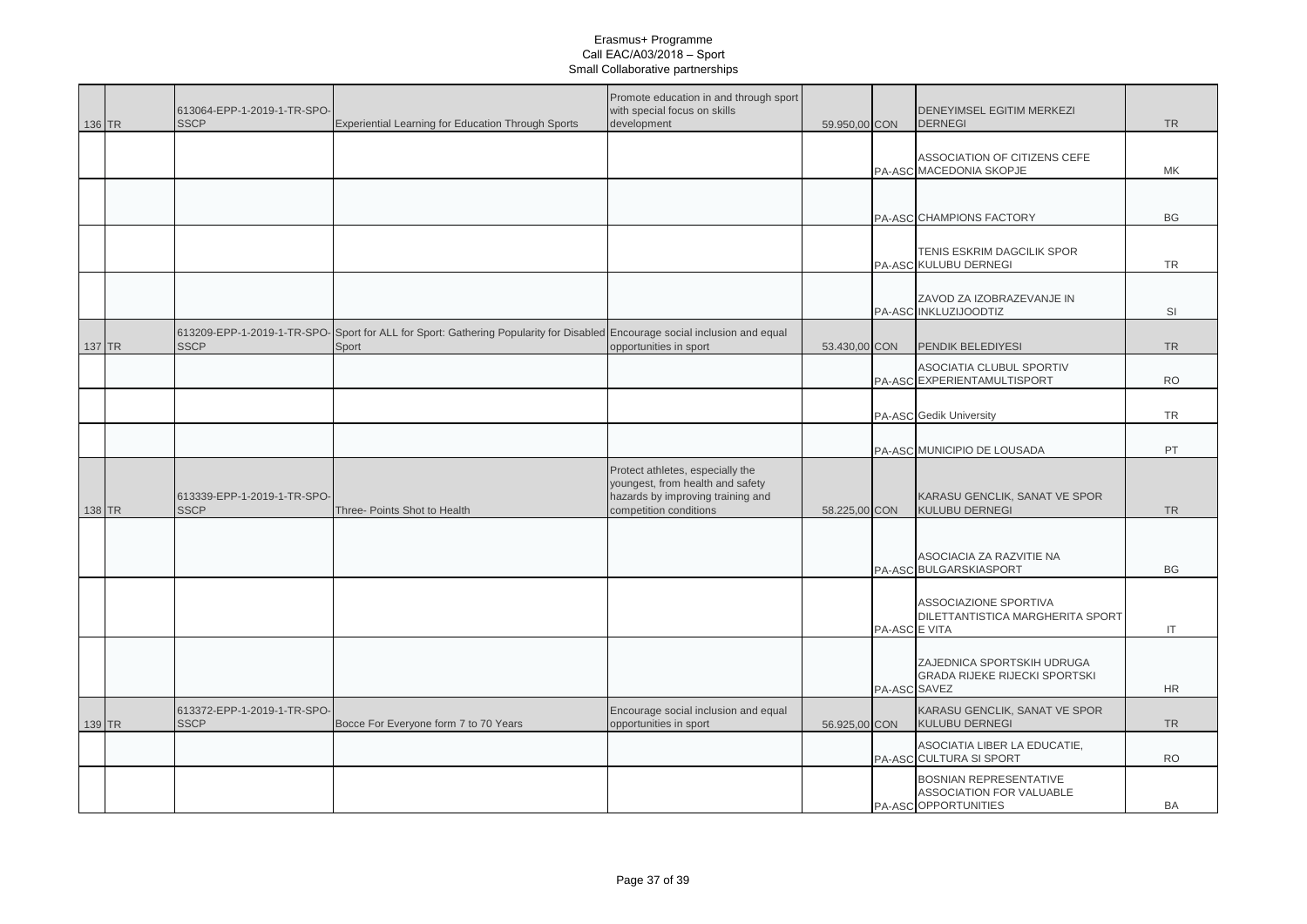|        |                                            |                                                                                 |                                                                                                                                     |               |              | PA-ASC SPORT VIV                                                                                | HR.       |
|--------|--------------------------------------------|---------------------------------------------------------------------------------|-------------------------------------------------------------------------------------------------------------------------------------|---------------|--------------|-------------------------------------------------------------------------------------------------|-----------|
|        |                                            |                                                                                 |                                                                                                                                     |               |              | Turkish Bocce Bowling and Darts                                                                 |           |
|        |                                            |                                                                                 |                                                                                                                                     |               |              | PA-ASC Federation                                                                               | <b>TR</b> |
| 140 TR | 613398-EPP-1-2019-1-TR-SPO-<br><b>SSCP</b> | Let the disabled join the board                                                 | Encourage social inclusion and equal<br>opportunities in sport                                                                      | 59.493,00 CON |              | AKTIF GENCLIK VE SPOR KULUBU<br><b>DERNEGI</b>                                                  | <b>TR</b> |
|        |                                            |                                                                                 |                                                                                                                                     |               | PA-ASC PYROS | ASSOCIAZIONE SPORTIVA<br>DILETTANTISTICA DOJO KARATE                                            | IT        |
|        |                                            |                                                                                 |                                                                                                                                     |               |              | PA-ASC Darko Athletics Team                                                                     | BG        |
|        |                                            |                                                                                 |                                                                                                                                     |               |              | INSTITOUTO POLITISMOU LAOGRAFIAS<br>ATHLITISMOU KAI NEON<br>PA-ASC TEHNOLOGION                  | EL        |
| 141 TR | 613400-EPP-1-2019-1-TR-SPO-<br><b>SSCP</b> | Social Inclusion of Hearing Impaired Youth through Sport opportunities in sport | Encourage social inclusion and equal                                                                                                | 54.070,00 CON |              | ESENLER GENCLIK VE SPOR KULUBU<br><b>DERNEGI</b>                                                | <b>TR</b> |
|        |                                            |                                                                                 |                                                                                                                                     |               |              | <b>BUDAPESTI EGYESULET A</b><br>PA-ASC NEMZETKOZI SPORTERT                                      | HU        |
|        |                                            |                                                                                 |                                                                                                                                     |               |              | PA-ASC CHAMPIONS FACTORY                                                                        | BG        |
|        |                                            |                                                                                 |                                                                                                                                     |               |              | PA-ASC YOUTH INNOVATION LTD                                                                     | UK        |
| 142 TR | 613458-EPP-1-2019-1-TR-SPO-<br><b>SSCP</b> | Integration of Refugees Through Sport                                           | Encourage social inclusion and equal<br>opportunities in sport                                                                      | 50.880,00 CON |              | <b>SORGUN GENCLIK DERNEGI</b>                                                                   | <b>TR</b> |
|        |                                            |                                                                                 |                                                                                                                                     |               |              | CENTRO INTERNAZIONALE PER LA<br>PROMOZIONE DELL'EDUCAZIONE E LO<br>PA-ASC SVILUPPO ASSOCIAZIONE | $\sf IT$  |
|        |                                            |                                                                                 |                                                                                                                                     |               |              | FUNDACION UNIVERSITARIA SAN<br>PA-ASC ANTONIO                                                   | ES        |
|        |                                            |                                                                                 |                                                                                                                                     |               |              | KARASU GENCLIK, SANAT VE SPOR<br>PA-ASC KULUBU DERNEGI                                          | <b>TR</b> |
|        | 613613-EPP-1-2019-1-TR-SPO-<br><b>SSCP</b> | Combating with Hazards Through Olympic Values                                   | Protect athletes, especially the<br>youngest, from health and safety<br>hazards by improving training and<br>competition conditions |               |              | <b>TURKISH SPORTS FOUNDATION</b>                                                                | <b>TR</b> |
| 143 TR |                                            |                                                                                 |                                                                                                                                     | 57.775,00 CON |              |                                                                                                 |           |
|        |                                            |                                                                                 |                                                                                                                                     |               |              | BAYRAMPASA GENCLIK SPOR KULUBU<br>PA-ASC DERNEGI                                                | TR        |
|        |                                            |                                                                                 |                                                                                                                                     |               |              |                                                                                                 |           |
|        |                                            |                                                                                 |                                                                                                                                     |               |              | PA-ASC BK Klatovy z.s.                                                                          | CZ        |